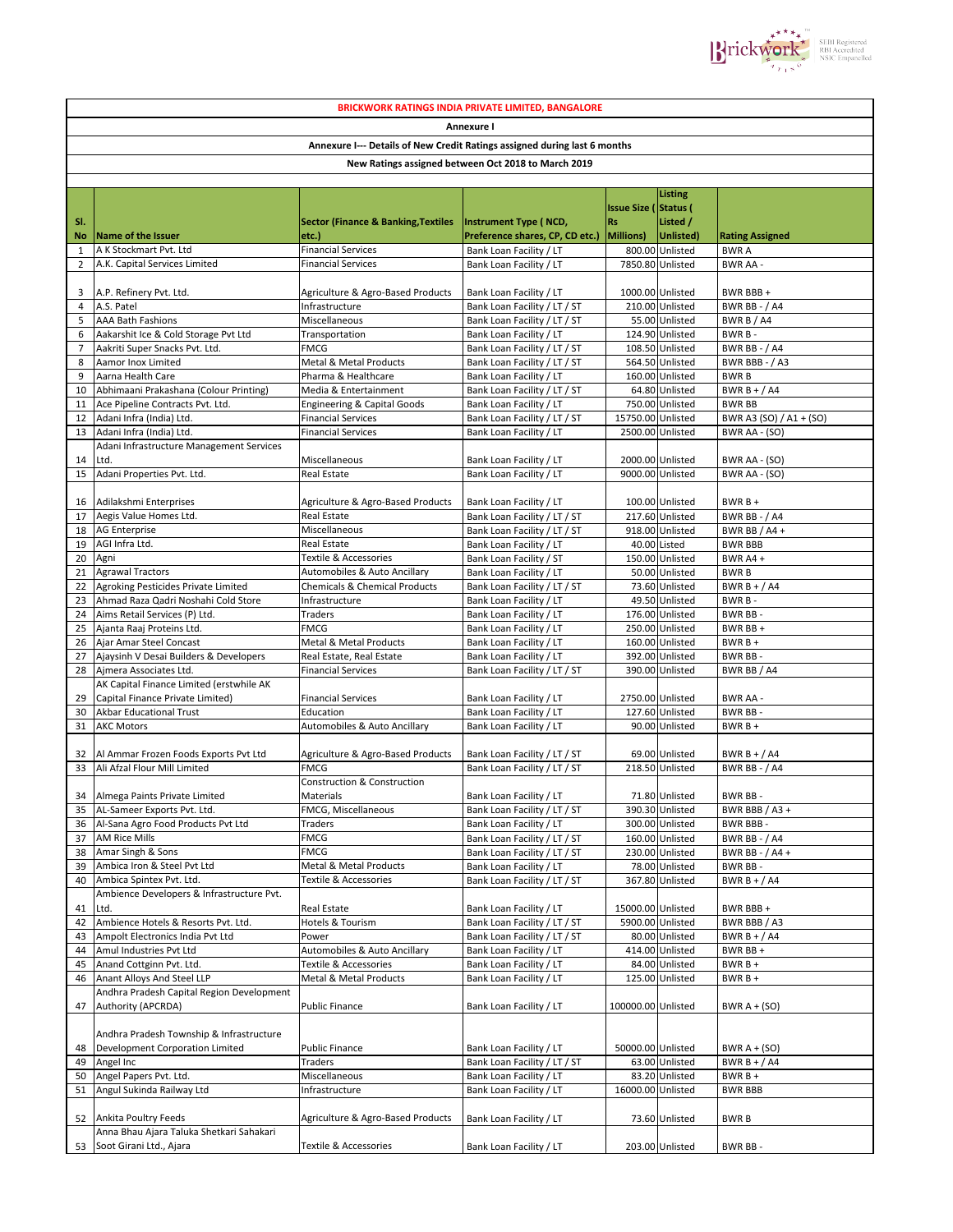| 54  | Annapuran Cotton Impex                         | Textile & Accessories                    | Bank Loan Facility / LT      |                  | 60.00 Unlisted  | BWR BB-              |
|-----|------------------------------------------------|------------------------------------------|------------------------------|------------------|-----------------|----------------------|
| 55  | Annapurna Cotex Pvt. Ltd.                      | Textile & Accessories                    | Bank Loan Facility / LT      |                  | 140.00 Unlisted | <b>BWR BB</b>        |
|     |                                                |                                          |                              |                  |                 |                      |
|     |                                                |                                          |                              |                  |                 |                      |
| 56  | Annapurna Udyog                                | Agriculture & Agro-Based Products        | Bank Loan Facility / LT      |                  | 195.00 Unlisted | <b>BWR BB</b>        |
|     |                                                |                                          |                              |                  |                 |                      |
|     |                                                |                                          |                              |                  |                 |                      |
| 57  | Annur Annamalaiar Spinning Mills (P) Ltd.      | Textile & Accessories                    | Bank Loan Facility / LT / ST |                  | 125.30 Unlisted | BWR B / A4           |
|     |                                                |                                          |                              |                  |                 |                      |
| 58  | Anuradha Enterprises                           | Agriculture & Agro-Based Products        | Bank Loan Facility / LT      |                  | 49.00 Unlisted  | <b>BWRB</b>          |
|     |                                                |                                          |                              |                  |                 |                      |
| 59  | Anusaya Polyproducts Ind.                      | <b>Chemicals &amp; Chemical Products</b> | Bank Loan Facility / LT      |                  | 106.40 Unlisted | BWR B +              |
| 60  | Apex International                             | Miscellaneous                            | Bank Loan Facility / LT      |                  | 70.50 Unlisted  | BWR BB-              |
| 61  | Apex Welcare Pvt. Ltd.                         | Education, Pharma & Healthcare           | Bank Loan Facility / LT      |                  | 114.60 Unlisted | <b>BWR BBB-</b>      |
| 62  | <b>APR Ginn &amp; Pressing Mills</b>           | Textile & Accessories                    | Bank Loan Facility / LT      |                  | 50.00 Unlisted  | <b>BWRB</b>          |
|     |                                                |                                          |                              |                  |                 |                      |
|     |                                                |                                          |                              |                  |                 |                      |
| 63  | Araul Refrigeration Industries Private Limited | FMCG, FMCG                               | Bank Loan Facility / LT      |                  | 357.50 Unlisted | <b>BWR BB</b>        |
| 64  | Archit Organosys Limited                       | Traders                                  | Bank Loan Facility / LT / ST |                  | 447.80 Unlisted | <b>BWR BB - / A4</b> |
|     |                                                |                                          |                              |                  |                 |                      |
| 65  | ARCHIT PLYWOOD PRIVATE LIMITED                 | <b>Forest Materials</b>                  | Bank Loan Facility / LT / ST |                  | 80.00 Unlisted  | <b>BWR BB - / A4</b> |
| 66  | Aricon Papers Pvt. Ltd.                        | <b>Forest Materials</b>                  | Bank Loan Facility / LT      |                  | 140.60 Unlisted | BWR BB-              |
| 67  | Armania Agro Industries                        | Textile & Accessories                    | Bank Loan Facility / LT      |                  | 78.60 Unlisted  | $BWRB +$             |
|     |                                                |                                          |                              |                  |                 |                      |
| 68  | Armin Industries                               | Textile & Accessories                    | Bank Loan Facility / LT      |                  | 141.60 Unlisted | BWR BB-              |
| 69  | Arora Aromatics Pvt. Ltd.                      | <b>Chemicals &amp; Chemical Products</b> | Bank Loan Facility / LT      |                  | 960.00 Unlisted | <b>BWR BBB</b>       |
| 70  | ARS Agro Business Pvt Ltd.                     | <b>FMCG</b>                              | Bank Loan Facility / LT      |                  | 90.70 Unlisted  | <b>BWRB</b>          |
|     |                                                |                                          |                              |                  |                 |                      |
|     | Asharfi Gramodyog Sansthan Chharra             |                                          |                              |                  |                 |                      |
| 71  | (Allgarh)                                      | Miscellaneous                            | Bank Loan Facility / LT      |                  | 10.00 Unlisted  | $BWRB +$             |
| 72  | Ashok Auto Ventures LLP                        | Automobiles & Auto Ancillary             | Bank Loan Facility / LT      |                  | 400.00 Unlisted | BWR BB-              |
| 73  | <b>Ashok Electronics Appliances</b>            | Traders                                  | Bank Loan Facility / LT      |                  | 70.00 Unlisted  | $BWRB +$             |
|     |                                                |                                          |                              |                  |                 |                      |
| 74  | Ashtech Buildpro India Pvt Ltd                 | Infrastructure                           | Bank Loan Facility / LT / ST |                  | 136.50 Unlisted | BWR B / A4           |
| 75  | Asian Cold Storage                             | Infrastructure                           | Bank Loan Facility / LT      |                  | 55.00 Unlisted  | <b>BWRB</b>          |
| 76  | Ask Home Furnishing Pvt Ltd                    | Textile & Accessories                    | Bank Loan Facility / LT / ST |                  | 210.80 Unlisted | <b>BWRD</b>          |
|     |                                                |                                          |                              |                  |                 |                      |
| 77  | Asquare Food & Beverages Pvt. Ltd.             | <b>FMCG</b>                              | Bank Loan Facility / LT      |                  | 100.00 Unlisted | BWR BB-              |
| 78  | Assam Bearings Private Limited                 | Miscellaneous                            | Bank Loan Facility / LT / ST |                  | 65.00 Unlisted  | <b>BWR BB - / A4</b> |
| 79  | Assurgen Pharma Pvt Ltd                        | Pharma & Healthcare                      | Bank Loan Facility / LT      |                  | 60.00 Unlisted  | BWR BB-              |
|     |                                                |                                          |                              |                  |                 |                      |
|     |                                                |                                          |                              |                  |                 |                      |
| 80  | Astha Associates Engineering & Construction    | Infrastructure                           | Bank Loan Facility / LT / ST |                  | 60.00 Unlisted  | BWR B / A4           |
| 81  | ASV Hotels & Properties Developers             | Hotels & Tourism                         | Bank Loan Facility / LT      |                  | 57.70 Unlisted  | <b>BWRB</b>          |
| 82  | Atul Generators Pvt. Ltd.                      | Automobiles & Auto Ancillary             | Bank Loan Facility / LT      |                  | 64.50 Unlisted  | $BWRB +$             |
|     |                                                |                                          |                              |                  |                 |                      |
| 83  | Aum Packaging                                  | Miscellaneous                            | Bank Loan Facility / LT / ST |                  | 75.60 Unlisted  | BWR BB / A4          |
| 84  | Auto Axis Pvt Ltd                              | Automobiles & Auto Ancillary             | Bank Loan Facility / LT      |                  | 265.00 Unlisted | BWR BB-              |
| 85  | Auto Carriage Pvt. Ltd.                        | Automobiles & Auto Ancillary             | Bank Loan Facility / LT / ST |                  | 143.80 Unlisted | BWR BB / A4          |
|     |                                                |                                          |                              |                  |                 |                      |
| 86  | Avadh Rail Infra Ltd                           | Engineering & Capital Goods              | Bank Loan Facility / LT / ST |                  | 468.20 Unlisted | BWR BB + $/$ A4 +    |
| 87  | Avon Steel Industries Pvt. Ltd.                | Metal & Metal Products                   | Bank Loan Facility / LT / ST | 1204.40 Unlisted |                 | BWR BBB + $/$ A2+    |
| 88  | B. Nagaraja.                                   | Real Estate                              | Bank Loan Facility / LT / ST |                  | 150.00 Unlisted | BWR B + $/$ A4       |
| 89  |                                                |                                          | Bank Loan Facility / LT / ST |                  | 115.00 Unlisted | BWR $B + / A4$       |
|     | B. Prabhakar Reddy & Co. (BPRC)                | Engineering & Capital Goods              |                              |                  |                 |                      |
| 90  | B4S Solutions Pvt. Ltd.                        | Miscellaneous                            | Bank Loan Facility / LT / ST | 1420.00 Unlisted |                 | BWR BB + $/$ A4 +    |
|     |                                                |                                          |                              |                  |                 |                      |
| 91  | BAG POLY INTERNATIONAL PRIVATE LIMITED         | <b>Chemicals &amp; Chemical Products</b> | Bank Loan Facility / LT / ST |                  | 292.00 Unlisted | <b>BWR BB - / A4</b> |
|     |                                                |                                          |                              |                  |                 |                      |
| 92  | Bagadiya Brothers Pvt Ltd                      | Traders                                  | Bank Loan Facility / LT / ST | 3000.00 Unlisted |                 | BWR BB / A4 +        |
|     |                                                |                                          |                              |                  |                 |                      |
|     | 93 Bajpai Refrigeration & Bakers Co            | Agriculture & Agro-Based Products        | Bank Loan Facility / LT      |                  | 124.90 Unlisted | BWR BB-              |
| 94  | Bakyashwri Sea Food Pvt. Ltd.                  | Traders                                  | Bank Loan Facility / LT      |                  | 63.10 Unlisted  | <b>BWR BB</b>        |
|     |                                                |                                          |                              |                  |                 |                      |
| 95  | Balaji Steroids And Hormones Pvt. Ltd.         | Pharma & Healthcare                      | Bank Loan Facility / LT      |                  | 200.00 Unlisted | BWR BB-              |
| 96  | Balaji Stone Crushing Plant                    | Mining                                   | Bank Loan Facility / LT      |                  | 60.00 Unlisted  | BWR BB-              |
| 97  | Balkrushna Ginning & Pressing Industries       | Textile & Accessories                    | Bank Loan Facility / LT      |                  | 50.00 Unlisted  | BWR B +              |
|     |                                                |                                          |                              |                  |                 |                      |
| 98  | Balls & Cylpebs Ltd.                           | <b>Engineering &amp; Capital Goods</b>   | Bank Loan Facility / LT / ST |                  | 53.00 Unlisted  | BWR B / A4           |
| 99  | Balmukund Sponge & Iron Pvt. Ltd.              | Metal & Metal Products                   | Bank Loan Facility / LT / ST |                  | 907.60 Unlisted | BWR BBB / A3 +       |
| 100 | Banashankari Engineers                         | Engineering & Capital Goods              | Bank Loan Facility / LT / ST |                  | 127.50 Unlisted | BWR $B + / A4$       |
| 101 | <b>Bansal Brothers</b>                         | Metal & Metal Products                   | Bank Loan Facility / LT      |                  | 120.00 Unlisted | BWR BB +             |
|     |                                                |                                          |                              |                  |                 |                      |
| 102 | <b>Bansal Spinning Mills Ltd</b>               | Textile & Accessories                    | Bank Loan Facility / LT / ST | 1732.10 Unlisted |                 | BWR BBB / A3         |
| 103 | <b>Bansal Super Market</b>                     | <b>FMCG</b>                              | Bank Loan Facility / LT      |                  | 248.40 Unlisted | BWR BB-              |
|     |                                                |                                          |                              |                  |                 |                      |
|     | 104 Bebo International                         | Agriculture & Agro-Based Products        | Bank Loan Facility / LT / ST |                  | 110.70 Unlisted | <b>BWR BB - / A4</b> |
|     |                                                |                                          |                              |                  |                 |                      |
| 105 | Benedetto Kitchens Pvt Ltd                     | Miscellaneous                            | Bank Loan Facility / LT / ST |                  | 108.70 Unlisted | <b>BWR B - / A4</b>  |
| 106 | Bengal Tiles & Art Pvt. Ltd.                   | Traders                                  | Bank Loan Facility / LT      |                  | 78.50 Unlisted  | BWR BB-              |
| 107 | <b>Bhagirath Construction Company</b>          | <b>Engineering &amp; Capital Goods</b>   | Bank Loan Facility / LT / ST |                  | 100.00 Unlisted | <b>BWR BB - / A4</b> |
|     |                                                |                                          |                              |                  |                 |                      |
|     |                                                |                                          |                              |                  |                 |                      |
|     | 108 Bhagwati Agro Foods                        | Agriculture & Agro-Based Products        | Bank Loan Facility / LT      |                  | 63.40 Unlisted  | <b>BWRB</b>          |
|     |                                                |                                          |                              |                  |                 |                      |
|     | 109 Bhagwati Rice Mill Pvt. Ltd.               | Agriculture & Agro-Based Products        | Bank Loan Facility / LT      |                  | 401.80 Unlisted | <b>BWR BB</b>        |
|     |                                                |                                          |                              |                  |                 |                      |
|     | 110 Bhagyaraj Industries                       | <b>Chemicals &amp; Chemical Products</b> | Bank Loan Facility / LT      |                  | 50.00 Unlisted  | <b>BWRB</b>          |
|     | 111 Bhagyoday Oil Industries                   | Traders                                  | Bank Loan Facility / LT      |                  | 89.60 Unlisted  | BWR B +              |
| 112 | Bhakti Extractions Pvt. Ltd.                   | <b>FMCG</b>                              | Bank Loan Facility / ST      |                  | 7.60 Unlisted   | BWR A3+              |
|     | 113 Bharat Mint & Allied Chemicals             | <b>Chemicals &amp; Chemical Products</b> | Bank Loan Facility / LT / ST |                  | 256.00 Unlisted | BWR $B + / A4$       |
|     |                                                |                                          |                              |                  |                 |                      |
|     | 114 Bharath Electrical Works                   | Power                                    | Bank Loan Facility / LT / ST |                  | 140.00 Unlisted | BWR BB + $/$ A4 +    |
| 115 | Bharathi Education Trust (R.)                  | Education                                | Bank Loan Facility / LT      |                  | 93.80 Unlisted  | <b>BWR BB</b>        |
| 116 | <b>Bharti Shivhare</b>                         | <b>FMCG</b>                              | Bank Loan Facility / LT / ST |                  | 94.00 Unlisted  | <b>BWR B - / A4</b>  |
| 117 | <b>Bhasha Associate</b>                        | Engineering & Capital Goods              | Bank Loan Facility / LT / ST |                  | 120.00 Unlisted | <b>BWR BB - / A4</b> |
|     |                                                |                                          |                              |                  |                 |                      |
| 118 | Bhawani Concast (India) Pvt Ltd                | Metal & Metal Products                   | Bank Loan Facility / LT      |                  | 65.00 Unlisted  | BWR BB-              |
| 119 | Bindals Papers Mills Ltd.                      | <b>Forest Materials</b>                  | Bank Loan Facility / LT / ST | 2988.20 Unlisted |                 | BWR BBB - / A3       |
|     |                                                |                                          |                              |                  |                 |                      |
|     | 120 Biosynergy Lifecare (P) Ltd.               | Pharma & Healthcare                      | Bank Loan Facility / LT / ST |                  | 242.10 Unlisted | BWR B / A4           |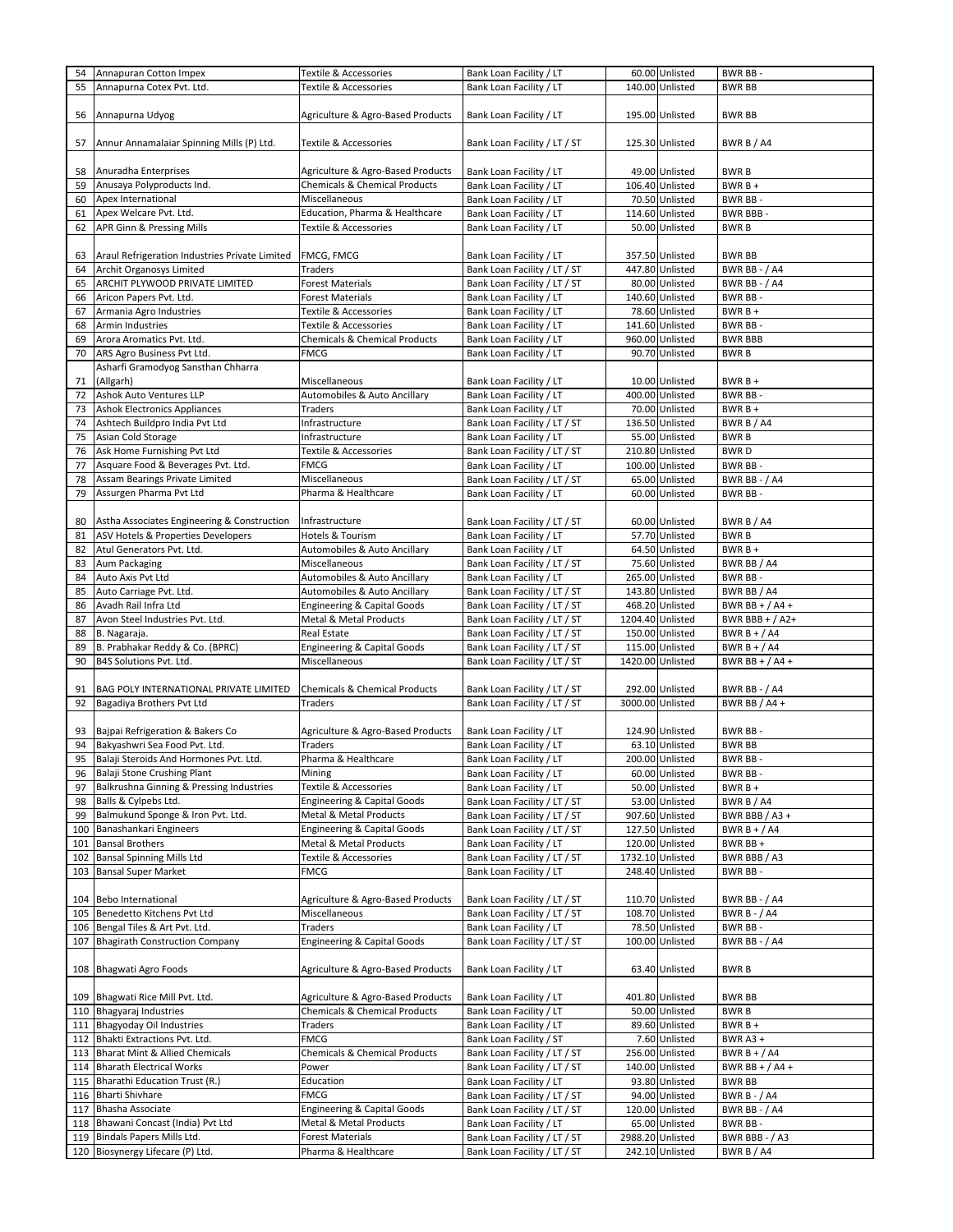|     | 121 Bir Horizons                                                                 | Textile & Accessories                     | Bank Loan Facility / LT / ST                       |                  | 91.40 Unlisted                     | <b>BWR BB - / A4</b>      |
|-----|----------------------------------------------------------------------------------|-------------------------------------------|----------------------------------------------------|------------------|------------------------------------|---------------------------|
| 122 | Biyani Shikshan Samiti                                                           | Education                                 | Bank Loan Facility / LT                            |                  | 458.90 Unlisted                    | <b>BWR BBB-</b>           |
| 123 | <b>BL Foundry Pvt Ltd</b>                                                        | Metal & Metal Products                    | Bank Loan Facility / LT / ST                       |                  | 160.00 Unlisted                    | BWR BB / A4               |
| 124 | <b>Bloomflex Private Limited</b>                                                 | Miscellaneous                             | Bank Loan Facility / ST                            |                  | 23.10 Unlisted                     | <b>BWR A4</b>             |
|     |                                                                                  |                                           |                                                    |                  |                                    |                           |
| 125 | <b>Blue Ocean Marine</b>                                                         | <b>FMCG</b>                               | Bank Loan Facility / LT                            |                  | 68.30 Unlisted                     | <b>BWRD</b>               |
| 126 | Bodhi Hotel & Resorts Pvt. Ltd.                                                  | Hotels & Tourism                          | Bank Loan Facility / LT                            |                  | 199.60 Unlisted                    | <b>BWR BB</b>             |
| 127 | Books & Periodicals Agency                                                       | Traders                                   | Bank Loan Facility / LT                            |                  | 47.00 Unlisted                     | <b>BWRB</b>               |
| 128 | <b>BR Oil Mills</b>                                                              | <b>FMCG</b>                               | Bank Loan Facility / LT                            |                  | 125.00 Unlisted                    | BWR BB+                   |
| 129 | Brahmani Cold Storage(BCS)                                                       | Infrastructure                            | Bank Loan Facility / LT                            |                  | 98.00 Unlisted                     | BWR BB-                   |
|     |                                                                                  |                                           |                                                    |                  |                                    |                           |
|     | 130 Brij Lal Hospital & Research Centre Pvt. Ltd.                                | Pharma & Healthcare                       | Bank Loan Facility / LT                            |                  | 203.50 Unlisted                    | BWR BB +                  |
|     | 131 Brij Nandan Singh                                                            | Engineering & Capital Goods               | Bank Loan Facility / LT / ST                       |                  | 107.30 Unlisted                    | BWR BBB - / A3            |
|     | 132 Britto Timbers (P) Ltd.                                                      | <b>Forest Materials</b>                   | Bank Loan Facility / LT / ST                       |                  | 182.50 Unlisted                    | BWR B / A4                |
| 133 | Brring Integrated Logistics Pvt.Ltd.                                             | Transportation                            | Bank Loan Facility / LT / ST                       |                  | 490.00 Unlisted                    | <b>BWR BB - / A4</b>      |
|     |                                                                                  |                                           |                                                    |                  | 127.60 Unlisted                    |                           |
| 134 | BT Solders Pvt. Ltd.                                                             | Metal & Metal Products                    | Bank Loan Facility / LT / ST                       |                  |                                    | BWR BB - / A4 +           |
| 135 | <b>Bubna Advertising</b>                                                         | Media & Entertainment                     | Bank Loan Facility / LT                            |                  | 86.90 Unlisted                     | BWR BBB -                 |
| 136 | <b>Budding Brains International School</b>                                       | Education                                 | Bank Loan Facility / LT                            |                  | 128.10 Unlisted                    | <b>BWRB</b>               |
|     |                                                                                  |                                           |                                                    |                  |                                    |                           |
| 137 | Bush Tea Company Private Limited                                                 | Agriculture & Agro-Based Products         | Bank Loan Facility / ST                            |                  | 125.00 Unlisted                    | BWR A3                    |
| 138 | <b>BVM Overseas Limited</b>                                                      | <b>Traders</b>                            | Bank Loan Facility / LT                            | 3700.00 Unlisted |                                    | <b>BWR BBB-</b>           |
| 139 | C.P. Re-Rollers Limited                                                          | Metal & Metal Products                    | Bank Loan Facility / LT / ST                       |                  | 377.30 Unlisted                    | BWR BBB - / A3            |
| 140 | Calzini Fashions Limited                                                         | Textile & Accessories                     | Bank Loan Facility / LT / ST                       |                  | 85.00 Unlisted                     | BWR BB $/$ A4 +           |
| 141 | Cambridge Industries                                                             | Textile & Accessories                     | Bank Loan Facility / LT                            |                  | 51.50 Unlisted                     | <b>BWR BB</b>             |
| 142 | Capital First Ltd.                                                               | <b>Financial Services</b>                 | Bank Loan Facility / LT                            | 7000.00 Listed   |                                    | <b>BWR AAA</b>            |
| 143 | Capital Power Systems Ltd.                                                       | Engineering & Capital Goods               | Bank Loan Facility / LT / ST                       |                  | 900.00 Unlisted                    | BWR BB + $/$ A4 +         |
|     |                                                                                  |                                           |                                                    |                  | 290.00 Unlisted                    |                           |
| 144 | CAPITAL URJATECH LIMITED                                                         | Power                                     | Bank Loan Facility / LT / ST                       |                  |                                    | BWR BBB - / A3            |
|     |                                                                                  |                                           |                                                    |                  |                                    |                           |
| 145 | Cartel Tobaccos                                                                  | Agriculture & Agro-Based Products         | Bank Loan Facility / LT / ST                       |                  | 200.00 Unlisted                    | BWR BB / A4               |
|     |                                                                                  | Construction & Construction               |                                                    |                  |                                    |                           |
|     | 146 Cartoon Sanitation Pvt Ltd                                                   | Materials                                 | Bank Loan Facility / ST                            |                  | 110.50 Unlisted                    | BWR A4                    |
| 147 | Centex International Pvt. Ltd.                                                   | Textile & Accessories                     | Bank Loan Facility / LT / ST                       |                  | 988.00 Unlisted                    | BWR BBB + $/$ A2          |
|     | Centurion Agro Frozen (A Unit of Centurion                                       |                                           |                                                    |                  |                                    |                           |
| 148 | Industries Pvt. Ltd.)                                                            | Agriculture & Agro-Based Products         | Bank Loan Facility / LT                            |                  | 118.00 Unlisted                    | $BWRB+$                   |
|     |                                                                                  |                                           |                                                    |                  |                                    |                           |
|     | 149 CFM Asset Reconstruction Private Limited                                     | <b>Financial Services</b>                 | Bank Loan Facility / LT                            | 1000.00 Unlisted |                                    | BWR BBB+                  |
| 150 | CH.V. V. Subba Rao                                                               | Infrastructure                            | Bank Loan Facility / LT / ST                       |                  | 120.00 Unlisted                    | BWR $B + / A4$            |
| 151 | Chaitanya India Fin Credit Pvt Ltd                                               | <b>Financial Services</b>                 | Bank Loan Facility / LT                            |                  | 2293.20 Unlisted                   | <b>BWR BBB</b>            |
| 152 | Chanakya Cottons                                                                 | Textile & Accessories                     | Bank Loan Facility / LT                            |                  | 93.10 Unlisted                     | BWR B +                   |
|     |                                                                                  |                                           |                                                    |                  |                                    |                           |
| 153 | Chandan Textiles (CT)                                                            | Textile & Accessories                     | Bank Loan Facility / LT                            |                  | 72.50 Unlisted                     | <b>BWRB</b>               |
|     |                                                                                  |                                           |                                                    |                  |                                    |                           |
| 154 | Chanderpur Works Pvt. Ltd.                                                       | <b>Engineering &amp; Capital Goods</b>    | Bank Loan Facility / LT / ST                       |                  | 448.90 Unlisted                    | BWR BB + $/$ A4 +         |
|     |                                                                                  | <b>Construction &amp; Construction</b>    |                                                    |                  |                                    |                           |
|     | 155 Chariot International Private Limited                                        | Materials                                 | Bank Loan Facility / LT / ST                       |                  | 191.50 Unlisted                    | <b>BWR BB - / A4</b>      |
| 156 | Charu Motors Pvt. Ltd.                                                           | Automobiles & Auto Ancillary              | Bank Loan Facility / LT                            |                  | 535.00 Unlisted                    | BWR BBB-                  |
| 157 | Chaudhry & Sons (Forgings) Pvt. Ltd.                                             | Metal & Metal Products                    | Bank Loan Facility / LT                            |                  | 450.00 Unlisted                    | BWR BB-                   |
| 158 | Chaudhry Industries                                                              | Metal & Metal Products                    | Bank Loan Facility / LT / ST                       | 1000.00 Unlisted |                                    | BWR BB + $/$ A4 +         |
| 159 | Chawla International                                                             | Traders                                   | Bank Loan Facility / LT / ST                       |                  | 77.50 Unlisted                     | <b>BWR BB - / A4</b>      |
|     |                                                                                  | Textile & Accessories                     |                                                    |                  |                                    |                           |
| 160 | Cheer Sagar                                                                      |                                           | Bank Loan Facility / LT                            |                  | 111.20 Unlisted                    | BWR BB +                  |
| 161 | Cheer Sagar Exports                                                              | Textile & Accessories                     | Bank Loan Facility / LT                            |                  | 146.10 Unlisted                    | BWR BB +                  |
| 162 | Chemco Plast                                                                     | <b>Chemicals &amp; Chemical Products</b>  | Bank Loan Facility / LT / ST                       |                  | 65.50 Unlisted                     | BWR $B + / A4$            |
| 163 | Chirag Fuels Private Limited                                                     | Chemicals & Chemical Products             | Bank Loan Facility / LT / ST                       |                  | 90.00 Unlisted                     | <b>BWR BB - / A4</b>      |
|     | 164 Choice Trading Corporation Pvt.Ltd                                           | <b>FMCG</b>                               | Bank Loan Facility / LT / ST                       | 1756.80 Unlisted |                                    | BWR BBB - / A3            |
| 165 | Choksi Laboratories Ltd.                                                         | Miscellaneous                             | Bank Loan Facility / LT                            |                  | 148.80 Unlisted                    | <b>BWR BB</b>             |
| 166 | Cholaa Tapes                                                                     | <b>Chemicals &amp; Chemical Products</b>  | Bank Loan Facility / LT / ST                       |                  | 86.20 Unlisted                     | BWR $B + / A4$            |
|     |                                                                                  | Construction & Construction               |                                                    |                  |                                    |                           |
| 167 | <b>Clayart Mineral</b>                                                           | Materials                                 | Bank Loan Facility / LT                            |                  | 65.00 Unlisted                     | $BWRB +$                  |
| 168 | CMM Tradelinks Pvt. Ltd.                                                         | Traders                                   | Bank Loan Facility / LT                            |                  | 175.00 Unlisted                    | BWR BB +                  |
| 169 | Coastalbay Construction Pvt. Ltd.                                                | Infrastructure                            | Bank Loan Facility / LT                            |                  | 231.00 Unlisted                    | BWR BB-                   |
| 170 | Columbia Petro Chem Pvt Ltd                                                      | <b>Chemicals &amp; Chemical Products</b>  | Bank Loan Facility / LT / ST                       | 5910.00 Unlisted |                                    | BWR A2+ / BWR A           |
| 171 | Columbus Premier Shoes Pvt Ltd                                                   | <b>Chemicals &amp; Chemical Products</b>  | Bank Loan Facility / LT                            |                  | 310.00 Unlisted                    | <b>BWR BB</b>             |
| 172 | <b>Combined Automotives</b>                                                      | Automobiles & Auto Ancillary              | Bank Loan Facility / LT / ST                       |                  | 109.00 Unlisted                    | <b>BWR BB - / A4</b>      |
| 173 | CONCEPT CLOTHING                                                                 | Textile & Accessories                     | Bank Loan Facility / LT / ST                       |                  | 254.00 Unlisted                    | BWR BBB - / A3            |
| 174 |                                                                                  |                                           |                                                    |                  | 4000.00 Unlisted                   | BWR BBB - / A3 +          |
| 175 | Cox and Kings Financial Service Ltd<br><b>CP Exports</b>                         | <b>Financial Services</b><br><b>FMCG</b>  | Bank Loan Facility / LT / ST                       |                  | 199.10 Unlisted                    |                           |
|     | CUAL Industries Pvt. Ltd.                                                        |                                           | Bank Loan Facility / LT / ST                       |                  |                                    | <b>BWR BB - / A4</b>      |
| 176 |                                                                                  | Consumer Durables                         | Bank Loan Facility / LT / ST                       |                  | 68.30 Unlisted                     | <b>BWR B - / A4</b>       |
|     |                                                                                  |                                           |                                                    |                  |                                    |                           |
|     | 177 Curetech Formulations Private Limited (CFPL).                                | Pharma & Healthcare                       | Bank Loan Facility / LT                            |                  | 90.00 Unlisted                     | BWR BB +                  |
|     | Cybercity Builders & Developers Pvt Ltd                                          |                                           |                                                    |                  |                                    |                           |
|     | 178 [Cybercity]                                                                  | Real Estate                               | Bank Loan Facility / LT                            | 2811.50 Unlisted |                                    | <b>BWR BBB-</b>           |
| 179 | Cygnet Industries Ltd                                                            | <b>Chemicals &amp; Chemical Products</b>  | Bank Loan Facility / LT                            | 1500.00 Unlisted |                                    | BWR BBB + (SO)            |
| 180 | <b>Cygnet Industries Ltd</b>                                                     | <b>Chemicals &amp; Chemical Products</b>  | Bank Loan Facility / ST                            |                  | 500.00 Unlisted                    | <b>BWR A3 +</b>           |
|     | 181 D.B. Infratech                                                               | Infrastructure                            | Bank Loan Facility / LT / ST                       |                  | 400.00 Unlisted                    | BWR BB / A4               |
|     |                                                                                  | Automobiles & Auto Ancillary,             |                                                    |                  |                                    |                           |
|     | 182 Dada Motors                                                                  | Automobiles & Auto Ancillary              | Bank Loan Facility / LT                            |                  | 248.80 Unlisted                    | BWR BBB-                  |
|     |                                                                                  |                                           |                                                    |                  |                                    |                           |
|     | 183 Dagar Farm                                                                   | Agriculture & Agro-Based Products         | Bank Loan Facility / LT                            |                  | 47.20 Unlisted                     | $BWRB+$                   |
|     |                                                                                  |                                           |                                                    |                  |                                    |                           |
|     | 184 Dashmesh Weaving & Dyeing Mills Pvt. Ltd<br>185 Davanam Jewellerrs Pvt. Ltd. | Textile & Accessories<br>Gems & Jewellery | Bank Loan Facility / LT<br>Bank Loan Facility / LT |                  | 186.20 Unlisted<br>730.00 Unlisted | <b>BWR BB</b><br>BWR BB + |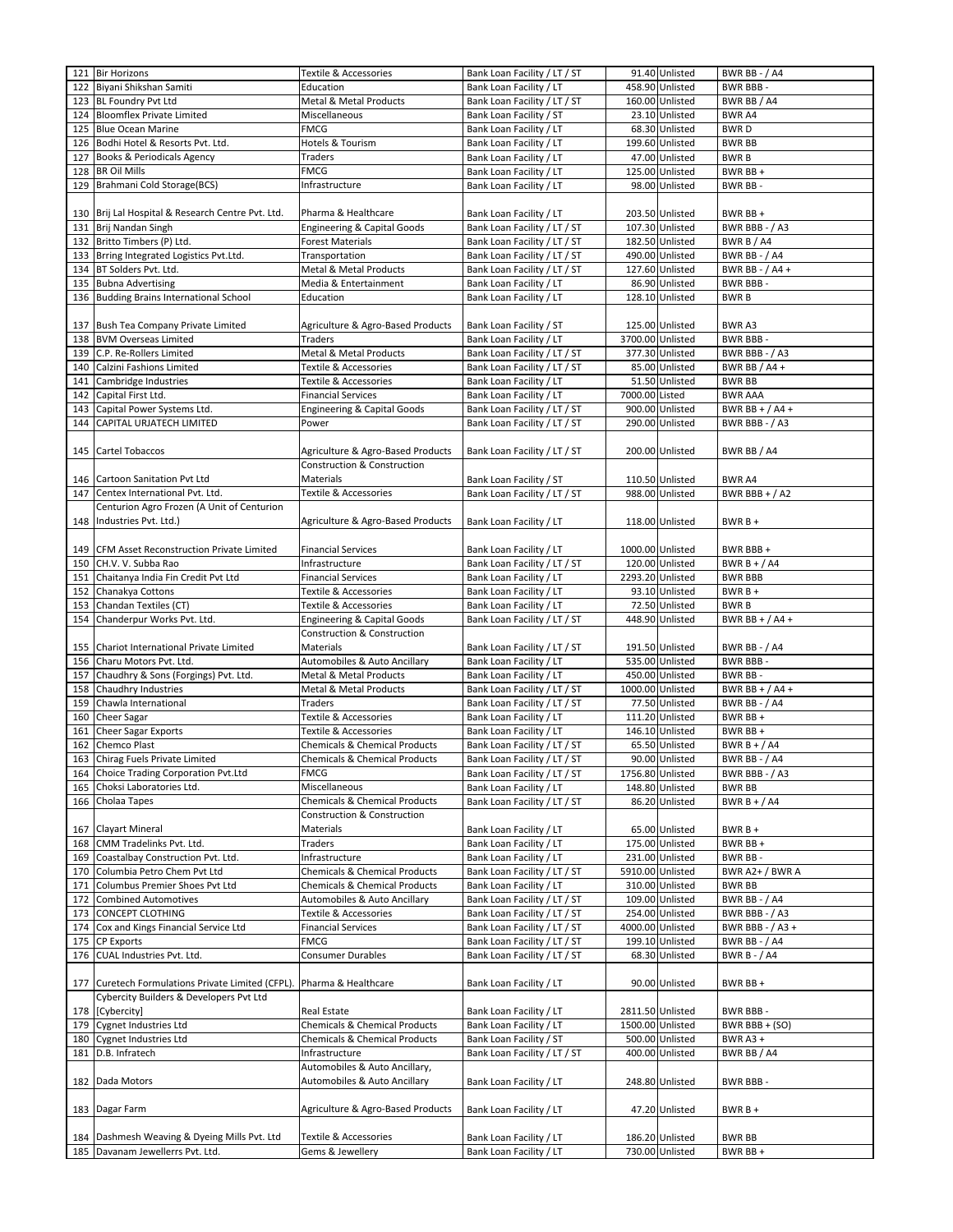|     |                                               | <b>Construction &amp; Construction</b>             |                              |                   |                  |                      |
|-----|-----------------------------------------------|----------------------------------------------------|------------------------------|-------------------|------------------|----------------------|
|     | 186 Decor Brass India Pvt. Ltd.               | Materials                                          | Bank Loan Facility / LT      |                   | 81.30 Unlisted   | $BWRB +$             |
|     |                                               |                                                    |                              |                   |                  |                      |
|     | 187 Deepak Agro (P) Ltd.                      | Agriculture & Agro-Based Products                  | Bank Loan Facility / LT      |                   | 136.50 Unlisted  | BWR BB-              |
|     | 188 Deivajothi Textiles                       | Textile & Accessories                              | Bank Loan Facility / LT / ST |                   | 94.90 Unlisted   | BWR B + $/$ A4       |
| 189 | Dembla Timber Co Private Limited              | <b>Forest Materials</b>                            | Bank Loan Facility / LT / ST |                   | 337.00 Unlisted  | <b>BWR BB - / A4</b> |
|     | 190 Deomangal Memorial Trust                  | Education                                          | Bank Loan Facility / LT / ST |                   | 304.40 Unlisted  | BWR BBB - / A3       |
| 191 | Desai Infra Projects India Pvt. Ltd.          | <b>Engineering &amp; Capital Goods</b>             | Bank Loan Facility / LT / ST |                   | 547.40 Unlisted  | BWR BBB - / A3       |
|     |                                               | <b>Construction &amp; Construction</b>             |                              |                   |                  |                      |
|     | 192 Design-N-Glass Inc.                       | Materials                                          | Bank Loan Facility / LT / ST |                   | 43.00 Unlisted   | <b>BWR B - / A4</b>  |
|     | 193 Dev Bhumi Cold Chain Pvt Ltd              | Infrastructure                                     | Bank Loan Facility / LT      |                   | 701.30 Unlisted  | <b>BWR BBB-</b>      |
|     | 194 Dev Shree Cotsyn Pvt. Ltd.                | Textile & Accessories                              | Bank Loan Facility / LT      |                   | 245.70 Unlisted  | <b>BWR BB</b>        |
|     | 195 Devbhoomi Casting Private Limited         | Metal & Metal Products                             | Bank Loan Facility / LT      |                   | 80.00 Unlisted   | <b>BWRB</b>          |
|     |                                               |                                                    |                              |                   |                  |                      |
|     |                                               |                                                    |                              |                   |                  |                      |
|     | 196 Deviprasad Constructions Private Limited  | Engineering & Capital Goods                        | Bank Loan Facility / LT / ST |                   | 235.00 Unlisted  | BWR B + $/$ A4       |
| 197 | Devprayag Paper Mill Pvt Ltd                  | <b>Forest Materials</b>                            | Bank Loan Facility / LT      |                   | 50.00 Unlisted   | BWR BB-              |
|     | 198 Devrishi Papers Pvt Ltd                   | <b>Forest Materials</b>                            | Bank Loan Facility / LT      |                   | 275.50 Unlisted  | <b>BWR BB</b>        |
|     |                                               |                                                    |                              |                   |                  |                      |
|     | 199   Dhanalaxmi Roto Spinners Ltd (DRSL)     | Forest Materials, Forest Materials                 | Bank Loan Facility / LT / ST |                   | 200.00 Unlisted  | BWR BB + $/$ A3      |
|     | 200 Dharani Cotton Mills                      | Textile & Accessories                              | Bank Loan Facility / LT      |                   | 89.90 Unlisted   | BWR BB-              |
|     | 201 Dholi Spintex Private Limited             | Textile & Accessories                              | Bank Loan Facility / LT      |                   | 2700.00 Unlisted | <b>BWR BBB-</b>      |
| 202 | Dhoot Infrastructure Projects Ltd.            | Real Estate                                        | Bank Loan Facility / LT      |                   | 700.00 Unlisted  | BWR BB +             |
| 203 | Dhoot Resorts and SPA Pvt Ltd.                | Hotels & Tourism                                   | Bank Loan Facility / LT      |                   | 205.00 Unlisted  | $BWRB +$             |
| 204 | <b>Dhundhwal Brothers</b>                     | <b>Engineering &amp; Capital Goods</b>             | Bank Loan Facility / LT / ST |                   | 85.00 Unlisted   | BWR BB / A4 +        |
|     | 205 Dhuria Rice Mills                         | <b>FMCG</b>                                        | Bank Loan Facility / LT      |                   | 75.00 Unlisted   | $BWRB+$              |
|     | 206 Digiana Industries Pvt. Ltd.              | Mining                                             | Bank Loan Facility / LT      |                   | 250.00 Unlisted  | BWR BB +             |
|     | 207 Digikredit Finance Private Limited        | <b>Financial Services</b>                          | Bank Loan Facility / LT      |                   | 2000.00 Unlisted | <b>BWR BBB</b>       |
|     | 208 Digigal Solution Services Pvt. Ltd.       | IT & ITES                                          | Bank Loan Facility / LT      |                   | 100.00 Unlisted  | BWR BB-              |
|     | 209 Dileep Industries Pvt Ltd                 | Traders                                            | Bank Loan Facility / ST      |                   | 300.00 Unlisted  | BWR A3               |
|     |                                               |                                                    |                              |                   |                  |                      |
| 210 | Dinesh Jain & Sons                            | <b>Consumer Durables</b>                           | Bank Loan Facility / LT      |                   | 57.70 Unlisted   | <b>BWRB</b>          |
| 211 | Discoy Construction Pvt. Ltd.                 | Real Estate                                        | Bank Loan Facility / LT / ST |                   | 52.50 Unlisted   | BWR $B + / A4$       |
|     |                                               | Construction & Construction                        |                              |                   |                  |                      |
|     | 212 Divine Surfaces Pvt. Ltd.                 | Materials                                          | Bank Loan Facility / LT / ST |                   | 190.00 Unlisted  | BWR B / A4           |
|     | Divya Pharmacy (A unit of Divya Yog Mandir    |                                                    |                              |                   |                  |                      |
|     | 213 Trust)                                    | Pharma & Healthcare                                | Bank Loan Facility / LT      |                   | 2000.00 Unlisted | <b>BWR BBB</b>       |
|     | 214 Dr. Rai Memorial Cancer Institute         | Pharma & Healthcare                                | Bank Loan Facility / LT      |                   | 161.10 Unlisted  | <b>BWRB</b>          |
|     | 215 Drashti Cotspin Pvt. Ltd.                 | Textile & Accessories                              | Bank Loan Facility / LT / ST |                   | 209.50 Unlisted  | <b>BWR BB - / A4</b> |
|     | 216 Dreamz Overseas Pvt. Ltd.                 | <b>FMCG</b>                                        | Bank Loan Facility / LT      |                   | 100.00 Unlisted  | BWR BB-              |
|     | 217 Dulichand Silk Mills Pvt. Ltd             | Textile & Accessories                              | Bank Loan Facility / LT      |                   | 53.20 Unlisted   | $BWRB +$             |
|     | 218 Durgesh Block & China Glass Works Ltd     | <b>Consumer Durables</b>                           | Bank Loan Facility / LT / ST |                   | 113.80 Unlisted  | BWR B + $/$ A4       |
|     |                                               |                                                    |                              |                   |                  |                      |
|     |                                               |                                                    |                              |                   |                  |                      |
|     | 219 Dwarkesh Alloys Pvt. Ltd                  | Metal & Metal Products, Traders                    | Bank Loan Facility / LT / ST |                   | 340.00 Unlisted  | BWR BB / A4          |
| 220 | East India Securities Limited                 | <b>Financial Services</b>                          | Bank Loan Facility / LT      |                   | 400.00 Unlisted  | <b>BWRA</b>          |
|     |                                               | Construction & Construction                        |                              |                   |                  |                      |
|     | 221 Eco Sand                                  | Materials                                          | Bank Loan Facility / LT      |                   | 96.10 Unlisted   | <b>BWRB</b>          |
|     | 222 Ejaz Tanning Company                      | Chemicals & Chemical Products                      | Bank Loan Facility / LT / ST |                   | 382.90 Unlisted  | <b>BWR BB - / A4</b> |
| 223 | Element Chemilink Pvt. Ltd.                   | <b>Chemicals &amp; Chemical Products</b>           | Bank Loan Facility / LT / ST |                   | 400.00 Unlisted  | BWR BB + $/$ A4 +    |
|     |                                               | Construction & Construction                        |                              |                   |                  |                      |
|     | 224 Elkay Telelinks Ltd.                      | Materials                                          | Bank Loan Facility / LT / ST |                   | 395.60 Unlisted  | BWR BBB - / A3       |
|     | 225 Eminent Infraprojects Pvt. Ltd            | <b>Real Estate</b>                                 | Bank Loan Facility / LT      |                   | 95.00 Unlisted   | BWR BB-              |
|     | 226 Emkay Automobiles Industries Ltd          | Automobiles & Auto Ancillary                       | Bank Loan Facility / LT / ST |                   | 390.00 Unlisted  | BWR BBB / A3         |
|     | 227 Encee Enterprises                         | Traders                                            | Bank Loan Facility / LT      |                   | 87.50 Unlisted   | BWR B-               |
| 228 | <b>Encee Ventures</b>                         | Infrastructure                                     | Bank Loan Facility / LT      |                   | 53.90 Unlisted   | <b>BWRB</b>          |
|     | 229 Essel Infraprojects Ltd.                  | Infrastructure                                     | Bank Loan Facility / LT / ST | 11792.00 Unlisted |                  | BWR A2 / A -         |
|     | 230 Esspee Construction                       | <b>Engineering &amp; Capital Goods</b>             | Bank Loan Facility / LT / ST |                   | 123.00 Unlisted  | <b>BWR BB - / A4</b> |
|     | 231 Euro India Fresh Foods Limited            | <b>FMCG</b>                                        | Bank Loan Facility / LT / ST |                   | 330.00 Unlisted  | <b>BWR BB - / A4</b> |
|     | 232 Fab Distributors                          | Textile & Accessories                              | Bank Loan Facility / ST      |                   | 100.00 Unlisted  | BWR A4               |
|     | 233 Fairdeal Overseas                         | Traders                                            | Bank Loan Facility / LT / ST |                   | 185.00 Unlisted  | BWR BB / A4 +        |
| 234 | Faran Teppich Exports Pvt Ltd                 | Textile & Accessories                              | Bank Loan Facility / ST      |                   | 100.00 Unlisted  | BWR A4               |
| 235 | Farbe Firma                                   | Pharma & Healthcare                                | Bank Loan Facility / LT      |                   | 105.40 Unlisted  | <b>BWRB</b>          |
|     |                                               |                                                    | Bank Loan Facility / ST      |                   |                  |                      |
|     | 236 Fauji Exim Private Limited                | <b>FMCG</b><br>Automobiles & Auto Ancillary, Metal |                              |                   | 190.00 Unlisted  | BWR A4               |
|     |                                               | & Metal Products                                   |                              |                   |                  |                      |
| 237 | Ferron Tubes Pvt Ltd                          |                                                    | Bank Loan Facility / LT      |                   | 97.00 Unlisted   | BWR BB-              |
|     | 238 Filatex India Ltd                         | Textile & Accessories                              | Bank Loan Facility / LT / ST | 12925.90 Unlisted |                  | BWR A2+ / A -        |
|     | 239 Fine Jewellery Manufacturing Ltd.         | Gems & Jewellery                                   | Bank Loan Facility / LT / ST |                   | 641.00 Unlisted  | BWR BBB - / A3       |
|     | 240 Fine Lines                                | Textile & Accessories                              | Bank Loan Facility / LT / ST |                   | 172.40 Unlisted  | BWR BBB - / A3       |
|     | 241 Five Vision Promoters Pvt Ltd             | Real Estate                                        | Bank Loan Facility / LT      |                   | 157.50 Unlisted  | BWR BB +             |
|     |                                               |                                                    |                              |                   |                  |                      |
|     | 242 Foremost Dairies Pvt Ltd.                 | Agriculture & Agro-Based Products                  | Bank Loan Facility / LT      |                   | 76.00 Unlisted   | $BWRB +$             |
|     | 243 Forest Hill Resort (P) Ltd.               | Hotels & Tourism                                   | Bank Loan Facility / LT / ST |                   | 198.00 Unlisted  | BWR BB / A4 +        |
|     | 244 Four Sons                                 | Hotels & Tourism                                   | Bank Loan Facility / LT      |                   | 81.50 Unlisted   | <b>BWRB</b>          |
|     |                                               |                                                    |                              |                   |                  |                      |
|     | 245 Freelance Fish Meal & Oil Private Limited | Agriculture & Agro-Based Products                  | Bank Loan Facility / LT      |                   | 167.50 Unlisted  | <b>BWRC</b>          |
|     | 246 Frostees India Pvt. Ltd                   | Automobiles & Auto Ancillary                       | Bank Loan Facility / LT / ST |                   | 1000.00 Unlisted | BWR BB + $/$ A4      |
|     | 247 Frystal Pet Pvt. Ltd.                     | Chemicals & Chemical Products                      | Bank Loan Facility / LT      |                   | 250.00 Unlisted  | <b>BWR BB</b>        |
|     | 248 Future Coupons Limited                    | Textile & Accessories                              | Bank Loan Facility / ST      |                   | 4000.00 Unlisted | BWR A3 + (SO)        |
|     |                                               | Textile & Accessories, Textile &                   |                              |                   |                  |                      |
|     | 249 Future Speciality Retail Limited          | Accessories                                        | Bank Loan Facility / LT / ST |                   | 500.00 Unlisted  | BWR A1 / A           |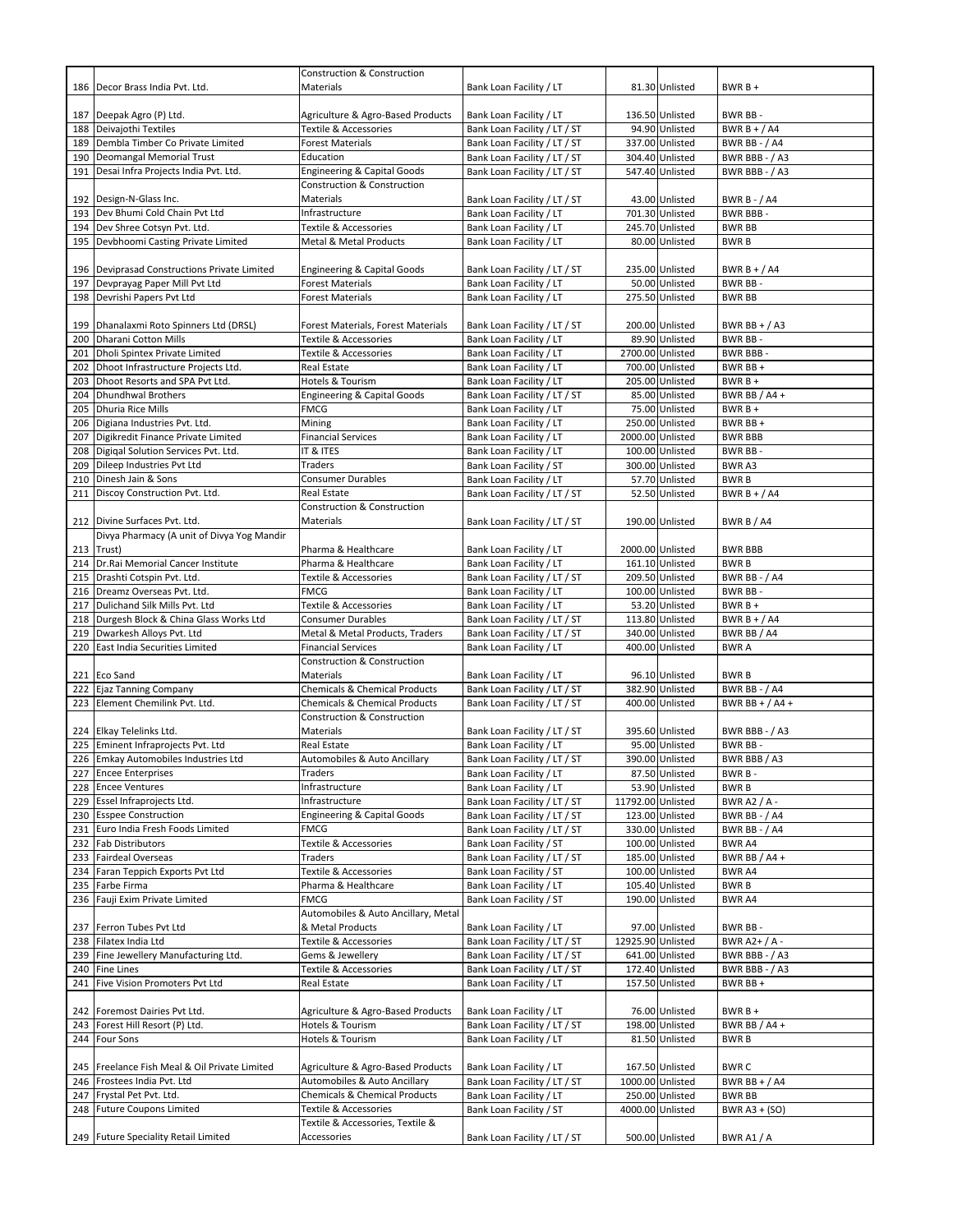|     | G. Hanumantha Rao, G. Nagarjuna & G. Ravi     |                                          |                              |                  |                      |
|-----|-----------------------------------------------|------------------------------------------|------------------------------|------------------|----------------------|
| 250 | Kumar                                         | Infrastructure                           | Bank Loan Facility / LT      | 104.40 Unlisted  | <b>BWRB</b>          |
| 251 | G. Koteswara Rao                              | Infrastructure                           | Bank Loan Facility / LT / ST | 150.00 Unlisted  | <b>BWR BB - / A4</b> |
|     |                                               |                                          |                              |                  |                      |
|     | 252 G.Parandhamaiah & Co Cotton Ginning Mills | <b>Textile &amp; Accessories</b>         | Bank Loan Facility / LT      | 80.00 Unlisted   | <b>BWRB</b>          |
| 253 | G.V. (God Vishnu) Rice Unit                   | <b>FMCG</b>                              | Bank Loan Facility / LT / ST | 1342.10 Unlisted | BWR BBB / A3 +       |
| 254 | Gahlot & Sons                                 | <b>Engineering &amp; Capital Goods</b>   | Bank Loan Facility / LT / ST | 62.00 Unlisted   | BWR $B + / A4$       |
| 255 | Gajavelli Spinning Mills Private Limited      | <b>Textile &amp; Accessories</b>         | Bank Loan Facility / LT / ST | 788.60 Unlisted  | BWR BB / A4          |
| 256 | Galaxy Automobiles Pvt Ltd                    | Automobiles & Auto Ancillary             | Bank Loan Facility / LT      | 3454.40 Unlisted | BWR BBB +            |
|     |                                               |                                          |                              |                  |                      |
|     |                                               |                                          |                              | 129.10 Unlisted  | $BWRB +$             |
| 257 | Ganesa Hitech Agroo Foods                     | Agriculture & Agro-Based Products        | Bank Loan Facility / LT      |                  |                      |
| 258 | Ganesa Modern Rice Mill                       | <b>FMCG</b>                              | Bank Loan Facility / LT      | 143.20 Unlisted  | <b>BWRB</b>          |
| 259 | Ganesh Bio Energy Inc                         | Power                                    | Bank Loan Facility / LT / ST | 95.00 Unlisted   | BWR $B + / A4$       |
| 260 | Ganpati Steel Suppliers                       | Traders                                  | Bank Loan Facility / LT      | 34.00 Unlisted   | <b>BWRB</b>          |
| 261 | Ganpati Structure Pvt Ltd                     | <b>Metal &amp; Metal Products</b>        | Bank Loan Facility / LT      | 120.30 Unlisted  | BWR B +              |
| 262 | Ganpati Tasty Foods Pvt. Ltd.                 | <b>FMCG</b>                              | Bank Loan Facility / LT      | 85.20 Unlisted   | BWR B-               |
|     |                                               |                                          |                              |                  |                      |
| 263 | Gaurav Food & Cool Connections Pvt. Ltd.      | <b>FMCG</b>                              | Bank Loan Facility / LT      | 40.00 Unlisted   | BWR BB-              |
| 264 | <b>Gautam Silks</b>                           | Textile & Accessories                    | Bank Loan Facility / LT / ST | 65.00 Unlisted   | BWR $B + / A4$       |
| 265 | <b>Gautam Trading Company</b>                 | <b>FMCG</b>                              | Bank Loan Facility / LT      | 250.00 Unlisted  | BWR B +              |
|     |                                               |                                          |                              |                  |                      |
| 266 | Geetalakshmi Modern Rice Mill (P) Ltd.        | Agriculture & Agro-Based Products        | Bank Loan Facility / LT / ST | 110.00 Unlisted  | BWR $B + / A4$       |
| 267 | Gennext Abasan Pvt. Ltd.                      | <b>Chemicals &amp; Chemical Products</b> | Bank Loan Facility / LT / ST | 130.00 Unlisted  | BWR $B + / A4$       |
|     |                                               |                                          |                              |                  |                      |
|     |                                               |                                          |                              |                  |                      |
| 268 | Ghoshal Cashewnut Processing Pvt. Ltd.        | Agriculture & Agro-Based Products        | Bank Loan Facility / LT      | 56.50 Unlisted   | BWR BB-              |
| 269 | <b>Gita Met Industries</b>                    | Textile & Accessories                    | Bank Loan Facility / LT / ST | 187.70 Unlisted  | BWR B / A4           |
| 270 | Glatt Solutions Pvt. Ltd                      | Power                                    | Bank Loan Facility / LT      | 150.20 Unlisted  | BWR BBB - (SO)       |
| 271 | <b>Global Properties</b>                      | Real Estate                              | Bank Loan Facility / LT      | 470.00 Unlisted  | BWR BB +             |
| 272 | Globe Textiles (India) Ltd.                   | Textile & Accessories                    | Bank Loan Facility / LT / ST | 545.00 Unlisted  | BWR BBB - / A3       |
| 273 | G-Next Media Pvt Ltd                          | Media & Entertainment                    | Bank Loan Facility / LT / ST | 136.50 Unlisted  | BWR BB + $/$ A4 +    |
| 274 | Goc Petrochemicals Pvt. Ltd.                  | Automobiles & Auto Ancillary             | Bank Loan Facility / LT / ST | 64.00 Unlisted   | <b>BWR BB - / A4</b> |
| 275 | Golden Fibres LLP                             | Textile & Accessories                    | Bank Loan Facility / LT / ST | 873.10 Unlisted  | BWR BB / A4          |
| 276 | Goldi Solar Pvt. Ltd.                         | Power                                    | Bank Loan Facility / LT / ST | 486.80 Unlisted  | BWR BBB / A3 +       |
|     |                                               | Construction & Construction              |                              |                  |                      |
|     |                                               | Materials                                |                              | 43.70 Unlisted   | BWR A3               |
| 277 | Goldstone Cements Ltd.                        |                                          | Bank Loan Facility / ST      |                  |                      |
| 278 | Gomatha International                         | Textile & Accessories                    | Bank Loan Facility / LT      | 9.30 Unlisted    | BWR B +              |
|     | Goodwatts WTE Botad Private Limited           |                                          |                              |                  |                      |
| 279 | (GWBPL)                                       | Power                                    | Bank Loan Facility / LT / ST | 294.30 Unlisted  | BWR BBB / A3         |
|     |                                               |                                          |                              |                  |                      |
|     | 280 Goodwatts WTE Jamnagar Private Limited    | Power                                    | Bank Loan Facility / LT      | 440.90 Unlisted  | <b>BWR BBB-</b>      |
|     |                                               | <b>Construction &amp; Construction</b>   |                              |                  |                      |
|     |                                               | Materials                                | Bank Loan Facility / LT / ST | 123.50 Unlisted  | <b>BWR BB - / A4</b> |
|     |                                               |                                          |                              |                  |                      |
|     | 281 Google Ceramics Pvt Ltd.                  |                                          |                              |                  |                      |
| 282 | <b>Gopal Rice Mills</b>                       | <b>FMCG</b>                              | Bank Loan Facility / LT      | 247.30 Unlisted  | <b>BWR BB</b>        |
|     |                                               |                                          |                              |                  |                      |
|     | 283 Gopaljee Dairy Foods Pvt. Ltd.            | Agriculture & Agro-Based Products        | Bank Loan Facility / ST      | 45.00 Unlisted   | <b>BWR A2 +</b>      |
|     |                                               |                                          |                              |                  |                      |
| 284 | GOURAV POULTRIES INDIA PRIVATE LIMITED        | Agriculture & Agro-Based Products        | Bank Loan Facility / LT      | 83.20 Unlisted   | BWR BB-              |
| 285 | <b>Goutam Construction (GC)</b>               | Engineering & Capital Goods              | Bank Loan Facility / LT / ST | 65.00 Unlisted   | BWR $B + / A4$       |
| 286 | Govind Industries                             | Textile & Accessories                    | Bank Loan Facility / LT      | 60.00 Unlisted   | <b>BWRB</b>          |
|     | 287 Goyal Glassware Private Ltd.              | Metal & Metal Products                   | Bank Loan Facility / LT / ST | 339.50 Unlisted  | BWR BBB - / A3       |
|     | 288 Grace Industries Ltd.                     | Metal & Metal Products                   | Bank Loan Facility / LT / ST | 450.00 Unlisted  | BWR BBB - / A3       |
| 289 | Gramin Vikash Sewa Sansthan                   | Miscellaneous                            | Bank Loan Facility / LT      | 10.00 Unlisted   | <b>BWRB</b>          |
| 290 | <b>GRAND WINDSOR RESORTS LIMITED</b>          | Hotels & Tourism                         | Bank Loan Facility / LT / ST | 118.90 Unlisted  | BWR BBB / A3         |
| 291 | Grandeur Agrotech Pvt. Ltd.                   | <b>FMCG</b>                              | Bank Loan Facility / LT      | 62.30 Unlisted   | BWR BB-              |
| 292 | Gravity Concrete Solutions Pvt Ltd            | Engineering & Capital Goods              | Bank Loan Facility / LT / ST | 294.20 Unlisted  | BWR B / A4           |
|     |                                               | <b>Consumer Durables</b>                 |                              |                  |                      |
| 293 | Great Eastern Retail Private Limited          |                                          | Bank Loan Facility / LT      | 1789.80 Unlisted | <b>BWR BBB</b>       |
| 294 | Grihastha Finance Limited                     | <b>Financial Services</b>                | <b>Fixed Deposit</b>         | 30.00 Unlisted   | <b>BWR FB</b>        |
|     |                                               |                                          |                              |                  |                      |
| 295 | GRM Foods Pvt. Ltd.                           | Agriculture & Agro-Based Products        | Bank Loan Facility / LT / ST | 338.80 Unlisted  | BWR BB + $/$ A4 +    |
| 296 | GRV Spintex Pvt. Ltd.                         | Textile & Accessories                    | Bank Loan Facility / LT / ST | 865.30 Unlisted  | BWR BBB - / A3       |
| 297 | <b>GSP International</b>                      | Traders                                  | Bank Loan Facility / LT / ST | 450.00 Unlisted  | BWR B / A4           |
| 298 | <b>Gujarat Food Products</b>                  | <b>FMCG</b>                              | Bank Loan Facility / LT      | 64.50 Unlisted   | <b>BWRB</b>          |
| 299 | Gulshan Rai Jain-II                           | Engineering & Capital Goods              | Bank Loan Facility / LT / ST | 350.00 Unlisted  | BWR BB + $/$ A4 +    |
| 300 | <b>Gulzar Motors</b>                          | Automobiles & Auto Ancillary             | Bank Loan Facility / LT / ST | 55.00 Unlisted   | BWR $B + / A4$       |
| 301 | Gurmit Singh Walia (GSW)                      | Hotels & Tourism                         | Bank Loan Facility / LT      | 65.00 Unlisted   | BWR BBB-             |
|     |                                               |                                          |                              |                  |                      |
|     | 302 Guru Nanak Rice Mill (Bilaspur)           | Agriculture & Agro-Based Products        | Bank Loan Facility / LT      | 84.30 Unlisted   | <b>BWRB</b>          |
|     |                                               | <b>Construction &amp; Construction</b>   |                              |                  |                      |
|     | 303 Gurunanak Stone Industries                | Materials                                |                              | 96.30 Unlisted   | $BWRB +$             |
|     |                                               |                                          | Bank Loan Facility / LT      |                  |                      |
| 304 | Gurusharanam Foods                            | <b>FMCG</b>                              | Bank Loan Facility / LT      | 62.50 Unlisted   | BWR BB-              |
| 305 | Gurusons Communications Pvt. Ltd.             | IT & ITES                                | Bank Loan Facility / LT / ST | 80.00 Unlisted   | BWR BB + $/$ A4 +    |
| 306 | <b>GV Parivaar Retails Ltd</b>                | <b>Consumer Durables</b>                 | Bank Loan Facility / LT / ST | 55.50 Unlisted   | BWR $B + / A4$       |
| 307 | <b>GVR Constructions</b>                      | Real Estate                              | Bank Loan Facility / LT / ST | 61.00 Unlisted   | BWR $B + / A4$       |
| 308 | <b>GVR Infratech Private Limited</b>          | Power                                    | Bank Loan Facility / LT / ST | 50.00 Unlisted   | BWR $B + / A4$       |
|     |                                               |                                          |                              |                  |                      |
| 309 | Haigreeva Infratech Projects Limited (HIPL)   | Infrastructure                           | Bank Loan Facility / LT / ST | 2942.90 Unlisted | BWR BBB / A3 +       |
|     |                                               |                                          |                              | 280.50 Unlisted  |                      |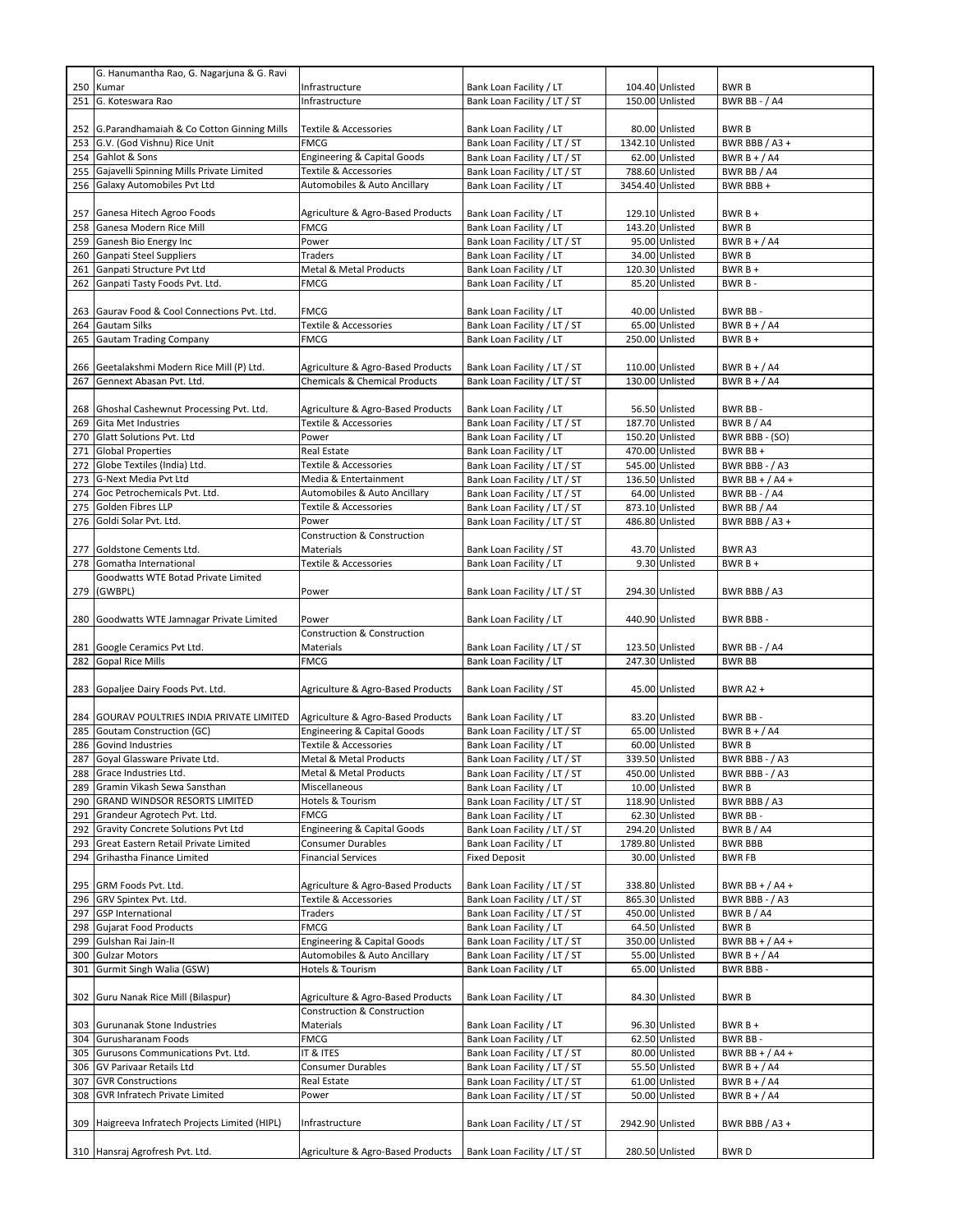| 311 | Harekrushna Cottex                               | Textile & Accessories                    | Bank Loan Facility / LT      |                   | 59.20 Unlisted  | BWR B +                     |
|-----|--------------------------------------------------|------------------------------------------|------------------------------|-------------------|-----------------|-----------------------------|
| 312 | Hari Om Industries Ltd.                          | <b>Forest Materials</b>                  | Bank Loan Facility / LT      |                   | 233.50 Unlisted | <b>BWR BBB-</b>             |
| 313 | Hari Ram Godara                                  | Infrastructure                           | Bank Loan Facility / LT / ST |                   | 150.00 Unlisted | BWR BB / A4                 |
| 314 | Harji Engineering Works (P) Ltd.                 | <b>Engineering &amp; Capital Goods</b>   | Bank Loan Facility / LT / ST |                   | 670.00 Unlisted | BWR BB + $/$ A4 +           |
| 315 | Harpreet Motors Pvt. Ltd.                        | Automobiles & Auto Ancillary             | Bank Loan Facility / LT      |                   | 992.50 Unlisted | <b>BWR BBB</b>              |
|     | 316 Hatimi Steels                                | Miscellaneous                            | Bank Loan Facility / LT / ST |                   | 500.00 Unlisted | <b>BWR BB - / A4</b>        |
| 317 | <b>Heritage Farms</b>                            | Traders                                  | Bank Loan Facility / LT / ST |                   | 200.00 Unlisted | BWR $B + / A4$              |
| 318 | Hical Technologies Private Limited               | <b>Engineering &amp; Capital Goods</b>   | Bank Loan Facility / LT / ST |                   | 647.40 Unlisted | BWR BBB - / A3              |
| 319 | <b>Hidesign Fashions LLP</b>                     | Textile & Accessories                    | Bank Loan Facility / LT      |                   | 70.00 Unlisted  | BWR BB-                     |
|     |                                                  |                                          |                              |                   |                 |                             |
| 320 | HIMACHAL CHEMICALS & SILICATE WORKS              | Mining                                   | Bank Loan Facility / LT      |                   | 73.50 Unlisted  | BWR BB-                     |
|     | Himachal Pradesh State Electricity Board         |                                          |                              |                   |                 |                             |
| 321 | Limited                                          | Power                                    | Bank Loan Facility / LT / ST | 43985.00 Unlisted |                 | BWR BBB + / PROV BWR A (SO) |
| 322 | Himalaya Developers                              | Real Estate, Real Estate                 | Bank Loan Facility / LT      |                   | 890.00 Unlisted | <b>BWR BBB-</b>             |
|     |                                                  | Pharma & Healthcare, Pharma &            |                              |                   |                 |                             |
|     | 323 HIMS Healthcare Management Pvt. Ltd          | Healthcare                               | Bank Loan Facility / LT / ST |                   | 175.60 Unlisted | BWR BB + / A4 +             |
| 324 | <b>Hindustan Construction</b>                    | <b>Engineering &amp; Capital Goods</b>   | Bank Loan Facility / LT / ST |                   | 110.00 Unlisted | BWR $B + / A4$              |
| 325 | Hindusthan Speciality Chemicals Ltd.             | Chemicals & Chemical Products            | Bank Loan Facility / LT / ST | 2115.00 Unlisted  |                 | BWR BB + $/$ A4 +           |
|     |                                                  | <b>Construction &amp; Construction</b>   |                              |                   |                 |                             |
|     | 326 Hindusthan Urban Infrastructure Ltd          | Materials                                | Bank Loan Facility / LT / ST | 4083.50 Listed    |                 | BWR BBB - / A3              |
| 327 | Hi-Tech Resistors Pvt. Ltd.                      | Consumer Durables                        | Bank Loan Facility / LT / ST |                   | 53.50 Unlisted  | BWR $B + / A4$              |
| 328 | Hotel Highway King                               | Hotels & Tourism                         | Bank Loan Facility / LT      |                   | 150.00 Unlisted | BWR BB-                     |
|     |                                                  |                                          |                              |                   |                 |                             |
|     | 329 Hyson Logistics And Marine Exports Pvt. Ltd. | <b>FMCG</b>                              | Bank Loan Facility / LT / ST |                   | 491.30 Unlisted | BWR BB + $/$ A4 +           |
|     |                                                  | <b>Construction &amp; Construction</b>   |                              |                   |                 |                             |
|     | 330 IBIZA Tiles LLP                              | Materials                                | Bank Loan Facility / LT / ST |                   | 790.00 Unlisted | <b>BWR BB - / A4</b>        |
| 331 | <b>ICMC Corporation Limited</b>                  | <b>Chemicals &amp; Chemical Products</b> | Bank Loan Facility / LT / ST |                   | 718.50 Unlisted | BWR BB + $/$ A4 +           |
| 332 | ICON Design Automation Pvt. Ltd.                 | <b>Engineering &amp; Capital Goods</b>   | Bank Loan Facility / LT / ST |                   | 144.90 Unlisted | BWR $B + / A4$              |
| 333 | Idea Sales Agencies Pvt. Ltd.                    | Mining                                   | Bank Loan Facility / LT      |                   | 141.10 Unlisted | BWR BB-                     |
| 334 | India Power Corporation Ltd.                     | Power                                    | Bank Loan Facility / LT / ST | 3411.20 Listed    |                 | <b>BWR A2+/A</b>            |
|     | Indiabulls Real Estate Company Private           |                                          |                              |                   |                 |                             |
|     | 335 Limited                                      | Real Estate                              | Bank Loan Facility / LT / ST | 27500.00 Unlisted |                 | BWR AA - (SO)               |
| 336 | Indian Construction Company                      | Infrastructure                           | Bank Loan Facility / LT / ST |                   | 57.50 Unlisted  | BWR $B + / A4$              |
|     | Indian Renewable Energy Development              |                                          |                              |                   |                 |                             |
| 337 | Agency Ltd.                                      | <b>Financial Services</b>                | Bank Loan Facility / LT      | 22000.00 Unlisted |                 | <b>BWR AAA</b>              |
|     | 338 Indus Construction Co                        | <b>Engineering &amp; Capital Goods</b>   | Bank Loan Facility / LT / ST |                   | 60.00 Unlisted  | <b>BWR B - / A4</b>         |
| 339 | Infinity Advertising Services Pvt Ltd            | Media & Entertainment                    | Bank Loan Facility / LT / ST |                   | 97.70 Unlisted  | BWR BB $/$ A4 +             |
|     |                                                  |                                          |                              |                   | 19.80 Unlisted  | BWR B +                     |
| 340 | Intermed (Mumbai)                                | Pharma & Healthcare                      | Bank Loan Facility / LT      |                   |                 | BWR BB-                     |
| 341 | Isha Snacks Pvt. Ltd.                            | <b>FMCG</b>                              | Bank Loan Facility / LT      |                   | 120.00 Unlisted |                             |
| 342 | <b>Ishwari Memorial Trust</b>                    | Education                                | Bank Loan Facility / LT      |                   | 58.60 Unlisted  | BWR B-                      |
| 343 | <b>Isinox Limited</b>                            | Metal & Metal Products                   | Bank Loan Facility / LT / ST |                   | 990.00 Unlisted | BWR BBB / A3 +              |
| 344 | Italix Living Spaces Pvt. Ltd.                   | Real Estate, Real Estate                 | Bank Loan Facility / LT      | 5700.00 Unlisted  |                 | BWR BBB (SO)                |
|     |                                                  | Construction & Construction              |                              |                   |                 |                             |
|     | 345 Itoli Granito LLP                            | <b>Materials</b>                         | Bank Loan Facility / LT / ST |                   | 299.50 Unlisted | BWR B + $/$ A4              |
|     | 346 Ivy Health and Life Sciences Pvt. Ltd.       | Pharma & Healthcare                      | Bank Loan Facility / LT      | 1558.10 Unlisted  |                 | <b>BWR BBB-</b>             |
| 347 | J.V. Steel Tubes                                 | Automobiles & Auto Ancillary             | Bank Loan Facility / LT      |                   | 125.00 Unlisted | $BWRB +$                    |
| 348 | Jaanvi Spinners Pvt Ltd                          | Textile & Accessories                    | Bank Loan Facility / LT      |                   | 233.60 Unlisted | <b>BWRB</b>                 |
|     |                                                  |                                          |                              |                   |                 |                             |
|     | 349 Jagadish Feeds & Farms                       | Agriculture & Agro-Based Products        | Bank Loan Facility / LT      |                   | 110.00 Unlisted | <b>BWR BB</b>               |
|     | 350 Jagannath Gupta Family Trust                 | Education                                | Bank Loan Facility / LT      |                   | 536.30 Unlisted | <b>BWR BBB-</b>             |
|     | 351 Jai Baba Construction                        | <b>Engineering &amp; Capital Goods</b>   | Bank Loan Facility / LT / ST |                   | 59.00 Unlisted  | BWR B / A4                  |
|     | 352 Jai Bhole Steel Tubes Pvt. Ltd.              | Metal & Metal Products                   | Bank Loan Facility / LT      |                   | 120.00 Unlisted | BWR BB +                    |
|     | 353 Jai Hanuman Agrotech Pvt. Ltd                | Infrastructure                           | Bank Loan Facility / LT      |                   | 61.70 Unlisted  | <b>BWRB</b>                 |
|     |                                                  |                                          |                              |                   |                 |                             |
|     | 354 Jai Hind Sugar Pvt. Ltd.                     | Agriculture & Agro-Based Products        | Bank Loan Facility / LT      | 2592.90 Unlisted  |                 | <b>BWR BBB-</b>             |
|     | 355 Jain Agro Industries                         | <b>FMCG</b>                              | Bank Loan Facility / LT / ST |                   | 221.90 Unlisted | BWR BB / A4                 |
|     | 356 Jajoo Exim Pvt Ltd                           | Metal & Metal Products                   | Bank Loan Facility / LT / ST |                   | 87.00 Unlisted  | BWR BB / A4 +               |
|     | 357 Jajoo Exports                                | Metal & Metal Products                   | Bank Loan Facility / LT / ST |                   | 100.00 Unlisted | BWR BB / A4 +               |
| 358 | Jajoo Rashmi Refractories Pvt Ltd                | Metal & Metal Products                   | Bank Loan Facility / LT / ST |                   | 120.00 Unlisted | BWR BB + $/$ A4 +           |
| 359 | Jammu Industries                                 | <b>Forest Materials</b>                  | Bank Loan Facility / LT      |                   | 74.00 Unlisted  | BWR B +                     |
|     |                                                  |                                          |                              |                   |                 |                             |
|     | 360 Jan Hitkari Seva Samiti Ram Nagar (Aligarh)  | Miscellaneous                            | Bank Loan Facility / LT      |                   | 10.00 Unlisted  | BWR B                       |
| 361 | Janta Land Promoters Pvt. Ltd.                   | Real Estate                              | Bank Loan Facility / LT      |                   | 323.80 Unlisted | <b>BWRB</b>                 |
|     | 362 Jas Equipment & Engineers (P) Ltd.           | <b>Engineering &amp; Capital Goods</b>   | Bank Loan Facility / LT / ST |                   | 100.00 Unlisted | <b>BWR BB - / A4</b>        |
|     | 363 Jas Orchid Resorts Pvt. Ltd                  | Hotels & Tourism                         | Bank Loan Facility / ST      |                   | 12.00 Unlisted  | BWR A4                      |
|     | 364 Jatan Constructions Pvt. Ltd.                | Infrastructure                           | Bank Loan Facility / LT      |                   | 750.00 Unlisted | BWR BBB-                    |
|     | 365 Jay Autocomponents Ltd.                      | Automobiles & Auto Ancillary             | Bank Loan Facility / LT / ST |                   | 854.60 Unlisted | BWR BBB / A3 +              |
|     | 366 Jay Fe Cylinders Limited                     | Automobiles & Auto Ancillary             | Bank Loan Facility / LT / ST | 1392.50 Unlisted  |                 | BWR BBB / A3                |
|     | 367 Jayashree Electromech Pvt. Ltd.              | <b>Engineering &amp; Capital Goods</b>   | Bank Loan Facility / LT / ST |                   | 160.00 Unlisted | BWR BB / A4 +               |
|     | 368 Jayesh Industries Ltd.                       | Metal & Metal Products                   | Bank Loan Facility / LT / ST |                   | 149.50 Unlisted | <b>BWR BB - / A4</b>        |
|     | 369 JB Industries                                | Metal & Metal Products                   | Bank Loan Facility / LT      |                   | 50.00 Unlisted  | BWR B-                      |
|     | 370 JDC Infratech Pvt. Ltd.                      | Engineering & Capital Goods              | Bank Loan Facility / LT / ST |                   | 180.00 Unlisted | <b>BWR BB - / A4</b>        |
|     | 371 Jeeban Suraksha Hospital Pvt. Ltd.           | Pharma & Healthcare                      | Bank Loan Facility / LT      |                   | 139.70 Unlisted | $BWRB +$                    |
|     | 372 Jeigowtham Textiles Pvt.Ltd.                 | Textile & Accessories                    | Bank Loan Facility / LT      |                   | 89.00 Unlisted  | <b>BWRB</b>                 |
|     | 373 Jet Freight Logistics Ltd.                   | Transportation                           | Bank Loan Facility / LT / ST |                   | 350.70 Unlisted | BWR BBB - / A3              |
|     | 374 Jeyavishnu Spintex Private Limited           | Textile & Accessories                    | Bank Loan Facility / LT / ST |                   | 666.70 Unlisted | BWR BB + $/$ A4 +           |
|     | 375 Jindal Fine Industries                       | Miscellaneous                            | Bank Loan Facility / LT / ST |                   | 97.10 Unlisted  | <b>BWR BB - / A4</b>        |
|     | 376 JK Powers                                    | Power                                    | Bank Loan Facility / LT / ST |                   | 57.50 Unlisted  | BWR B / A4                  |
|     |                                                  |                                          |                              |                   |                 |                             |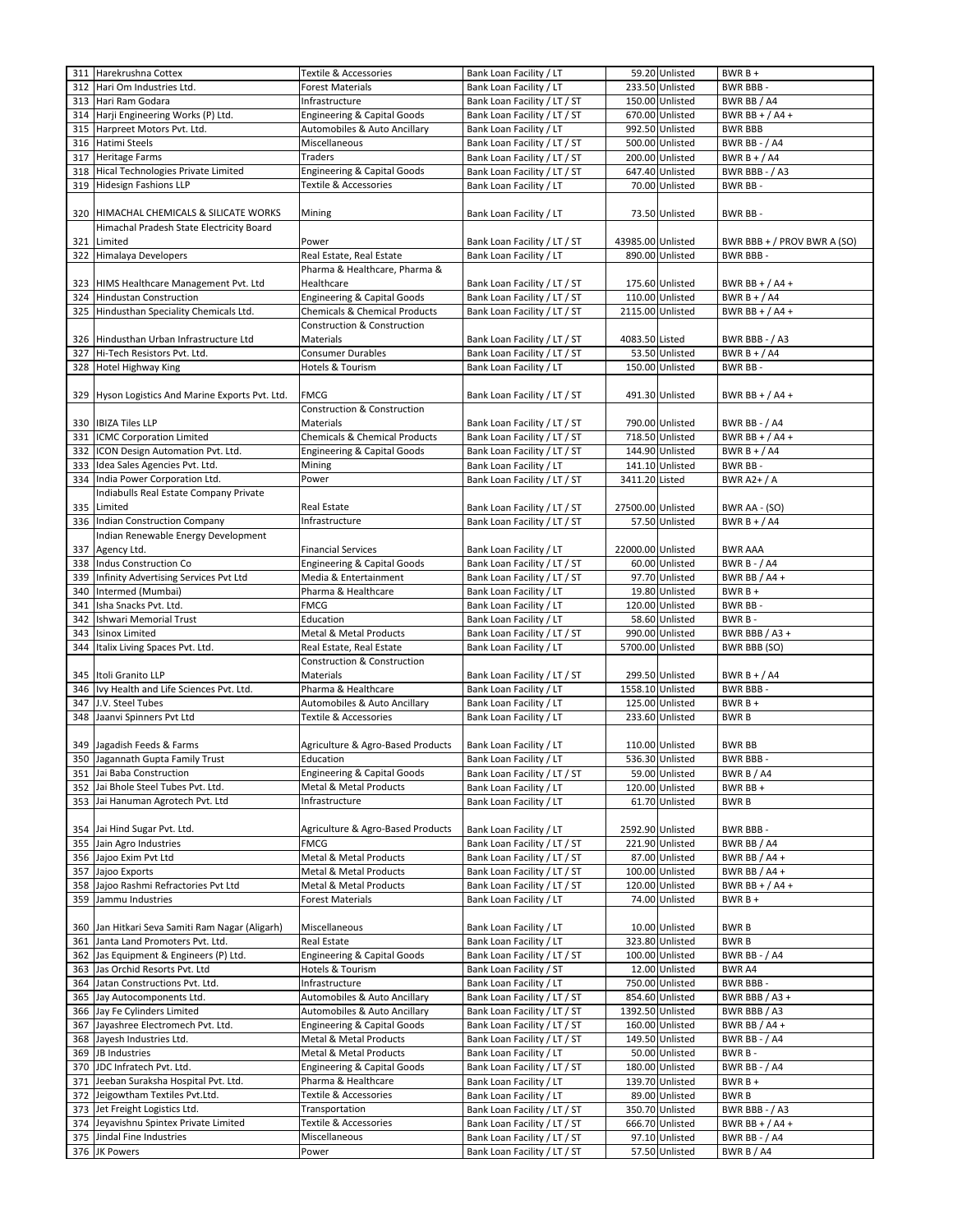|     | 377 JKM Ventures Pvt. Ltd.                                                   | Miscellaneous                            | Bank Loan Facility / LT / ST                       |                                      | 150.00 Unlisted  | BWR $B + / A4$                      |
|-----|------------------------------------------------------------------------------|------------------------------------------|----------------------------------------------------|--------------------------------------|------------------|-------------------------------------|
| 378 | JMK Motors Pvt. Ltd.                                                         | Automobiles & Auto Ancillary             | Bank Loan Facility / LT                            |                                      | 112.60 Unlisted  | $BWRB +$                            |
| 379 | JPO Polychem Private Limited                                                 | Traders                                  | Bank Loan Facility / LT / ST                       |                                      | 347.00 Unlisted  | BWR B + $/$ A4                      |
| 380 | JRD Denims Limited                                                           | Textile & Accessories                    | Bank Loan Facility / LT / ST                       | 1120.00 Unlisted                     |                  | BWR BBB - / A3                      |
|     |                                                                              |                                          |                                                    |                                      |                  |                                     |
| 381 | JS Grover Autos P Ltd                                                        | Automobiles & Auto Ancillary             | Bank Loan Facility / LT                            |                                      | 100.00 Unlisted  | BWR BB-                             |
| 382 | JSL Ispat (P) Ltd                                                            | <b>Traders</b>                           | Bank Loan Facility / LT                            |                                      | 200.00 Unlisted  | BWR BB-                             |
| 383 | <b>JTL INFRA LIMITED</b>                                                     | Metal & Metal Products                   | Bank Loan Facility / LT / ST                       |                                      | 375.00 Unlisted  | BWR BBB / A3                        |
| 384 | Jugendra Singh & Co                                                          | Infrastructure                           | Bank Loan Facility / LT / ST                       |                                      | 120.00 Unlisted  | BWR B + $/$ A4                      |
| 385 | Jyoti Book Depot Private Limited                                             | Miscellaneous                            | Bank Loan Facility / LT                            |                                      | 54.00 Unlisted   | <b>BWR BB</b>                       |
| 386 | K.V. Chinnaiah                                                               | Infrastructure                           | Bank Loan Facility / LT / ST                       |                                      | 50.00 Unlisted   | BWR B + $/$ A4                      |
| 387 | Kailash & Co                                                                 | Infrastructure                           | Bank Loan Facility / LT                            |                                      | 57.50 Unlisted   | <b>BWRB</b>                         |
| 388 | Kamadgiri Oils Pvt Ltd                                                       | <b>FMCG</b>                              | Bank Loan Facility / LT                            |                                      | 103.00 Unlisted  | BWR BB +                            |
| 389 | Kanchan India Ltd.                                                           | Textile & Accessories                    | Bank Loan Facility / LT / ST                       | 6521.50 Unlisted                     |                  | BWR A2+ / A -                       |
|     |                                                                              | Metal & Metal Products, Metal &          |                                                    |                                      |                  |                                     |
| 390 | Kanodia Alloy Steel Corporation                                              | <b>Metal Products</b>                    | Bank Loan Facility / LT / ST                       |                                      | 125.00 Unlisted  | BWR BB - / A4                       |
| 391 | Kanpur Packagers Pvt. Ltd.                                                   | Miscellaneous                            | Bank Loan Facility / LT / ST                       |                                      | 199.60 Unlisted  | BWR BB + $/$ A4 +                   |
|     |                                                                              |                                          |                                                    |                                      |                  |                                     |
|     | Karan Automobiles (A Unit of Bikaner                                         |                                          |                                                    |                                      |                  |                                     |
| 392 | Distributors Pvt Ltd.)                                                       | Automobiles & Auto Ancillary             | Bank Loan Facility / LT                            |                                      | 60.00 Unlisted   | <b>BWRB</b>                         |
| 393 | Kartikeya Wines                                                              | Traders                                  | Bank Loan Facility / LT                            |                                      | 200.00 Unlisted  | <b>BWR BB</b>                       |
| 394 | Katyayni Contractors Pvt. Ltd.                                               | <b>Engineering &amp; Capital Goods</b>   | Bank Loan Facility / LT / ST                       |                                      | 105.00 Unlisted  | BWR BB / A4                         |
| 395 | Kaveri Ginning Mills Pvt Ltd                                                 | Textile & Accessories                    | Bank Loan Facility / LT / ST                       |                                      | 224.00 Unlisted  | BWR BB / A4                         |
| 396 | Kawaljeet Singh Contractor                                                   | Infrastructure                           | Bank Loan Facility / LT                            |                                      | 201.00 Unlisted  | BWR BB-                             |
| 397 | KB Syncotex Pvt. Ltd.                                                        | Textile & Accessories                    | Bank Loan Facility / LT                            |                                      | 78.30 Unlisted   | <b>BWRB</b>                         |
| 398 | Kerala Financial Corporation                                                 | <b>Financial Services</b>                | <b>BLR Proposed</b>                                | 2500.00 Unlisted                     |                  | BWR AA (SO)                         |
| 399 | Keystone Realtors Pvt Ltd                                                    | Real Estate                              | Bank Loan Facility / LT / ST                       | 2880.00 Unlisted                     |                  | BWR BBB+                            |
| 400 | KGR Enterprises Pvt. Ltd.                                                    | Traders                                  | Bank Loan Facility / LT / ST                       |                                      | 550.00 Unlisted  | BWR BBB / A3 +                      |
| 401 | Khaitan Winding Wire Pvt. Ltd.                                               | Metal & Metal Products                   | Bank Loan Facility / LT / ST                       |                                      | 300.00 Unlisted  | BWR BBB - / A3                      |
|     |                                                                              |                                          |                                                    |                                      |                  |                                     |
|     |                                                                              |                                          |                                                    |                                      | 79.00 Unlisted   |                                     |
|     | 402 KHEM CHAND NAGPAL COTTON INDUSTRIES                                      | Textile & Accessories                    | Bank Loan Facility / LT                            |                                      |                  | BWR BB -                            |
| 403 | Khilari Infrastructure Pvt. Ltd.                                             | Engineering & Capital Goods              | Bank Loan Facility / LT / ST                       |                                      | 1000.00 Unlisted | BWR BBB / A3 +                      |
| 404 | KHUSHI RAM DURGA DASS                                                        | Traders                                  | Bank Loan Facility / LT / ST                       |                                      | 60.50 Unlisted   | <b>BWR BB - / A4</b>                |
|     |                                                                              |                                          |                                                    |                                      |                  |                                     |
|     | 405 KIRAN OVERSEAS, Amritsar, Punjab                                         | Agriculture & Agro-Based Products        | Bank Loan Facility / LT / ST                       |                                      | 80.00 Unlisted   | <b>BWR BB - / A4</b>                |
| 406 | Kirpa Foods                                                                  | <b>FMCG</b>                              | Bank Loan Facility / LT                            |                                      | 250.00 Unlisted  | BWR BB-                             |
|     |                                                                              |                                          |                                                    |                                      |                  |                                     |
|     | 407 Kirpa Ram Dairy Pvt Limited                                              | Agriculture & Agro-Based Products        | Bank Loan Facility / LT                            |                                      | 150.00 Unlisted  | BWR BB-                             |
|     | 408 Kirpa Rice Mills                                                         | <b>FMCG</b>                              | Bank Loan Facility / LT                            |                                      | 290.00 Unlisted  | BWR BB-                             |
| 409 | Kisan Steel And Alloys LLP                                                   | Metal & Metal Products                   | Bank Loan Facility / LT                            |                                      | 120.00 Unlisted  | $BWRB +$                            |
| 410 | KK Duplex & Paper Mills (P) Ltd.                                             | <b>Forest Materials</b>                  | Bank Loan Facility / LT / ST                       |                                      | 136.20 Unlisted  | <b>BWR BB - / A4</b>                |
| 411 | KKP Hi Tech Weaving India Pvt Ltd                                            | Textile & Accessories                    | Bank Loan Facility / ST                            |                                      | 30.00 Unlisted   | <b>BWRA3</b>                        |
|     |                                                                              |                                          |                                                    |                                      |                  |                                     |
| 412 | KN Engineering Works Pvt Ltd                                                 | Engineering & Capital Goods              | Bank Loan Facility / ST                            |                                      | 150.00 Unlisted  | <b>BWR A4</b>                       |
| 413 | Knowledge Trust                                                              | Education                                | Bank Loan Facility / LT                            |                                      | 150.00 Unlisted  | $BWRB +$                            |
| 414 | Komal Jewellers & Sons                                                       | Gems & Jewellery                         | Bank Loan Facility / LT                            |                                      | 50.00 Unlisted   | BWR B                               |
|     |                                                                              |                                          |                                                    |                                      |                  |                                     |
|     |                                                                              |                                          |                                                    |                                      |                  |                                     |
|     | 415 Konkan Mango Processing Ratnagiri Pvt. Ltd.                              | <b>FMCG</b>                              | Bank Loan Facility / LT                            |                                      | 100.00 Unlisted  | BWR B-                              |
|     |                                                                              |                                          |                                                    |                                      |                  |                                     |
|     | 416 Koshi Uday Food Products Private Limited                                 | <b>FMCG</b>                              | Bank Loan Facility / LT                            |                                      | 70.80 Unlisted   | $BWRB+$                             |
| 417 | Kotak Petroleum LLP                                                          | Traders                                  |                                                    |                                      | 930.00 Unlisted  | BWR BBB / A3 +                      |
|     |                                                                              | <b>FMCG</b>                              | Bank Loan Facility / LT / ST                       |                                      |                  | $BWRB +$                            |
|     | 418 Krazy Kids Food Pvt. Ltd.                                                |                                          | Bank Loan Facility / LT                            |                                      | 105.00 Unlisted  |                                     |
|     | 419 Kridhan Infra Limited                                                    | <b>Engineering &amp; Capital Goods</b>   | Bank Loan Facility / LT / ST                       |                                      | 300.00 Unlisted  | BWR BBB - / A3                      |
|     | 420 Krishna & Company                                                        | Infrastructure                           | Bank Loan Facility / LT / ST                       |                                      | 60.00 Unlisted   | BWR B - / A4                        |
| 421 | Krishna Ginning and Pressing Factory                                         | Textile & Accessories                    | Bank Loan Facility / LT                            |                                      | 53.00 Unlisted   | BWR BB-                             |
| 422 | Krishnapatnam Port Company Limited                                           | Infrastructure                           | Bank Loan Facility / ST                            |                                      | 2000.00 Unlisted | BWR A1+                             |
| 423 | Kunal Ginning & Oil Mill                                                     | Textile & Accessories                    | Bank Loan Facility / LT                            |                                      | 100.00 Unlisted  | $BWRB +$                            |
| 424 | Kundan Rice Mills Ltd                                                        | Traders                                  | Bank Loan Facility / LT                            |                                      | 150.00 Unlisted  | BWR BB +                            |
| 425 | Kunjir Bioenergy India LLP                                                   | <b>Chemicals &amp; Chemical Products</b> | Bank Loan Facility / LT                            |                                      | 900.00 Unlisted  | <b>BWR BB</b>                       |
| 426 | Kushal Foods Pvt. Ltd.                                                       | <b>FMCG</b>                              | Bank Loan Facility / LT                            |                                      | 110.20 Unlisted  | BWR BBB-                            |
| 427 | Lakshmi Steel Rolling Mills (Unit-II)                                        | Miscellaneous                            | Bank Loan Facility / LT / ST                       |                                      | 884.40 Unlisted  | BWR BB / A4 +                       |
| 428 | Lamba International Pvt Ltd                                                  | Textile & Accessories                    | Bank Loan Facility / LT / ST                       |                                      | 106.00 Unlisted  | BWR BB / A4                         |
| 429 | Lamina Suspension Products Ltd                                               | Automobiles & Auto Ancillary             | Bank Loan Facility / LT / ST                       |                                      | 203.40 Unlisted  | BWR BB - $/$ A4 +                   |
| 430 | Las Cargo Pvt Ltd                                                            | Miscellaneous                            | Bank Loan Facility / ST                            |                                      | 150.00 Unlisted  | BWR A4 +                            |
| 431 | Lavana Retreats Pvt. Ltd.                                                    | Hotels & Tourism                         | Bank Loan Facility / LT / ST                       |                                      | 450.00 Unlisted  | <b>BWR BB - / A4</b>                |
| 432 | Leela Ship Recycling Pvt. Ltd.                                               | Miscellaneous                            | Bank Loan Facility / LT / ST                       |                                      | 1500.00 Unlisted | BWR BB + $/$ A4 +                   |
|     |                                                                              |                                          |                                                    |                                      |                  |                                     |
|     |                                                                              | Construction & Construction              |                                                    |                                      |                  |                                     |
|     | 433 Levin Decor LLP                                                          | Materials                                | Bank Loan Facility / LT                            |                                      | 115.50 Unlisted  | BWR BB-                             |
|     | Lexicon Commercial Enterprises Ltd (Ganges                                   |                                          |                                                    |                                      |                  |                                     |
|     | 434 Ford)                                                                    | Automobiles & Auto Ancillary             | Bank Loan Facility / LT                            |                                      | 197.00 Unlisted  | <b>BWR BB</b>                       |
|     |                                                                              | Construction & Construction              |                                                    |                                      |                  |                                     |
|     | 435 Lexus Granito India Ltd.                                                 | Materials                                | Bank Loan Facility / LT / ST                       |                                      | 519.00 Unlisted  | <b>BWRD</b>                         |
| 436 | <b>Linear Enterprises</b>                                                    | Consumer Durables                        | Bank Loan Facility / LT / ST                       |                                      | 87.00 Unlisted   | BWR B / A4                          |
| 437 | Lion Fabrics Private Limited                                                 | Textile & Accessories                    | Bank Loan Facility / LT                            |                                      | 934.30 Unlisted  | BWR BB +                            |
| 438 | Lithium Urban Technologies Pvt Ltd                                           | Transportation                           | Bank Loan Facility / LT                            |                                      | 67.40 Unlisted   | BWR BB +                            |
| 439 | LL Logistics Pvt. Ltd.                                                       | Transportation                           | Bank Loan Facility / LT / ST                       |                                      | 101.30 Unlisted  | BWR BB / A4 +                       |
| 440 | Lloyds Metals and Energy Ltd                                                 | Metal & Metal Products                   | Bank Loan Facility / LT / ST                       |                                      | 1000.00 Unlisted | BWR BBB - / A3                      |
| 441 | Lodha Group - Lodha Developers Ltd.                                          | Real Estate                              | Bank Loan Facility / LT / ST                       | 19300.00 Unlisted                    |                  | <b>BWRA</b>                         |
|     |                                                                              |                                          |                                                    |                                      |                  |                                     |
|     |                                                                              |                                          |                                                    |                                      |                  |                                     |
|     | 442 Lodha Group - Shreeniwas Cotton Mills Ltd.<br>443 Lohitka Properties LLP | Real Estate<br>Real Estate               | Bank Loan Facility / LT<br>Bank Loan Facility / LT | 4700.00 Unlisted<br>3000.00 Unlisted |                  | BWR A - (SO)<br><b>BWR BBB (SO)</b> |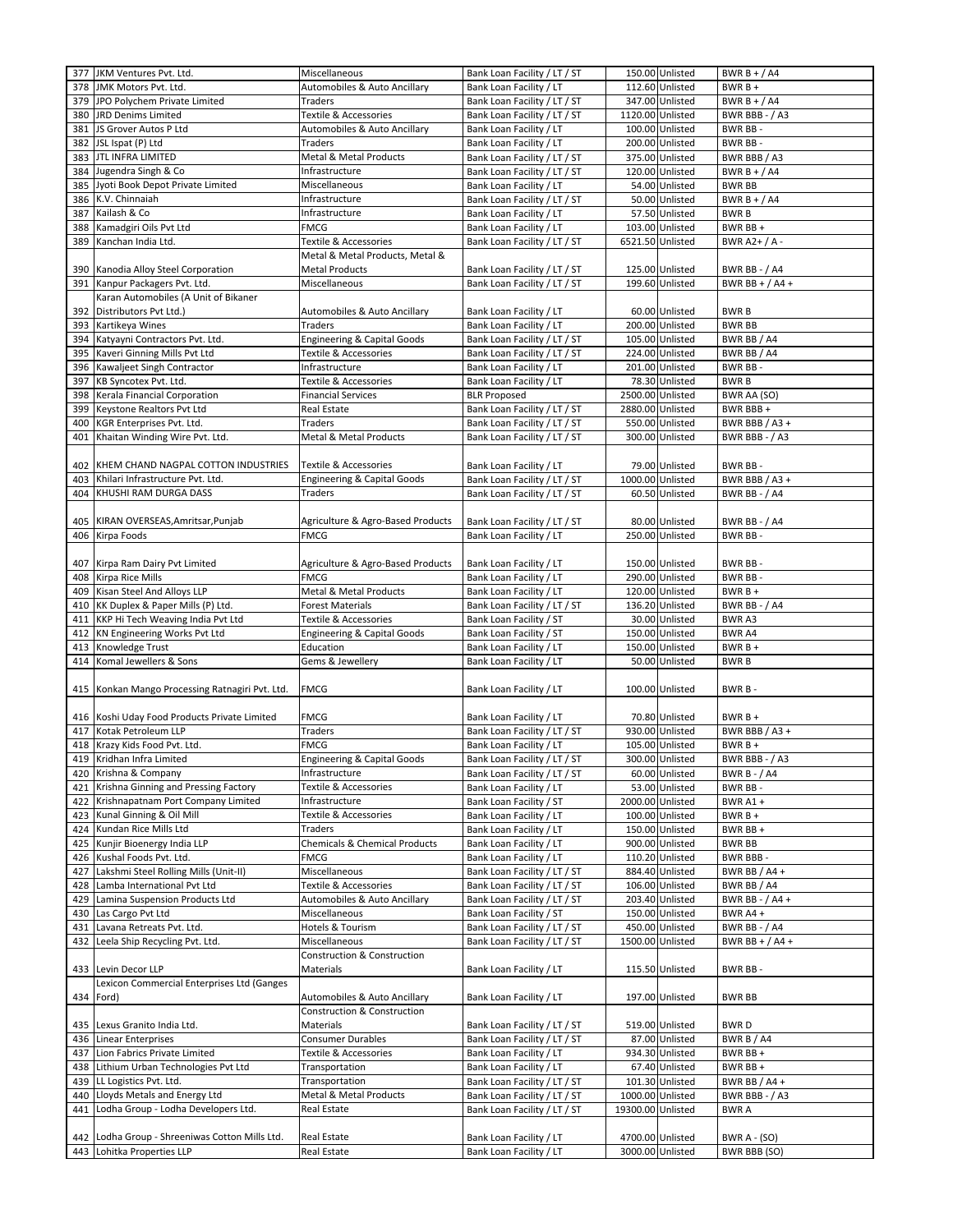| 444 | Lord Wheels Pvt. Ltd.                                                          | Automobiles & Auto Ancillary             | Bank Loan Facility / LT                                 |                  | 116.80 Unlisted                    | $BWRB +$                        |
|-----|--------------------------------------------------------------------------------|------------------------------------------|---------------------------------------------------------|------------------|------------------------------------|---------------------------------|
| 445 | Lotus Ornaments Pvt Ltd                                                        | Gems & Jewellery                         | Bank Loan Facility / LT                                 |                  | 794.50 Unlisted                    | BWR BB +                        |
| 446 | M.P. Mining & Energy Limited                                                   | Metal & Metal Products                   | Bank Loan Facility / LT                                 |                  | 58.70 Unlisted                     | <b>BWRD</b>                     |
| 447 | Maa Chamunda Enterprises                                                       | Traders                                  | Bank Loan Facility / LT / ST                            |                  | 120.00 Unlisted                    | BWR $B + / A4$                  |
|     |                                                                                |                                          |                                                         |                  |                                    |                                 |
| 448 | Maa Mahamaya Alloys Pvt Ltd                                                    | Metal & Metal Products                   | Bank Loan Facility / LT / ST                            |                  | 184.20 Unlisted                    | BWR BB + $/$ A4 +               |
|     | Maccaferri Environmental Solutions Private                                     |                                          |                                                         |                  |                                    |                                 |
| 449 | Limited                                                                        | <b>Engineering &amp; Capital Goods</b>   | Bank Loan Facility / ST                                 |                  | 200.00 Unlisted                    | BWR A3                          |
| 450 | Madhur Iron & Steel (I) Pvt. Ltd.                                              | Metal & Metal Products                   | Bank Loan Facility / LT / ST                            |                  | 210.00 Unlisted                    | BWR B / A4                      |
| 451 | Mahadev Cold Storage-Deesa                                                     | Infrastructure                           | Bank Loan Facility / LT                                 |                  | 63.80 Unlisted                     | <b>BWRB</b>                     |
| 452 | <b>Mahant Overseas</b>                                                         | <b>FMCG</b>                              | Bank Loan Facility / LT / ST                            |                  | 403.70 Unlisted                    | <b>BWR BB - / A4</b>            |
| 453 | Mahavir Cold Storage                                                           | Infrastructure                           | Bank Loan Facility / LT                                 |                  | 68.70 Unlisted                     | BWR B-                          |
| 454 | <b>Mahavir Rice Mills</b>                                                      | <b>FMCG</b>                              | Bank Loan Facility / LT                                 |                  | 1000.00 Unlisted                   | <b>BWR BB</b>                   |
| 455 | Mahesh Edible Oil Industries Ltd.                                              | <b>FMCG</b>                              | Bank Loan Facility / LT                                 |                  | 3750.00 Unlisted                   | <b>BWRA</b>                     |
|     |                                                                                |                                          |                                                         |                  |                                    |                                 |
|     |                                                                                |                                          |                                                         |                  |                                    |                                 |
| 456 | Maheshwari Agro                                                                | Agriculture & Agro-Based Products        | Bank Loan Facility / LT                                 |                  | 94.00 Unlisted                     | <b>BWR BB-</b>                  |
| 457 | Maheshwari Rice Mills                                                          | <b>FMCG</b>                              | Bank Loan Facility / LT                                 |                  | 60.90 Unlisted                     | <b>BWRB</b>                     |
| 458 | Malabar Commercial Plaza Pvt Ltd                                               | Real Estate                              | Bank Loan Facility / LT                                 |                  | 2500.00 Unlisted                   | BWR BBB + (SO)                  |
|     |                                                                                |                                          |                                                         |                  |                                    |                                 |
| 459 | Malar Modern Rice Mill                                                         | Agriculture & Agro-Based Products        | Bank Loan Facility / LT                                 |                  | 89.90 Unlisted                     | $BWRB+$                         |
|     |                                                                                | <b>Construction &amp; Construction</b>   |                                                         |                  |                                    |                                 |
|     | 460 Malhotra Handicrafts                                                       | Materials                                | Bank Loan Facility / LT / ST                            |                  | 74.40 Unlisted                     | <b>BWR BB - / A4</b>            |
| 461 | <b>Malik Tanning Industries</b>                                                | Textile & Accessories                    | Bank Loan Facility / ST                                 |                  | 50.00 Unlisted                     | <b>BWRA4</b>                    |
| 462 | Malpani Cotton Mills                                                           | Textile & Accessories                    | Bank Loan Facility / LT                                 |                  | 110.30 Unlisted                    | <b>BWRB</b>                     |
| 463 | Malti Industries                                                               | <b>FMCG</b>                              | Bank Loan Facility / LT                                 |                  | 50.00 Unlisted                     | <b>BWRB</b>                     |
| 464 | Manappuram Finance Ltd.                                                        | <b>Financial Services</b>                | Bank Loan Facility / LT                                 | 70000.00 Listed  |                                    | BWR AA +                        |
|     |                                                                                |                                          |                                                         |                  |                                    |                                 |
| 465 | Manda Developers & Builders Pvt Ltd                                            | <b>Engineering &amp; Capital Goods</b>   | Bank Loan Facility / LT / ST                            |                  | 320.00 Unlisted                    | BWR BB / A4 +                   |
|     |                                                                                |                                          |                                                         |                  |                                    |                                 |
|     | 466 Manglam Milk India Private Ltd.                                            | Agriculture & Agro-Based Products        | Bank Loan Facility / LT                                 |                  | 303.00 Unlisted                    | BWR BB +                        |
| 467 | Manthan Groups Builders & Developers                                           | Real Estate                              | Bank Loan Facility / LT                                 |                  | 99.50 Unlisted                     | BWR BB-                         |
| 468 | Mantra Softech (I) Pvt. Ltd                                                    | IT & ITES                                | Bank Loan Facility / LT / ST                            |                  | 300.00 Unlisted                    | BWR BBB - / A3                  |
| 469 | Marathon Realty Pvt. Ltd.                                                      | Real Estate                              | Bank Loan Facility / LT                                 |                  | 2250.00 Unlisted                   | <b>BWR BBB-</b>                 |
| 470 | Marudhara Automobiles Pvt Ltd.                                                 | Automobiles & Auto Ancillary             | Bank Loan Facility / LT                                 |                  | 85.00 Unlisted                     | BWR BB-                         |
| 471 | Maruti Ferrous Pvt. Ltd.                                                       | Metal & Metal Products                   | Bank Loan Facility / LT                                 |                  | 320.00 Unlisted                    | <b>BWR BBB</b>                  |
|     |                                                                                |                                          |                                                         |                  |                                    |                                 |
| 472 | Mas Enterprises Ltd.                                                           | Agriculture & Agro-Based Products        | Bank Loan Facility / LT / ST                            |                  | 444.20 Unlisted                    | BWR BBB - / A3                  |
| 473 | Masuvic Indsup Pvt. Ltd.                                                       | Textile & Accessories                    | Bank Loan Facility / LT                                 |                  | 137.10 Unlisted                    | <b>BWRB</b>                     |
|     |                                                                                | Construction & Construction              |                                                         |                  |                                    |                                 |
|     |                                                                                |                                          |                                                         |                  |                                    |                                 |
|     | 474 Matha Exports                                                              | Materials                                | Bank Loan Facility / LT                                 |                  | 87.10 Unlisted                     | $BWRB +$                        |
| 475 | Mathiyan Construction (P) Ltd.                                                 | Infrastructure                           | Bank Loan Facility / LT / ST                            |                  | 450.00 Unlisted                    | BWR B / A4                      |
| 476 | Mathura Natural Gas P Ltd                                                      | Infrastructure                           | Bank Loan Facility / LT                                 |                  | 57.90 Unlisted                     | <b>BWR BB-</b>                  |
| 477 | MATRI SEVA SADAN CHARITY TRUST                                                 | Education                                | Bank Loan Facility / LT                                 |                  | 63.50 Unlisted                     | <b>BWRB</b>                     |
| 478 | Mc Millan Marketing Pvt. Ltd                                                   | <b>Traders</b>                           | Bank Loan Facility / LT                                 |                  | 180.00 Unlisted                    | <b>BWR BB</b>                   |
| 479 | <b>Mehta Minerals</b>                                                          | Mining                                   | Bank Loan Facility / LT                                 |                  | 50.00 Unlisted                     | <b>BWRD</b>                     |
| 480 | Mehta Star Hotels Pvt. Ltd.                                                    | Hotels & Tourism                         | Bank Loan Facility / LT                                 |                  | 44.40 Unlisted                     | BWR B +                         |
|     |                                                                                |                                          |                                                         |                  |                                    |                                 |
| 481 | Mentha & Allied Products Pvt. Ltd.                                             | Agriculture & Agro-Based Products        | Bank Loan Facility / LT / ST                            |                  | 702.00 Unlisted                    | BWR BBB - / A3                  |
| 482 | Mercury Fabrics Pvt. Ltd.                                                      | Textile & Accessories                    | Bank Loan Facility / LT / ST                            |                  | 427.90 Unlisted                    | BWR BBB - / A3                  |
| 483 | Merit Organics Ltd.                                                            | Pharma & Healthcare                      | Bank Loan Facility / LT / ST                            |                  | 114.70 Unlisted                    | <b>BWR BB - / A4</b>            |
| 484 | Merlon Infra Projects Pvt Ltd                                                  | Infrastructure                           | Bank Loan Facility / LT / ST                            |                  | 70.00 Unlisted                     | BWR BB - / A4 +                 |
|     |                                                                                |                                          |                                                         |                  |                                    |                                 |
| 485 | Metal Care Alloys Private Limited                                              | Metal & Metal Products                   | Bank Loan Facility / LT / ST                            |                  | 300.00 Unlisted                    | BWR BBB - / A3                  |
|     | 486 Metarolls Ispat Pvt Ltd                                                    | Metal & Metal Products                   | Bank Loan Facility / LT / ST                            | 1212.80 Unlisted |                                    | BWR BBB + $/$ A3                |
| 487 | Metro Motors Pvt. Ltd.                                                         | <b>Automobiles &amp; Auto Ancillary</b>  | Bank Loan Facility / LT                                 |                  | 111.00 Unlisted                    | BWR BB-                         |
| 488 | Microlite Industries                                                           | Metal & Metal Products                   | Bank Loan Facility / LT                                 |                  | 100.00 Unlisted                    | BWR BB-                         |
| 489 | Microns India                                                                  | Automobiles & Auto Ancillary             | Bank Loan Facility / LT                                 |                  | 169.70 Unlisted                    | BWR B +                         |
| 490 | Microworld Infosol Pvt Ltd                                                     | Traders                                  | Bank Loan Facility / LT                                 |                  | 45.00 Unlisted                     | BWR B +                         |
| 491 | Mighty Auto Wheels Pvt Ltd                                                     | Automobiles & Auto Ancillary             | Bank Loan Facility / LT                                 |                  | 142.40 Unlisted                    | $BWRB +$                        |
|     |                                                                                |                                          |                                                         |                  |                                    |                                 |
|     | 492 Milap Rice Mill                                                            | Agriculture & Agro-Based Products        | Bank Loan Facility / LT                                 |                  | 55.70 Unlisted                     | $BWRB+$                         |
| 493 | Mira Exim Limited                                                              | Textile & Accessories                    | Bank Loan Facility / LT / ST                            |                  | 474.30 Unlisted                    | BWR BBB - / A3                  |
| 494 | Mitashi Edutainment Private Limited                                            | Consumer Durables                        | Bank Loan Facility / LT / ST                            | 1350.00 Unlisted |                                    | BWR BBB - / A3                  |
| 495 | Mithlesh Kumar Shukla                                                          | <b>Engineering &amp; Capital Goods</b>   | Bank Loan Facility / LT / ST                            |                  | 60.00 Unlisted                     | BWR $B + / A4$                  |
| 496 | Mittal Dyeing Pvt. Ltd.                                                        | Textile & Accessories                    | Bank Loan Facility / LT                                 |                  | 10.00 Unlisted                     | <b>BWR BB</b>                   |
| 497 | Mittal International                                                           | Textile & Accessories                    |                                                         |                  | 232.00 Unlisted                    | BWR BBB - / A3                  |
|     |                                                                                |                                          | Bank Loan Facility / LT / ST                            |                  |                                    |                                 |
| 498 | <b>Mittal Packaging</b>                                                        | Miscellaneous                            | Bank Loan Facility / LT                                 |                  | 76.00 Unlisted                     | BWR B +                         |
| 499 | MKU Ltd                                                                        | Miscellaneous                            | Bank Loan Facility / LT / ST                            |                  | 1571.70 Unlisted                   | BWR BB + $/$ A4 +               |
| 500 | MMR Construction Company Pvt. Ltd.                                             | <b>Engineering &amp; Capital Goods</b>   | Bank Loan Facility / ST                                 |                  | 150.00 Unlisted                    | BWR A4                          |
| 501 | Modern Stone Crushers Pvt. Ltd.                                                | Mining                                   | Bank Loan Facility / LT                                 |                  | 58.50 Unlisted                     | <b>BWRB</b>                     |
| 502 |                                                                                |                                          | Bank Loan Facility / LT                                 | 150.00 Unlisted  |                                    | BWR B +                         |
|     | Mohanrao and Company                                                           | Textile & Accessories                    |                                                         |                  |                                    |                                 |
|     |                                                                                | Construction & Construction              |                                                         |                  |                                    |                                 |
|     | 503 Montello Ceramics LLP                                                      | Materials                                | Bank Loan Facility / LT / ST                            |                  | 124.50 Unlisted                    | BWR BB - / A4                   |
|     | 504 Morries Energy Ltd                                                         | Power                                    | Bank Loan Facility / ST                                 |                  | 0.90 Unlisted                      | BWR A3                          |
| 505 | Mother Earth Environ Tech Pvt Ltd                                              | Traders                                  | Bank Loan Facility / LT                                 |                  | 243.70 Unlisted                    | <b>BWRB</b>                     |
|     |                                                                                |                                          |                                                         |                  |                                    |                                 |
| 506 | Mothersons Consolidate                                                         | Traders                                  | Bank Loan Facility / LT / ST                            |                  | 120.00 Unlisted                    | <b>BWR BB - / A4</b>            |
| 507 | MRJ Infratech Private Limited.                                                 | Infrastructure                           | Bank Loan Facility / LT                                 |                  | 34.20 Unlisted                     | BWR BB-                         |
| 508 | MRJ Steels Private Limited                                                     | Metal & Metal Products                   | Bank Loan Facility / LT / ST                            |                  | 300.00 Unlisted                    | BWR B + $/$ A4                  |
| 509 | <b>MS Power Projects</b>                                                       | Power                                    | Bank Loan Facility / LT                                 |                  | 126.50 Unlisted                    | BWR BBB - (SO)                  |
|     | 510 Mtar Technologies Private Limited<br>511 Mukhtar Ahmad Educational Society | Engineering & Capital Goods<br>Education | Bank Loan Facility / LT / ST<br>Bank Loan Facility / LT |                  | 1480.00 Unlisted<br>59.90 Unlisted | <b>BWR BB - / A4</b><br>BWR B + |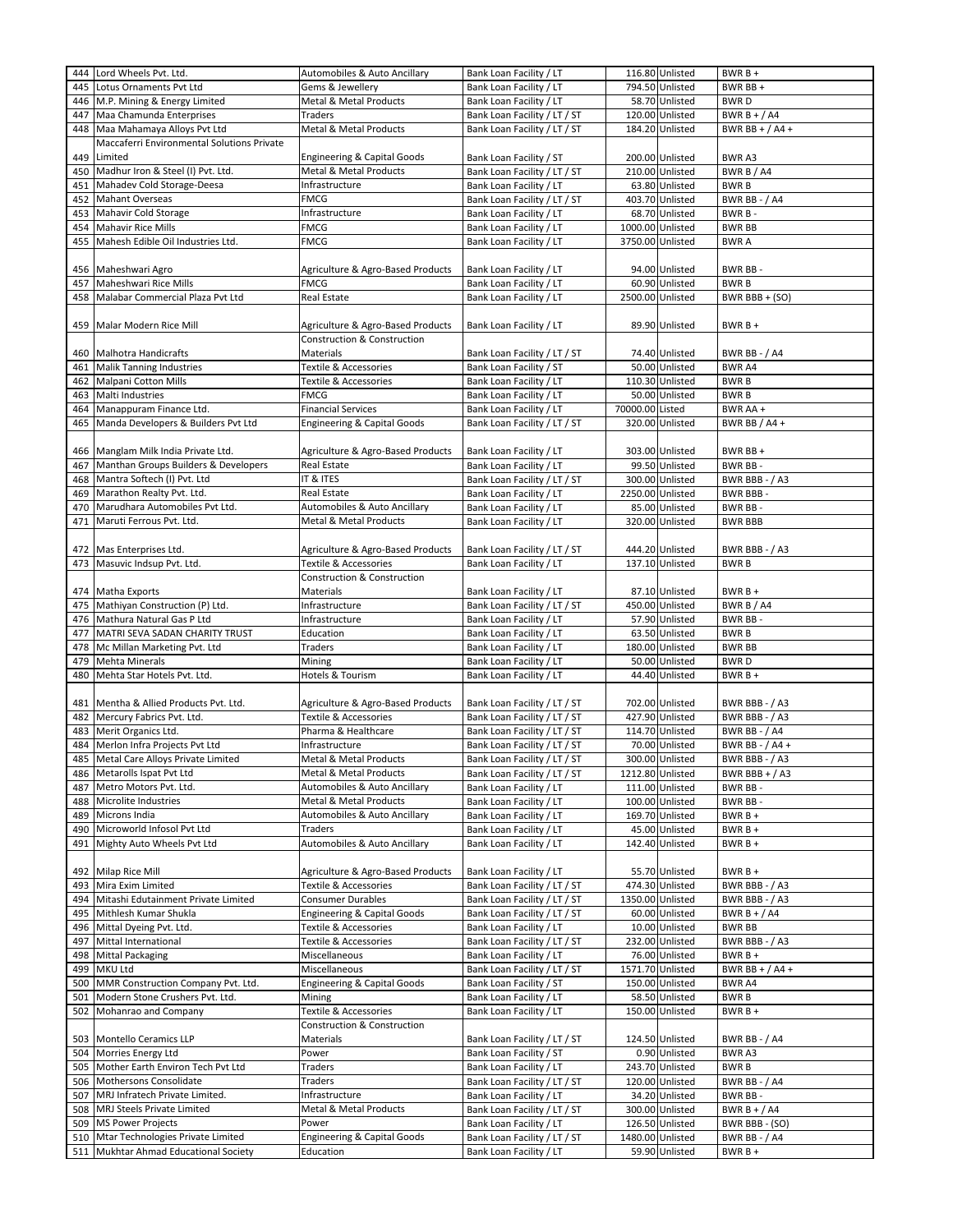|     | 512 Mukul Overseas Pvt. Ltd.                                                             | <b>FMCG</b>                              | Bank Loan Facility / LT      |                   | 136.50 Unlisted  | BWR BB-              |
|-----|------------------------------------------------------------------------------------------|------------------------------------------|------------------------------|-------------------|------------------|----------------------|
| 513 | Multiurban Infra Services Pvt. Ltd.                                                      | Infrastructure                           | Bank Loan Facility / LT / ST |                   | 500.00 Unlisted  | BWR BBB - / A3       |
|     | 514 Murugavilas Textiles                                                                 | Textile & Accessories, Traders           | Bank Loan Facility / ST      |                   | 5.50 Unlisted    | <b>BWR A4</b>        |
|     |                                                                                          |                                          |                              |                   |                  |                      |
|     |                                                                                          |                                          |                              |                   |                  |                      |
|     | 515 Muzaffar Ahmed Mantoo                                                                | Agriculture & Agro-Based Products        | Bank Loan Facility / LT      |                   | 45.30 Unlisted   | $BWRB+$              |
|     | 516 MVR Industries                                                                       | <b>FMCG</b>                              | Bank Loan Facility / LT      |                   | 52.70 Unlisted   | $BWRB+$              |
| 517 | N A R Infra Private Limited                                                              | Infrastructure                           | Bank Loan Facility / LT / ST |                   | 162.50 Unlisted  | BWR BB + $/$ A4 +    |
| 518 | Nagar Palika Parishad, Guna                                                              | <b>Public Finance</b>                    | Bank Loan Facility / LT      |                   | 400.00 Unlisted  | $BWRB +$             |
| 519 | Nagreeka Foils Limited                                                                   | Traders                                  | Bank Loan Facility / ST      |                   | 56.40 Unlisted   | <b>BWR A4</b>        |
|     |                                                                                          |                                          |                              |                   |                  |                      |
|     | 520 Naini Seed Products                                                                  | Agriculture & Agro-Based Products        | Bank Loan Facility / LT      |                   | 150.00 Unlisted  | BWR BB-              |
| 521 | Namdev Builders & Developers                                                             | Hotels & Tourism                         | Bank Loan Facility / LT / ST |                   | 900.00 Unlisted  | BWR BB + $/$ A4 +    |
|     | 522 Nangalwala Industries (Pvt) Ltd                                                      | <b>Engineering &amp; Capital Goods</b>   | Bank Loan Facility / LT / ST |                   | 246.00 Unlisted  | BWR BB + $/$ A4 +    |
|     |                                                                                          |                                          |                              |                   |                  |                      |
|     |                                                                                          |                                          |                              |                   |                  |                      |
|     | 523 Narayan Agro Foods Ltd                                                               | Agriculture & Agro-Based Products        | Bank Loan Facility / LT      |                   | 70.00 Unlisted   | BWR BB-              |
| 524 | Nascent Info Technologies Pvt. Ltd.                                                      | IT & ITES                                | Bank Loan Facility / LT / ST |                   | 95.00 Unlisted   | BWR BB + $/$ A4      |
| 525 | National Steel Company                                                                   | Traders                                  | Bank Loan Facility / LT      |                   | 210.00 Unlisted  | $BWRB +$             |
|     |                                                                                          |                                          |                              |                   |                  |                      |
|     | 526 Nav Bharat Roller Flour Mills Private Limited                                        | FMCG                                     | Bank Loan Facility / LT / ST |                   | 83.30 Unlisted   | BWR $B + / A4$       |
| 527 | Navjeet Industries                                                                       | <b>Engineering &amp; Capital Goods</b>   | Bank Loan Facility / LT / ST |                   | 75.00 Unlisted   | BWR $B + / A4$       |
| 528 | Navkar Global Infra                                                                      | Infrastructure                           | Bank Loan Facility / LT      |                   | 100.00 Unlisted  | <b>BWR BB</b>        |
| 529 | Navneet Motors                                                                           | <b>Automobiles &amp; Auto Ancillary</b>  | Bank Loan Facility / LT / ST |                   | 830.00 Unlisted  | BWR BB / A4 +        |
| 530 | Needhishree Buildcon Pvt Ltd                                                             | Real Estate                              | Bank Loan Facility / LT      |                   | 100.00 Unlisted  | BWR B                |
| 531 | Neni Memi Foods Pvt. Ltd.                                                                | FMCG                                     | Bank Loan Facility / ST      |                   | 60.00 Unlisted   | <b>BWRA4</b>         |
|     |                                                                                          | Construction & Construction              |                              |                   |                  |                      |
|     | 532 Neo Pack Plast (India) Pvt. Ltd.                                                     | Materials                                | Bank Loan Facility / LT / ST |                   | 63.50 Unlisted   | BWR $B + / A4$       |
|     | New Kuldeep Singh Sukhvinder Singh &                                                     |                                          |                              |                   |                  |                      |
|     | 533 Others                                                                               | Traders                                  | Bank Loan Facility / LT      |                   | 230.00 Unlisted  | BWR BBB-             |
|     | New Light Art Exports                                                                    |                                          |                              |                   |                  |                      |
| 534 |                                                                                          | Consumer Durables                        | Bank Loan Facility / ST      |                   | 35.00 Unlisted   | <b>BWR A4</b>        |
| 535 | New Tuples Educational Society                                                           | Education                                | Bank Loan Facility / LT      |                   | 70.00 Unlisted   | <b>BWR BB</b>        |
|     | Nexus Well-Hope Agritech International                                                   |                                          |                              |                   |                  |                      |
| 536 | Limited                                                                                  | Agriculture & Agro-Based Products        | Bank Loan Facility / LT      |                   | 400.00 Unlisted  | <b>BWR BB</b>        |
| 537 | <b>Nice Prints</b>                                                                       | Miscellaneous                            | Bank Loan Facility / LT      |                   | 83.40 Unlisted   | $BWRB +$             |
| 538 | Nice Sesame Agro Industries                                                              | FMCG                                     | Bank Loan Facility / LT / ST |                   | 95.80 Unlisted   | <b>BWR BB - / A4</b> |
| 539 | Niks Organic                                                                             | FMCG                                     | Bank Loan Facility / LT / ST |                   | 85.00 Unlisted   | BWR $B + / A4$       |
| 540 | Nil Kamal Modern Rice Mill (NKMRM)                                                       | <b>FMCG</b>                              | Bank Loan Facility / LT / ST |                   | 63.10 Unlisted   | BWR $B + / A4$       |
| 541 | Nippon Thermostat (India) Ltd.                                                           | Automobiles & Auto Ancillary             | Bank Loan Facility / LT      |                   | 118.10 Unlisted  | <b>BWRB</b>          |
|     | Nishta Mall Management Company Private                                                   |                                          |                              |                   |                  |                      |
| 542 | Limited                                                                                  | Miscellaneous                            | Bank Loan Facility / LT      |                   | 2582.30 Unlisted | BWR BBB + $(SO)$     |
| 543 | Nival Developers Private Limited                                                         | Real Estate                              | Bank Loan Facility / LT      |                   | 5000.00 Unlisted | <b>BWR BBB-</b>      |
| 544 | Nivedita Rice Mill                                                                       | <b>FMCG</b>                              | Bank Loan Facility / LT / ST |                   | 49.30 Unlisted   | BWR BB / A4          |
| 545 | North East Agro Product                                                                  | FMCG                                     | Bank Loan Facility / LT / ST |                   | 83.00 Unlisted   | BWR BB - / A4        |
|     |                                                                                          |                                          |                              |                   |                  |                      |
| 546 | North East Engineering & Construction                                                    | <b>Engineering &amp; Capital Goods</b>   | Bank Loan Facility / LT / ST |                   | 110.00 Unlisted  | <b>BWR BB - / A4</b> |
| 547 | Nouvelle Credits Pvt. Ltd                                                                | <b>Chemicals &amp; Chemical Products</b> | Bank Loan Facility / LT / ST |                   | 536.00 Unlisted  | BWR BB / A4          |
| 548 | NS Associates Pvt. Ltd.                                                                  | <b>Engineering &amp; Capital Goods</b>   | Bank Loan Facility / LT / ST |                   | 264.20 Unlisted  | BWR BBB - / A3       |
|     |                                                                                          |                                          |                              |                   |                  |                      |
|     | 549 NSR Aqua Farms Pvt. Ltd.                                                             | Agriculture & Agro-Based Products        | Bank Loan Facility / LT      |                   | 300.00 Unlisted  | <b>BWR BB</b>        |
| 550 | NU Hospitals Pvt. Ltd.                                                                   | Pharma & Healthcare                      | Bank Loan Facility / LT      |                   | 450.00 Unlisted  | <b>BWR BBB</b>       |
|     | 551 Nucleus Energy Private Limited                                                       | Power                                    | Bank Loan Facility / LT      |                   | 290.00 Unlisted  | <b>BWR BB</b>        |
|     | 552 Nui Pulp & Paper Industries Private Ltd.                                             | <b>Forest Materials</b>                  | Bank Loan Facility / LT / ST |                   | 93.90 Unlisted   | BWR $B + / A4$       |
|     | 553 O.P. Gupta Contractors Pvt. Ltd.                                                     | Engineering & Capital Goods              | Bank Loan Facility / LT / ST |                   | 750.00 Unlisted  | BWR BB + $/$ A4 +    |
|     | OESPL Private Limited(Formerly Known as                                                  |                                          |                              |                   |                  |                      |
| 554 | Okaya Energy Systems Pvt.Ltd.)                                                           | Real Estate                              | Bank Loan Facility / LT      |                   | 5000.00 Unlisted | BWR BBB - (SO)       |
| 555 | Okinawa Autotech Pvt. Ltd.                                                               | Automobiles & Auto Ancillary             | Bank Loan Facility / LT / ST |                   | 185.00 Unlisted  | BWR BB + $/$ A4 +    |
| 556 | Om Cotex                                                                                 | Textile & Accessories                    | Bank Loan Facility / LT / ST |                   | 195.80 Unlisted  | BWR $B + / A4$       |
| 557 | Om Packaging                                                                             | Miscellaneous                            | Bank Loan Facility / LT / ST |                   | 90.00 Unlisted   | BWR $B + / A4$       |
| 558 | Om Prakash Satish Kumar                                                                  | Traders                                  | Bank Loan Facility / LT / ST |                   | 310.00 Unlisted  | BWR BB - / A4        |
| 559 | Om Sakthi Constructions                                                                  | Infrastructure                           | Bank Loan Facility / LT / ST |                   | 445.40 Unlisted  | <b>BWR BB - / A4</b> |
| 560 | Om Shiv Foods                                                                            | FMCG                                     | Bank Loan Facility / LT      |                   | 363.80 Unlisted  | BWR BB -             |
| 561 | Omicron Power Engineers Pvt Ltd                                                          | <b>Engineering &amp; Capital Goods</b>   | Bank Loan Facility / LT / ST |                   | 189.00 Unlisted  | BWR B / A4           |
|     |                                                                                          |                                          |                              |                   |                  |                      |
|     | 562 Omshanthi Cotton Industries                                                          | Agriculture & Agro-Based Products        | Bank Loan Facility / LT      |                   | 80.90 Unlisted   |                      |
|     |                                                                                          |                                          |                              |                   |                  | BWR BB -             |
| 563 | <b>OOM Exports</b>                                                                       | <b>Chemicals &amp; Chemical Products</b> | Bank Loan Facility / ST      |                   | 285.00 Unlisted  | <b>BWR A3 +</b>      |
| 564 |                                                                                          |                                          | Bank Loan Facility / ST      | 580.00 Unlisted   |                  | BWR A3               |
| 565 | Opera Exports Private Limited                                                            | Traders                                  |                              |                   |                  |                      |
| 566 | <b>OPS</b> International                                                                 | Traders                                  | Bank Loan Facility / LT / ST |                   | 220.00 Unlisted  | <b>BWR BB - / A4</b> |
|     | Orange Corporation                                                                       | Real Estate                              | Bank Loan Facility / LT      |                   | 1573.00 Unlisted | $BWRB +$             |
| 567 | Orange Enterprises                                                                       | Traders                                  | Bank Loan Facility / LT      |                   | 40.00 Unlisted   | BWR B-               |
| 568 | <b>Orbit Aviation Pvt Ltd</b>                                                            | Transportation                           | Bank Loan Facility / LT      |                   | 278.40 Unlisted  | <b>BWRB</b>          |
| 569 | Orio Shanghai Colours Pvt Ltd                                                            | Automobiles & Auto Ancillary             | Bank Loan Facility / ST      |                   | 70.00 Unlisted   | BWR A4 +             |
| 570 | Orio Shanghai Colours Pvt Ltd                                                            | Automobiles & Auto Ancillary             | Bank Loan Facility / LT      |                   | 10.00 Unlisted   | <b>BWR BB</b>        |
| 571 | Orissa Enterprises                                                                       | Infrastructure                           | Bank Loan Facility / LT / ST |                   | 42.50 Unlisted   | BWR $B + / A4$       |
| 572 | Ozone Urbana Infra Developers Pvt Ltd                                                    | Real Estate                              | Bank Loan Facility / LT      | 10000.00 Unlisted |                  | BWR BBB              |
| 573 | P S Seth Sons Jewellers Pvt. Ltd.                                                        | Gems & Jewellery                         | Bank Loan Facility / LT      |                   | 160.00 Unlisted  | <b>BWRD</b>          |
| 574 | P Venkata Reddy                                                                          | <b>Engineering &amp; Capital Goods</b>   | Bank Loan Facility / LT / ST |                   | 67.50 Unlisted   | BWR $B + / A4$       |
| 575 |                                                                                          | Infrastructure                           |                              |                   | 70.00 Unlisted   |                      |
|     | P. Muralidhar Engineers & Contracts                                                      |                                          | Bank Loan Facility / LT / ST |                   |                  | BWR B / A4           |
| 576 | Padmabati Rice Tech (PRT)                                                                | FMCG                                     | Bank Loan Facility / LT / ST |                   | 58.10 Unlisted   | BWR B / A4           |
|     | Pagarani Universal Infrastructure Pvt Ltd<br>577 (erstwhile A Surti Developers Pvt. Ltd) | Real Estate                              | Bank Loan Facility / LT      |                   | 400.00 Unlisted  | BWR BB               |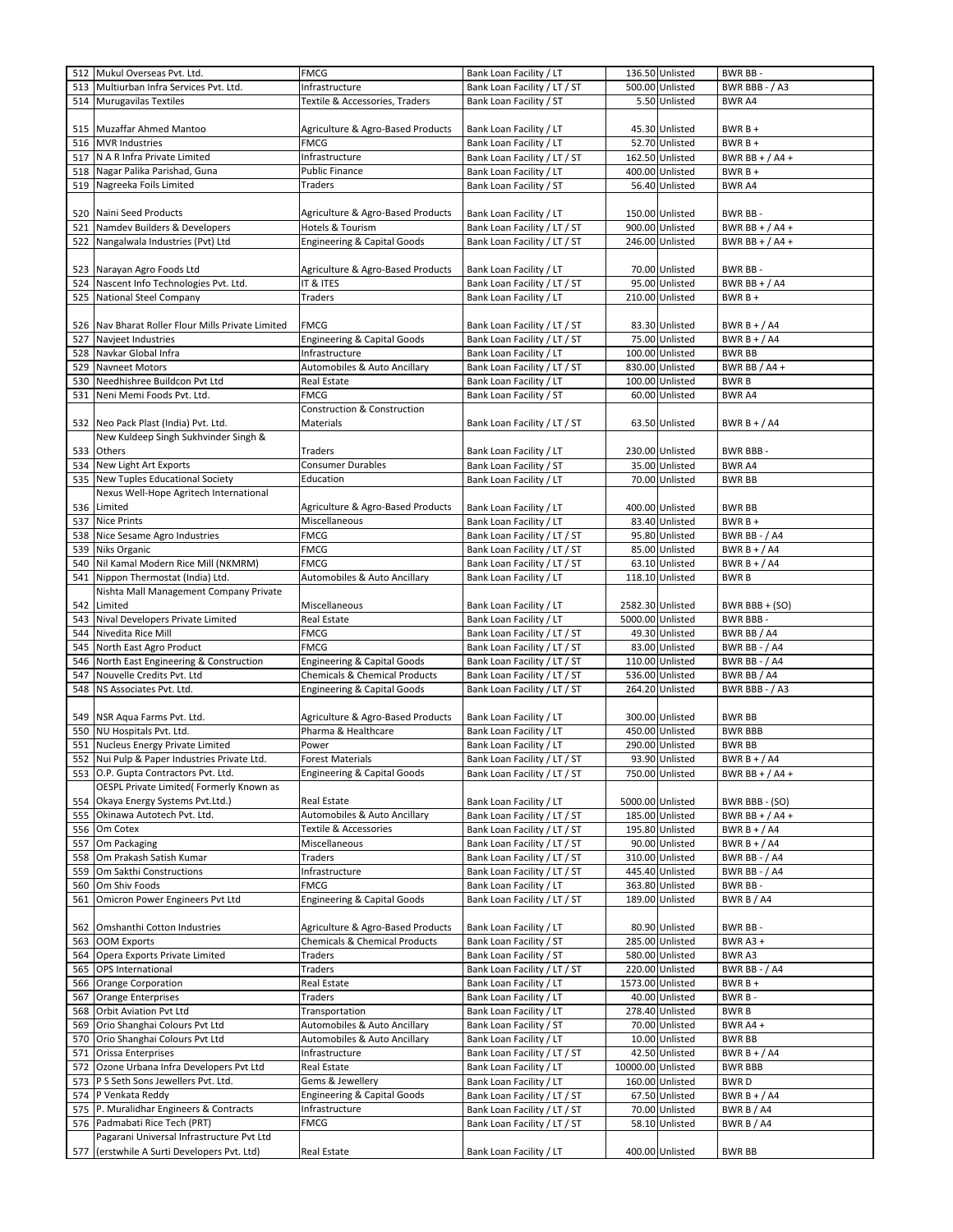| 578<br>579 | Palak Alloys Private Limited                         | <b>Metal &amp; Metal Products</b>        | Bank Loan Facility / LT / ST |                  | 200.60 Unlisted | BWR B / A4                |
|------------|------------------------------------------------------|------------------------------------------|------------------------------|------------------|-----------------|---------------------------|
|            | Palava Dwellers Private Limited                      | Real Estate                              | Bank Loan Facility / LT      | 3500.00 Unlisted |                 | BWR BBB +                 |
|            |                                                      |                                          |                              |                  |                 |                           |
|            |                                                      |                                          |                              |                  |                 |                           |
| 580        | Parthvimeda Panchgavy Utpad Pvt Limited              | <b>FMCG</b>                              | Bank Loan Facility / LT      |                  | 207.00 Unlisted | BWR BBB-                  |
| 581        | Pashupati Cotspin Limited                            | Textile & Accessories                    | Bank Loan Facility / LT / ST | 1491.40 Unlisted |                 | BWR BBB - / A3            |
| 582        | Pashupati Cotyarn LLP                                | Textile & Accessories                    | Bank Loan Facility / LT / ST |                  | 182.40 Unlisted | BWR BB + (SO) / A4 + (SO) |
|            |                                                      |                                          |                              |                  |                 |                           |
|            |                                                      |                                          |                              |                  | 94.00 Unlisted  |                           |
| 583        | Patliputra Poultry Pvt. Ltd.                         | Agriculture & Agro-Based Products        | Bank Loan Facility / LT      |                  |                 | $BWRB +$                  |
| 584        | Paul Resorts & Hotels Pvt. Ltd.                      | Hotels & Tourism                         | Bank Loan Facility / ST      |                  | 60.00 Unlisted  | <b>BWR A2 +</b>           |
| 585        | PC Jeweller Limited                                  | Gems & Jewellery                         | <b>Commercial Paper</b>      |                  | 250.00 Unlisted | <b>BWR A2 +</b>           |
| 586        | <b>PCS Transports</b>                                | Transportation                           | Bank Loan Facility / LT / ST |                  | 60.00 Unlisted  | <b>BWR B - / A4</b>       |
| 587        | Peaks Auto Jammu Pvt Ltd                             | <b>Automobiles &amp; Auto Ancillary</b>  | Bank Loan Facility / LT / ST |                  | 848.50 Unlisted | BWR BB + $/$ A4 +         |
| 588        |                                                      |                                          |                              |                  | 90.20 Unlisted  | <b>BWR BB - / A4</b>      |
|            | Pentagon Assembly Automation Pvt. Ltd.               | Engineering & Capital Goods              | Bank Loan Facility / LT / ST |                  |                 |                           |
| 589        | Perfect Alloys & Steel Limited.                      | Metal & Metal Products                   | Bank Loan Facility / LT      |                  | 117.50 Unlisted | BWR B-                    |
| 590        | Perfect Pins                                         | Miscellaneous                            | Bank Loan Facility / LT      |                  | 95.50 Unlisted  | BWR BB-                   |
| 591        | Peyush Traders                                       | Miscellaneous                            | Bank Loan Facility / LT / ST |                  | 125.00 Unlisted | BWR BB / A4 +             |
| 592        | <b>PG Electroplast Limited</b>                       | <b>Consumer Durables</b>                 | Bank Loan Facility / LT / ST | 1415.10 Listed   |                 | BWR BBB / A3 +            |
|            | Pitambra Books Pvt Ltd                               | Media & Entertainment                    |                              |                  |                 |                           |
| 593        |                                                      |                                          | Bank Loan Facility / LT / ST | 1750.00 Unlisted |                 | BWR BBB - / A3            |
| 594        | PJ Constructions                                     | Real Estate                              | Bank Loan Facility / LT      |                  | 66.00 Unlisted  | <b>BWRB</b>               |
| 595        | PK Overseas Pvt Ltd                                  | <b>FMCG</b>                              | Bank Loan Facility / LT / ST |                  | 100.00 Unlisted | BWR BB + $/$ A4 +         |
|            |                                                      | Construction & Construction              |                              |                  |                 |                           |
| 596        | Platinum Microns LLP                                 | Materials                                | Bank Loan Facility / LT / ST |                  | 97.50 Unlisted  | BWR $B + / A4$            |
|            | PLR-HC-RBR (JV)                                      |                                          |                              |                  |                 |                           |
| 597        |                                                      | Infrastructure                           | Bank Loan Facility / ST      |                  | 62.50 Unlisted  | BWR A4                    |
| 598        | PMI Coaches Pvt Ltd                                  | Automobiles & Auto Ancillary             | Bank Loan Facility / LT / ST |                  | 293.30 Unlisted | BWR BB / A4 +             |
| 599        | Pooja Plasto Colour Pvt Ltd                          | Textile & Accessories                    | Bank Loan Facility / LT / ST |                  | 110.00 Unlisted | <b>BWR BB - / A4</b>      |
| 600        | Power Systems                                        | Infrastructure                           | Bank Loan Facility / LT / ST |                  | 100.00 Unlisted | BWR B / A4                |
|            | Pradhama Multi Speciality Hospitals &                | Pharma & Healthcare, Pharma &            |                              |                  |                 |                           |
|            |                                                      |                                          |                              |                  |                 |                           |
| 601        | <b>Research Institute Limited</b>                    | Healthcare                               | Bank Loan Facility / LT      | 1399.50 Unlisted |                 | <b>BWRD</b>               |
|            |                                                      |                                          |                              |                  |                 |                           |
|            | 602 Prakash Rice Mill                                | Agriculture & Agro-Based Products        | Bank Loan Facility / LT      |                  | 57.20 Unlisted  | $BWRB +$                  |
|            |                                                      |                                          |                              |                  |                 |                           |
|            |                                                      |                                          | Bank Loan Facility / LT      |                  | 120.00 Unlisted | <b>BWRB</b>               |
|            | 603 Prashanth Poultry Private Limited                | Agriculture & Agro-Based Products        |                              |                  |                 |                           |
| 604        | Prassanna Spinning Mills (P) Ltd.                    | Textile & Accessories                    | Bank Loan Facility / LT / ST | 1030.30 Unlisted |                 | BWR BBB - / A3            |
| 605        | PRATAP TECHNOCRATS PRIVATE LIMITED                   | Telecommunication                        | Bank Loan Facility / LT / ST |                  | 195.00 Unlisted | BWR BBB / A3              |
|            |                                                      | <b>Construction &amp; Construction</b>   |                              |                  |                 |                           |
|            | 606 Praveedh Decor Pvt. Ltd.                         | Materials                                | Bank Loan Facility / LT / ST |                  | 67.50 Unlisted  | BWR $B + / A4$            |
|            | 607 Prayag Clay Products Pvt. Ltd                    | Infrastructure                           | Bank Loan Facility / LT      |                  | 128.50 Unlisted | BWR B +                   |
|            |                                                      |                                          |                              |                  |                 |                           |
|            |                                                      |                                          |                              |                  |                 |                           |
|            | 608 Precision Engineering & Thermal Components Power |                                          | Bank Loan Facility / LT / ST |                  | 50.00 Unlisted  | BWR $B + / A4$            |
| 609        | Prem Mehandi Center                                  | Traders                                  | Bank Loan Facility / LT      |                  | 100.00 Unlisted | <b>BWR BB</b>             |
| 610        | Premier Irrigation Adritec Pvt. Ltd.                 | Miscellaneous                            | Bank Loan Facility / LT / ST |                  | 851.60 Unlisted | BWR BBB / A3 +            |
|            |                                                      |                                          |                              |                  |                 |                           |
|            | 611 Premprakash Ginning And Pressing Factory         | Textile & Accessories                    | Bank Loan Facility / LT / ST |                  | 85.00 Unlisted  | BWR B + $/$ A4            |
| 612        | <b>Prestress Steel LLP</b>                           | Metal & Metal Products                   | Bank Loan Facility / LT / ST |                  | 860.00 Unlisted | BWR BBB - / A3            |
|            | Pride Coke Private Limited                           | Mining                                   | Bank Loan Facility / LT / ST |                  | 303.60 Unlisted | BWR BB / A4               |
|            |                                                      |                                          |                              |                  |                 |                           |
| 613        |                                                      |                                          |                              |                  |                 |                           |
| 614        | Prime Comfort Products Pvt. Ltd.                     | Miscellaneous                            | Bank Loan Facility / LT      |                  | 754.00 Unlisted | <b>BWR BBB-</b>           |
|            |                                                      | Construction & Construction              |                              |                  |                 |                           |
|            | 615 Prince Mfg Industries Pvt. Ltd.                  | Materials                                | Bank Loan Facility / LT / ST |                  | 897.70 Unlisted | <b>BWR BBB - / A3</b>     |
|            |                                                      |                                          |                              |                  |                 |                           |
|            |                                                      | Construction & Construction              |                              |                  |                 |                           |
|            | 616 Prince SWR Systems Pvt. Ltd.                     | <b>Materials</b>                         | Bank Loan Facility / LT / ST | 1641.60 Unlisted |                 | BWR BBB - / A3 +          |
| 617        | Prinite Hospitality Private Limited                  | Hotels & Tourism                         | Bank Loan Facility / LT      |                  | 450.00 Unlisted | BWR BB +                  |
| 618        | <b>Priya Construction</b>                            | <b>Engineering &amp; Capital Goods</b>   | Bank Loan Facility / LT / ST |                  | 90.10 Unlisted  | BWR BB - / A4 +           |
| 619        | Prominent Comtech (P) Ltd.                           | Transportation                           | Bank Loan Facility / LT      |                  | 96.50 Unlisted  | $BWRB +$                  |
| 620        | Punia Construction Company                           | Infrastructure                           | Bank Loan Facility / LT / ST |                  | 140.00 Unlisted | <b>BWR BB - / A4</b>      |
|            |                                                      |                                          |                              |                  |                 |                           |
| 621        | R&C Infraengineers Pvt. Ltd.                         | Infrastructure                           | Bank Loan Facility / LT / ST |                  | 246.50 Unlisted | BWR BBB - / A3            |
|            | R. Ramasamy Gounder & Sons Sri Vel                   |                                          |                              |                  |                 |                           |
| 622        | Murugan Sago Factory                                 | <b>FMCG</b>                              | Bank Loan Facility / LT      |                  | 83.00 Unlisted  | <b>BWRB</b>               |
|            |                                                      |                                          |                              |                  |                 |                           |
|            | 623 R.K. Frozen Foods                                |                                          | Bank Loan Facility / LT      |                  | 149.50 Unlisted | BWR BB-                   |
|            |                                                      | Agriculture & Agro-Based Products        |                              |                  |                 |                           |
|            | 624 R.R. Agro Foods Pvt Ltd.                         | Traders                                  | Bank Loan Facility / LT      |                  | 160.00 Unlisted | BWR BB-                   |
| 625        | Radha Krishna Flour Mill                             | FMCG                                     | Bank Loan Facility / LT / ST |                  | 110.00 Unlisted | <b>BWR BB - / A4</b>      |
| 626        | Radha Krishna Rice Mill                              | FMCG                                     | Bank Loan Facility / LT / ST |                  | 73.50 Unlisted  | <b>BWR BB - / A4</b>      |
| 627        | Radiant Bar Limited                                  | Metal & Metal Products                   | Bank Loan Facility / LT / ST |                  | 129.10 Unlisted | BWR BB + $/$ A4 +         |
| 628        | Raiganj Jeevan Rekha Diagnostic Pvt. Ltd.            | Pharma & Healthcare                      | Bank Loan Facility / LT / ST |                  | 57.20 Unlisted  | <b>BWR BB - / A4</b>      |
| 629        | Rainbow Rice Pvt. Ltd.                               | FMCG                                     | Bank Loan Facility / LT      |                  | 404.10 Unlisted | BWR BB-                   |
|            |                                                      |                                          |                              |                  |                 |                           |
| 630        | Rainland Autocorp Private Limited                    | Automobiles & Auto Ancillary             | Bank Loan Facility / LT      |                  | 50.00 Unlisted  | <b>BWRB</b>               |
|            |                                                      |                                          |                              |                  |                 |                           |
|            | 631 Raj Chick Farms (P) Ltd                          | Agriculture & Agro-Based Products        | Bank Loan Facility / LT      |                  | 145.90 Unlisted | <b>BWRD</b>               |
|            |                                                      |                                          |                              |                  |                 |                           |
|            | 632 Rajan Poultry & Breeding Farms                   | Agriculture & Agro-Based Products        | Bank Loan Facility / LT      |                  | 79.50 Unlisted  | BWR B                     |
|            |                                                      |                                          |                              |                  |                 |                           |
|            |                                                      | Power                                    |                              |                  |                 |                           |
|            | 633 Rajasthan Rajya Vidyut Prasaran Nigam Ltd.       |                                          | Bank Loan Facility / LT / ST | 9730.00 Unlisted |                 | BWR $A + (SO)$            |
| 634        | Rajda Industries & Exports Pvt. Ltd.                 | <b>Chemicals &amp; Chemical Products</b> | Bank Loan Facility / LT / ST |                  | 529.10 Unlisted | BWR BB / A4               |
| 635        | RAJDHANI CASTING PRIVATE LIMITED                     | Metal & Metal Products                   | Bank Loan Facility / LT      |                  | 80.00 Unlisted  | <b>BWRB</b>               |
| 636        | Rajendraguru Group                                   | Textile & Accessories                    | Bank Loan Facility / LT      |                  | 273.90 Unlisted | BWR B-                    |
| 637        | Rajesh Exports Limited                               | Gems & Jewellery                         | Bank Loan Facility / LT / ST | 5500.00 Listed   |                 | BWR A1 + $/A +$           |
|            |                                                      |                                          |                              |                  |                 |                           |
|            | 638 Rajguru Foods                                    | Agriculture & Agro-Based Products        | Bank Loan Facility / LT / ST |                  | 366.10 Unlisted | <b>BWR BB - / A4</b>      |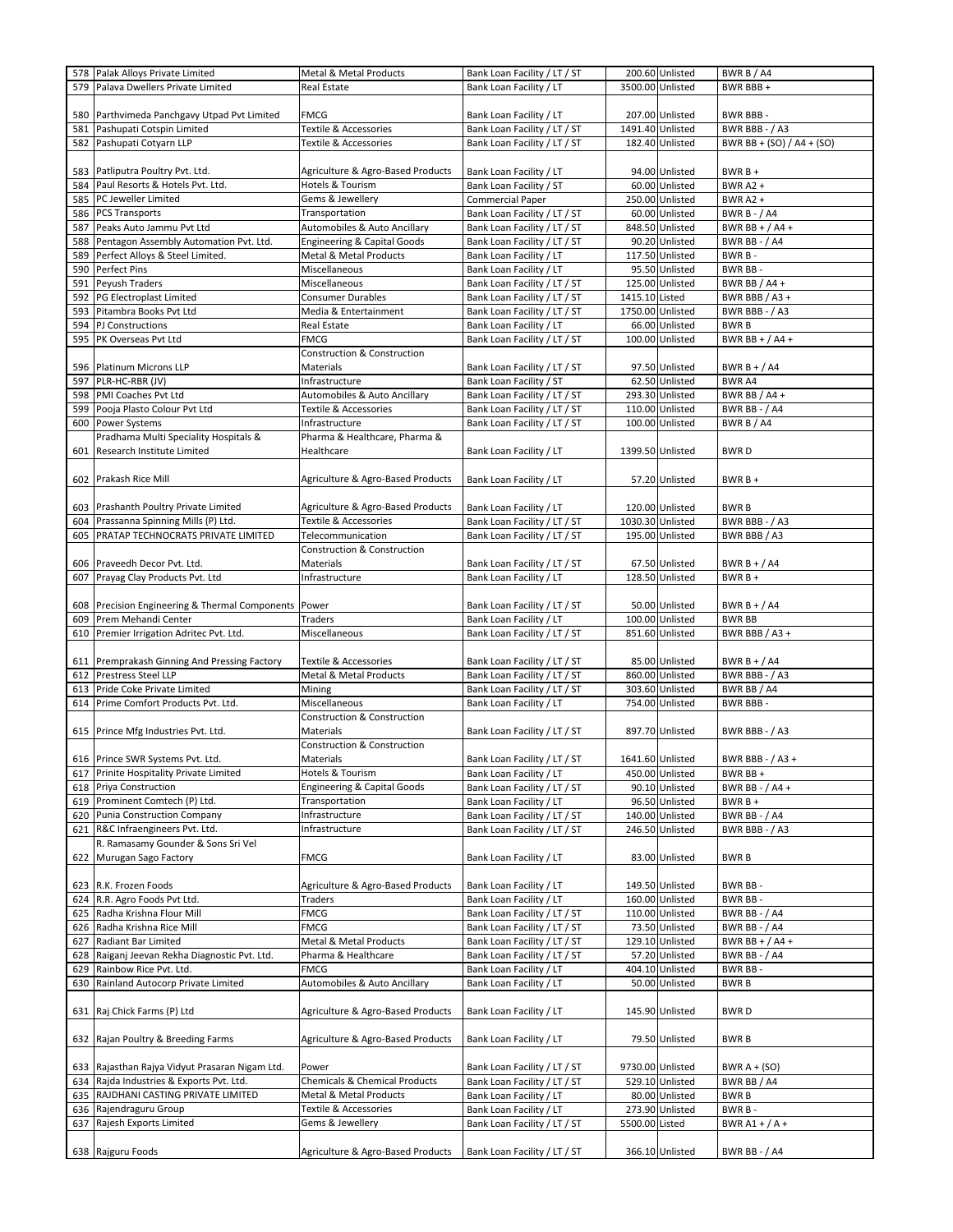|     | 639 RajRatan Smelter Ltd.                   | Metal & Metal Products                   | Bank Loan Facility / LT / ST |                 | 258.00 Unlisted  | BWR B / A4            |
|-----|---------------------------------------------|------------------------------------------|------------------------------|-----------------|------------------|-----------------------|
|     |                                             | Education, Education, Education,         |                              |                 |                  |                       |
|     | 640 Rajshree Educational Trust              | Education                                | Bank Loan Facility / LT      |                 | 1105.60 Unlisted | BWR BBB-              |
| 641 | Ramdev Cotton Industries                    | Textile & Accessories                    | Bank Loan Facility / LT / ST |                 | 95.40 Unlisted   | <b>BWR BB - / A4</b>  |
| 642 | Ramkrishna Cotspin Pvt Ltd                  | Textile & Accessories                    | Bank Loan Facility / LT / ST |                 | 727.50 Unlisted  | BWR BB + $/$ A4 +     |
| 643 | Ranar Agrochem Limited                      | <b>Chemicals &amp; Chemical Products</b> | Bank Loan Facility / LT / ST |                 | 470.60 Unlisted  | BWR C + $/$ A4        |
| 644 | Ranchor Electronics Pvt. Ltd.               | Mining                                   | Bank Loan Facility / LT      |                 | 190.00 Unlisted  | <b>BWR BBB-</b>       |
|     |                                             |                                          |                              |                 |                  |                       |
|     | 645 Rani Rice Mill (RRM)                    | Agriculture & Agro-Based Products        | Bank Loan Facility / LT      |                 | 50.00 Unlisted   | $BWRB +$              |
| 646 | Rani Sati Agro-Tech Industries              | <b>FMCG</b>                              | Bank Loan Facility / LT      |                 | 80.00 Unlisted   | <b>BWRB</b>           |
| 647 | Ranjit Metals Industries                    | Metal & Metal Products                   | Bank Loan Facility / LT / ST |                 | 88.30 Unlisted   | BWR B / A4            |
| 648 | Rathi Feeds India Pvt Ltd.                  | <b>FMCG</b>                              | Bank Loan Facility / LT      |                 | 124.50 Unlisted  | <b>BWR BB-</b>        |
|     |                                             |                                          |                              |                 |                  |                       |
|     | 649 RATHI HATCHERIES PRIVATE LIMITED        | Agriculture & Agro-Based Products        | Bank Loan Facility / LT      |                 | 82.80 Unlisted   | BWR BB-               |
| 650 | Ratiram Tarachand                           | <b>FMCG</b>                              | Bank Loan Facility / ST      |                 | 220.00 Unlisted  | <b>BWR A4</b>         |
| 651 | Rattna Devi Gopal Dass Memorial Trust       | Education                                | Bank Loan Facility / LT      |                 | 82.40 Unlisted   | $BWRB +$              |
| 652 | Raunaq EPC International Limited            | <b>Engineering &amp; Capital Goods</b>   | Bank Loan Facility / LT      |                 | 650.00 Unlisted  | BWR BB-               |
|     |                                             | Construction & Construction              |                              |                 |                  |                       |
|     | 653 Ravileela Granites Limited              | Materials                                | Bank Loan Facility / LT / ST |                 | 282.00 Unlisted  | BWR BB / A4           |
| 654 | Rayban Foods Pvt. Ltd.                      | <b>FMCG</b>                              | Bank Loan Facility / LT / ST |                 | 300.00 Unlisted  | BWR B / A4            |
| 655 | <b>RD Associates</b>                        | Traders                                  | Bank Loan Facility / LT      |                 | 53.60 Unlisted   | BWR BB-               |
| 656 | Regal Transcore Laminations Pvt. Ltd.       | <b>Engineering &amp; Capital Goods</b>   | Bank Loan Facility / LT / ST |                 | 287.50 Unlisted  | <b>BWR BB - / A4</b>  |
| 657 | <b>ReNew Power Ltd</b>                      | Power                                    | Commercial Paper             |                 | 6000.00 Unlisted | BWR A1+               |
| 658 | Responce Renewable Energy Limited           | Power                                    | Bank Loan Facility / LT      |                 | 453.10 Unlisted  | BWR BBB - (SO)        |
|     |                                             |                                          |                              |                 |                  |                       |
|     | 659 Rewa Gold Pvt. Ltd.                     | Gems & Jewellery, Gems & Jewellery       | Bank Loan Facility / LT      |                 | 62.50 Unlisted   | BWR BB-               |
| 660 | Rheoplast Technology Pvt. Ltd.              | <b>Chemicals &amp; Chemical Products</b> | Bank Loan Facility / LT / ST |                 | 90.00 Unlisted   | <b>BWR BB - / A4</b>  |
| 661 | <b>Rikhav Securities Ltd</b>                | <b>Financial Services</b>                | Bank Loan Facility / LT / ST |                 | 140.40 Unlisted  | BWR BB - / A4         |
| 662 | Rishabh Educational Trust                   | Education, Education, Education          | Bank Loan Facility / LT      |                 | 69.40 Unlisted   | BWR BB +              |
| 663 | Rishi Aurobindo Educational Society         | Education                                | Bank Loan Facility / LT      |                 | 150.00 Unlisted  | BWR BB +              |
| 664 | Rishikesh Structural Solutions LLP          | Engineering & Capital Goods              | Bank Loan Facility / LT / ST |                 | 118.90 Unlisted  | BWR BB / A4           |
|     |                                             |                                          |                              |                 |                  |                       |
|     | 665 Riyaz Fruit Co.                         | Agriculture & Agro-Based Products        | Bank Loan Facility / LT      |                 | 65.00 Unlisted   | $BWRB +$              |
|     | 666 RK Plywood                              | <b>Forest Materials</b>                  | Bank Loan Facility / LT      |                 | 95.00 Unlisted   | <b>BWRB</b>           |
| 667 | <b>RK Vision</b>                            | Traders                                  | Bank Loan Facility / LT / ST |                 | 185.00 Unlisted  | <b>BWR BB - / A4</b>  |
| 668 | RKN Projects Private Limited                | Engineering & Capital Goods              | Bank Loan Facility / LT / ST |                 | 700.00 Unlisted  | BWR BB / A4           |
| 669 | RL Automobiles Pvt. Ltd.                    | Automobiles & Auto Ancillary             | Bank Loan Facility / LT      |                 | 165.00 Unlisted  | BWR BB-               |
|     | Robbins Tunneling And Trenchless Technology |                                          |                              |                 |                  |                       |
|     | 670 (India) Pvt. Ltd.                       | Infrastructure                           | Bank Loan Facility / LT / ST |                 | 100.00 Unlisted  | BWR BB / A4           |
|     |                                             |                                          |                              |                 |                  |                       |
|     | 671 Rock & Storm Distilleries Pvt. Ltd.     | Agriculture & Agro-Based Products        | Bank Loan Facility / LT / ST |                 | 400.00 Unlisted  | BWR BBB - / A3        |
| 672 | Rohan Dyes & Intermediates Ltd.             | <b>Chemicals &amp; Chemical Products</b> | Bank Loan Facility / LT / ST |                 | 130.00 Unlisted  | BWR BBB / A3 +        |
| 673 | Rohil Foods Pvt. Ltd.                       | <b>FMCG</b>                              | Bank Loan Facility / LT      |                 | 157.70 Unlisted  | BWR BB-               |
|     |                                             | IT & ITES                                | Bank Loan Facility / LT / ST |                 | 100.00 Unlisted  | BWR BB / A4           |
| 674 | Rooman Technologies Pvt. Ltd.               |                                          |                              |                 |                  |                       |
| 675 | Rungta Irrigation Ltd                       | <b>Engineering &amp; Capital Goods</b>   | Bank Loan Facility / LT / ST | 220.00 Unlisted |                  | BWR BB / A4 +         |
| 676 | Russaka Ply India Ltd.                      | <b>Forest Materials</b>                  | Bank Loan Facility / LT / ST |                 | 189.30 Unlisted  | <b>BWR BB - / A4</b>  |
| 677 | Rustam Foods Pvt. Ltd.                      | <b>FMCG</b>                              | Bank Loan Facility / LT      |                 | 1662.60 Unlisted | BWR BBB+              |
| 678 | Rustam Foods Pvt. Ltd.                      | FMCG                                     | Bank Loan Facility / ST      |                 | 130.00 Unlisted  | <b>BWRA2</b>          |
| 679 | S&P infrastructure Developers Pvt Ltd       | Infrastructure                           | Bank Loan Facility / LT      |                 | 497.00 Unlisted  | <b>BWR BB</b>         |
|     | 680 S.A. Nashipudi                          | Traders                                  | Bank Loan Facility / LT      |                 | 75.80 Unlisted   | BWR B-                |
|     | 681 S.M. Engineers                          | Infrastructure                           | Bank Loan Facility / LT / ST |                 | 60.00 Unlisted   | BWR $B + / A4$        |
| 682 | Sacred Heart Province - Kochi               | Education                                | Bank Loan Facility / LT      |                 | 500.00 Unlisted  | BWR BBB-              |
| 683 | Safeflex International Ltd                  | Miscellaneous                            | Bank Loan Facility / LT / ST |                 | 738.00 Unlisted  | BWR BBB / A3          |
| 684 | Saffron Lifestyle Traders Pvt. Ltd.         | Traders                                  | Bank Loan Facility / LT / ST |                 | 195.00 Unlisted  | BWR BBB - / A3        |
| 685 | Sagar Metallics Pvt. Ltd                    | Textile & Accessories                    | Bank Loan Facility / LT      |                 | 123.00 Unlisted  | <b>BWR BB</b>         |
| 686 | SAHIBZADA TIMBERS                           | <b>Forest Materials</b>                  | Bank Loan Facility / LT      |                 | 170.00 Unlisted  | <b>BWR BB</b>         |
| 687 | Sai Inductomelt Pvt. Ltd.                   | Miscellaneous                            | Bank Loan Facility / LT / ST |                 | 670.00 Unlisted  | <b>BWR BBB - / A3</b> |
| 688 | Sai Om Petro Specialities Ltd.              | <b>Chemicals &amp; Chemical Products</b> | Bank Loan Facility / LT / ST |                 | 70.00 Unlisted   | BWR $B + / A4$        |
|     | 689 Sai Overseas                            | Textile & Accessories                    | Bank Loan Facility / LT / ST |                 | 146.00 Unlisted  | BWR $B + / A4$        |
|     | Sai Prashanth Engineering & Infrastructure  |                                          |                              |                 |                  |                       |
|     | 690 Pvt. Ltd.                               | Infrastructure                           | Bank Loan Facility / LT / ST |                 | 72.50 Unlisted   | BWR $B + / A4$        |
| 691 | Sai Solvex Pvt. Ltd                         | <b>FMCG</b>                              | Bank Loan Facility / LT      |                 | 51.30 Unlisted   | BWR BB-               |
| 692 | Sai Surface Coating Technologies            | Miscellaneous                            | Bank Loan Facility / LT / ST |                 | 192.50 Unlisted  | BWR C / A4            |
| 693 | Saiyyed Akhtar Ali                          | Engineering & Capital Goods              | Bank Loan Facility / LT / ST |                 | 145.40 Unlisted  | BWR BB / A4 +         |
| 694 | Saket Infra Projects Ltd                    | Infrastructure                           | Bank Loan Facility / LT / ST |                 | 400.00 Unlisted  | BWR BBB - / A3        |
| 695 | Sakshi Food Products                        | <b>FMCG</b>                              | Bank Loan Facility / LT      |                 | 51.40 Unlisted   | $BWRB +$              |
| 696 | Sakthi Gear Products                        | Engineering & Capital Goods              | Bank Loan Facility / LT / ST |                 | 205.50 Unlisted  | BWR BB / A4 +         |
| 697 | Salasar Balaji Cold Storage                 | Infrastructure                           | Bank Loan Facility / LT      |                 | 54.50 Unlisted   | <b>BWRB</b>           |
| 698 | Salasar Steel Industries                    | Metal & Metal Products                   | Bank Loan Facility / LT / ST |                 | 97.50 Unlisted   | BWR $B + / A4$        |
| 699 | Salora International Limited                | Consumer Durables                        | Bank Loan Facility / LT / ST |                 | 744.00 Unlisted  | BWR BB / A4           |
| 700 | Sam Industrial Enterprises Ltd              | Media & Entertainment                    | Bank Loan Facility / LT / ST |                 | 100.00 Unlisted  | <b>BWR BB - / A4</b>  |
| 701 | Sambandh Finserve Pvt Ltd                   | <b>Financial Services</b>                | Bank Loan Facility / LT      |                 | 2330.00 Unlisted | <b>BWR BBB-</b>       |
| 702 | Sameer Construction Co                      | <b>Engineering &amp; Capital Goods</b>   | Bank Loan Facility / LT / ST |                 | 60.00 Unlisted   | BWR B + $/$ A4        |
|     |                                             |                                          |                              |                 |                  |                       |
|     | 703 Sampan Technosoft Pvt. Ltd.             | Agriculture & Agro-Based Products        | Bank Loan Facility / LT      |                 | 99.00 Unlisted   | $BWRB +$              |
| 704 | Samson CNO Industries                       | <b>FMCG</b>                              | Bank Loan Facility / LT      |                 | 170.00 Unlisted  | BWR BB-               |
|     | 705 Sandhu Builders                         | Real Estate                              | Bank Loan Facility / LT      |                 | 197.60 Unlisted  | BWR B-                |
|     | 706 Sankar Sai Consumer Products            | <b>Chemicals &amp; Chemical Products</b> | Bank Loan Facility / LT      |                 | 100.00 Unlisted  | BWR B +               |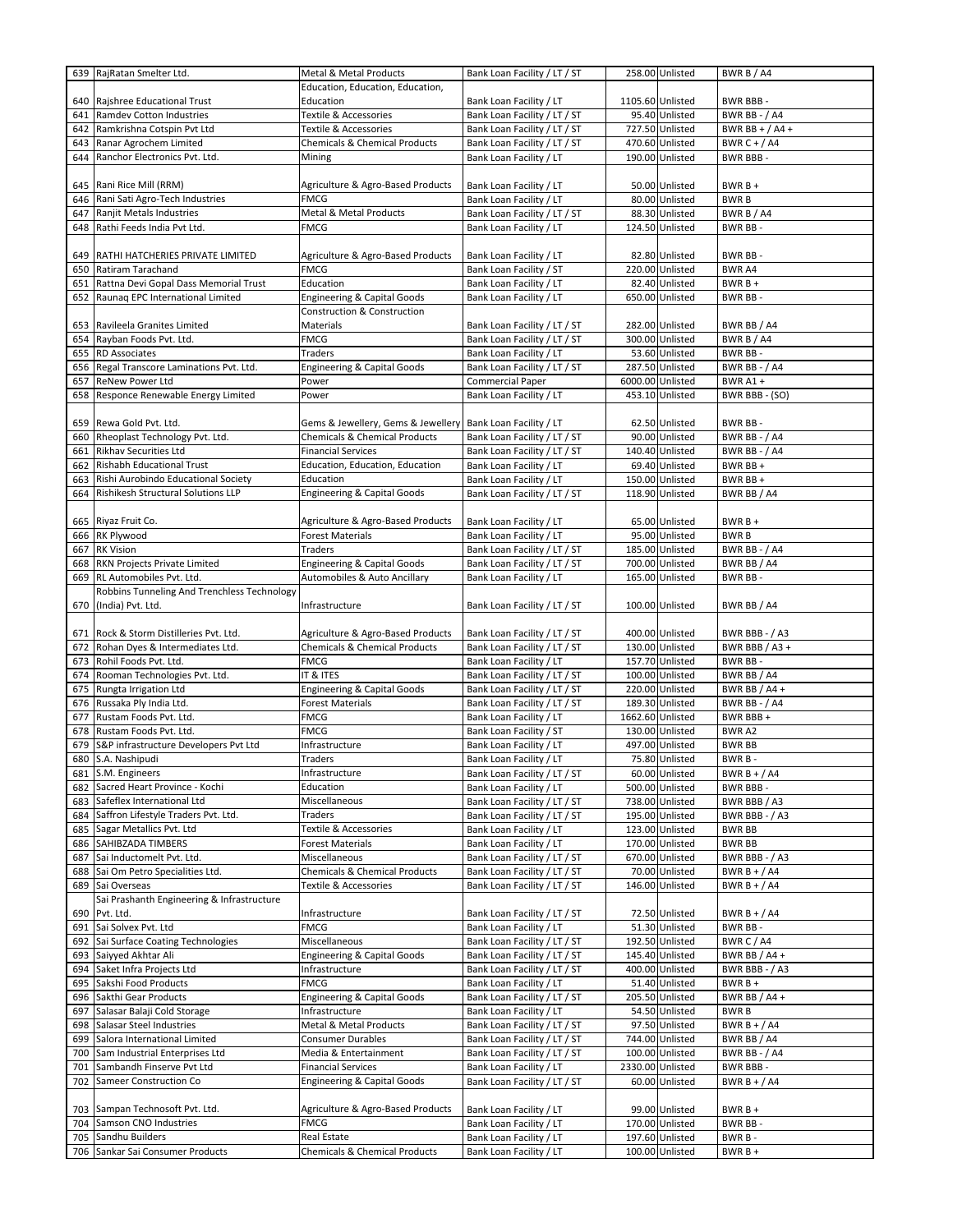|          | Santhoshimathaa Edible Oils Refinery Private            |                                           |                                                              |                  |                                    |                                      |
|----------|---------------------------------------------------------|-------------------------------------------|--------------------------------------------------------------|------------------|------------------------------------|--------------------------------------|
| 707      | Limited                                                 | Agriculture & Agro-Based Products         | Bank Loan Facility / LT / ST                                 |                  | 649.00 Unlisted                    | BWR BBB / A3 +                       |
|          | Santhoshimathaa Oils And Fats Private                   |                                           |                                                              |                  |                                    |                                      |
| 708      | Limited                                                 | Agriculture & Agro-Based Products         | Bank Loan Facility / LT / ST                                 |                  | 685.80 Unlisted                    | BWR BBB $/$ A3 +                     |
| 709      | Santosh Trust                                           | Education                                 | Bank Loan Facility / LT                                      |                  | 750.00 Unlisted                    | <b>BWR BBB</b>                       |
| 710      | Sanvijay Infrastructures Pvt. Ltd.                      | Metal & Metal Products                    | Bank Loan Facility / LT / ST                                 |                  | 730.00 Unlisted                    | BWR BBB - $/$ A3                     |
|          | 711 Saritha Cotton Industries                           | Textile & Accessories                     | Bank Loan Facility / LT                                      |                  | 150.00 Unlisted                    | BWR BB -                             |
| 712      | Sarvag Shipping Services Pvt. Ltd.                      | Miscellaneous                             | Bank Loan Facility / LT / ST                                 |                  | 1100.00 Unlisted                   | BWR BB + $/$ A4 +                    |
|          | 713 Sarvashiva Rice Mill Pvt. Ltd.                      | FMCG                                      | Bank Loan Facility / LT / ST                                 |                  | 73.50 Unlisted                     | BWR B $/$ A4                         |
| 714      | Satish Anand and Others                                 | Hotels & Tourism                          | Bank Loan Facility / LT                                      |                  | 124.70 Unlisted                    | BWR BB-                              |
|          | 715 Satya Power And Ispat Ltd.                          | <b>Metal &amp; Metal Products</b>         | Bank Loan Facility / LT / ST                                 |                  | 350.00 Unlisted                    | BWR BBB - / A3                       |
|          | 716 Satya Sai Builders And Contractors                  | Infrastructure                            | Bank Loan Facility / LT                                      |                  | 142.20 Unlisted                    | <b>BWR BB</b>                        |
| 717      | Satyateja Constructions                                 | Real Estate                               | Bank Loan Facility / LT / ST                                 |                  | 67.70 Unlisted                     | BWR $B + / A4$                       |
|          |                                                         |                                           |                                                              |                  |                                    |                                      |
|          | 718 Saville Hospital and Research Center Pvt. Ltd.      | <b>Real Estate</b>                        | Bank Loan Facility / LT                                      |                  | 680.00 Unlisted                    | BWR BBB - (SO)                       |
|          | 719 Savitri Resorts                                     | Hotels & Tourism                          | Bank Loan Facility / LT                                      |                  | 80.00 Unlisted                     | $BWRB+$                              |
|          | 720 SCC Builders Pvt Ltd.                               | Real Estate                               | Bank Loan Facility / LT                                      |                  | 1652.50 Unlisted                   | <b>BWR BB</b>                        |
|          | 721 Seagul Nuts N Spices                                | <b>FMCG</b>                               | Bank Loan Facility / LT / ST                                 |                  | 85.00 Unlisted                     | BWR B / A4                           |
|          | 722 Seema Construction Company                          | Infrastructure                            | Bank Loan Facility / LT / ST                                 |                  | 395.00 Unlisted                    | BWR BB + $/$ A4 +                    |
|          | 723 Sengee Biochem Exim Pvt. Ltd.                       | Traders                                   | Bank Loan Facility / LT                                      |                  | 100.00 Unlisted                    | BWR BB-                              |
|          | 724 Servotech Electricals Pvt. Ltd.                     | <b>Engineering &amp; Capital Goods</b>    | Bank Loan Facility / LT / ST                                 |                  | 70.00 Unlisted                     | <b>BWR BB - / A4</b>                 |
| 725      | SGR Ventures Pvt. Ltd.                                  | Traders                                   | Bank Loan Facility / LT / ST                                 |                  | 270.00 Unlisted                    | BWR BB / A4                          |
|          | 726 Shah Concast Pvt Ltd                                | Metal & Metal Products                    | Bank Loan Facility / LT / ST                                 |                  | 193.60 Unlisted                    | BWR BB - / A4                        |
| 727      |                                                         | Traders                                   | Bank Loan Facility / LT / ST                                 |                  | 60.00 Unlisted                     | <b>BWR BB - / A4</b>                 |
|          | Shakti Engineering Industries<br>Shambhav Art & Exports | Consumer Durables                         | Bank Loan Facility / LT                                      |                  |                                    |                                      |
| 728      |                                                         |                                           |                                                              |                  | 77.90 Unlisted                     | <b>BWRB</b>                          |
|          |                                                         |                                           |                                                              |                  |                                    |                                      |
|          | 729 Shanker Nutricon Pvt. Ltd.                          | Agriculture & Agro-Based Products         | Bank Loan Facility / LT                                      |                  | 295.00 Unlisted                    | <b>BWR BB</b>                        |
|          | 730 Shantamani Enterprise                               | Miscellaneous                             | Bank Loan Facility / LT / ST                                 |                  | 765.00 Unlisted                    | BWR BB / A4 +                        |
|          | 731 Shanti G.D. Ispat & Power Pvt. Ltd                  | Power                                     | Bank Loan Facility / LT                                      |                  | 370.00 Unlisted                    | <b>BWR BBB</b>                       |
| 732      | Sharma International                                    | Dummy                                     | Bank Loan Facility / LT / ST                                 |                  | 80.70 Unlisted                     | BWR BB - $/$ A4 +                    |
|          | 733 Sharvani Alco Brew Pvt. Ltd.                        | <b>FMCG</b>                               | Bank Loan Facility / LT / ST                                 |                  | 313.80 Unlisted                    | BWR B / A4                           |
|          | 734 Sheen Tex India                                     | Textile & Accessories                     | Bank Loan Facility / ST                                      |                  | 75.00 Unlisted                     | <b>BWR A4</b>                        |
|          | 735 Sheenam International                               | <b>FMCG</b>                               | Bank Loan Facility / LT                                      |                  | 285.00 Unlisted                    | $BWRB+$                              |
|          | 736 Sherry Forge Pvt.Ltd                                | Metal & Metal Products                    | Bank Loan Facility / LT / ST                                 |                  | 70.00 Unlisted                     | BWR $B + / A4$                       |
|          | 737 Shiv Builder Centre                                 | Traders                                   | Bank Loan Facility / LT                                      |                  | 63.10 Unlisted                     | $BWRB+$                              |
|          | 738 Shiv Marine Industries Pvt. Ltd.                    | Miscellaneous                             | Bank Loan Facility / LT / ST                                 |                  | 70.00 Unlisted                     | BWR $B + / A4$                       |
|          | 739 Shiv Sabari Developers                              | Real Estate                               | Bank Loan Facility / LT                                      |                  | 1700.00 Unlisted                   | BWR BB +                             |
| 740      | Shiv Shakti Cold Storage                                | Infrastructure                            | Bank Loan Facility / LT                                      |                  | 80.60 Unlisted                     | BWR B-                               |
| 741      | Shiv Shakti Industries                                  | Textile & Accessories                     | Bank Loan Facility / LT                                      |                  | 212.10 Unlisted                    | BWR BB-                              |
|          |                                                         |                                           |                                                              |                  |                                    |                                      |
| 742      | Shiv Shakti Inter Globe Exports Pvt. Ltd.               | FMCG                                      | Bank Loan Facility / LT / ST                                 | 2320.00 Unlisted |                                    | BWR $A2+ / A -$                      |
|          | Shiva Hardwell Industries (India) Private               |                                           |                                                              |                  |                                    |                                      |
|          | 743 Limited                                             | Automobiles & Auto Ancillary              | Bank Loan Facility / LT                                      |                  | 354.00 Unlisted                    | <b>BWR BB</b>                        |
|          |                                                         | <b>Construction &amp; Construction</b>    |                                                              |                  |                                    |                                      |
|          | 744 Shiva Polytubes Pvt. Ltd.                           | Materials                                 | Bank Loan Facility / LT / ST                                 |                  | 65.00 Unlisted                     | BWR BB + $/$ A4 +                    |
|          | 745 Shivalik Vyapaar Pvt. Ltd.                          | Automobiles & Auto Ancillary              | Bank Loan Facility / LT                                      |                  | 90.00 Unlisted                     | BWR B-                               |
|          | 746 Shivam Cotex (Sendhwa)                              | Textile & Accessories                     | Bank Loan Facility / LT                                      |                  | 85.00 Unlisted                     | BWR BB-                              |
|          | 747 Shivangan Spinner Exports India LLP                 | <b>Textile &amp; Accessories</b>          | Bank Loan Facility / LT / ST                                 |                  | 66.50 Unlisted                     | BWR $B + / A4$                       |
| 748      | Shivika Educational Society                             | Education                                 | Bank Loan Facility / LT                                      |                  | 88.50 Unlisted                     | <b>BWR BB</b>                        |
|          | 749 Shree Bhagwati Industries                           | Miscellaneous                             | Bank Loan Facility / LT                                      |                  | 30.00 Unlisted                     | BWR BBB-                             |
|          | 750 Shree Harikrushna Cotton Industries                 | Textile & Accessories                     | Bank Loan Facility / LT                                      |                  | 80.00 Unlisted                     | BWR B +                              |
|          | 751 Shree Mahavir Roll-Tech Ltd.                        | Mining                                    | Bank Loan Facility / LT / ST                                 |                  | 110.90 Unlisted                    | BWR B + $/$ A4                       |
|          |                                                         |                                           |                                                              |                  |                                    |                                      |
|          | 752 Shree Pashupati Fabric LLP                          | Textile & Accessories                     | Bank Loan Facility / LT / ST                                 |                  | 446.50 Unlisted                    | BWR BB + (SO) / A4 + (SO)<br>BWR BB- |
|          | 753 Shree Rajaram Prints Pvt. Ltd.                      | Textile & Accessories                     | Bank Loan Facility / LT                                      |                  | 217.50 Unlisted                    |                                      |
|          |                                                         |                                           |                                                              |                  |                                    | $BWRB+$                              |
|          | 754 Shree Shyam Ji Agro Seeds                           | Agriculture & Agro-Based Products<br>FMCG | Bank Loan Facility / LT                                      |                  | 71.80 Unlisted<br>55.00 Unlisted   |                                      |
|          | 755 Shree Shyam Ji Rice Mill                            |                                           | Bank Loan Facility / LT                                      |                  |                                    | <b>BWRB</b>                          |
|          | 756 Shree Surgovind Trade Link Ltd.                     | Traders                                   | Bank Loan Facility / LT / ST                                 |                  | 250.00 Unlisted                    | BWR D                                |
|          | 757 Shri Bajrang Alloys Ltd.                            | Metal & Metal Products                    | Bank Loan Facility / LT / ST                                 |                  | 290.00 Unlisted                    | BWR BB + $/$ A4 +                    |
|          | 758 Shri Bholanath Carpets Ltd.                         | Textile & Accessories                     | Bank Loan Facility / ST                                      |                  | 106.00 Unlisted                    | BWR A4 +                             |
|          | 759 Shri Bholanath Industries Ltd                       | Textile & Accessories                     | Bank Loan Facility / ST                                      |                  | 136.60 Unlisted                    | BWR A4 +                             |
|          |                                                         |                                           |                                                              |                  |                                    |                                      |
| 760      | Shri Damodar Yarn Manufacturing Pvt. Ltd.               | Textile & Accessories                     | Bank Loan Facility / LT / ST                                 |                  | 350.80 Unlisted                    | BWR BBB - / A3                       |
|          | 761 Shri Gee Agro Foods                                 | <b>FMCG</b>                               | Bank Loan Facility / LT / ST                                 |                  | 210.00 Unlisted                    | <b>BWR BB - / A4</b>                 |
|          |                                                         | Agriculture & Agro-Based Products,        |                                                              |                  |                                    |                                      |
|          | 762 Shri MC Rice Mill                                   | <b>FMCG</b>                               | Bank Loan Facility / LT                                      |                  | 50.50 Unlisted                     | BWR B                                |
|          | 763 Shri Radha Krishna Ispat Pvt Ltd                    | Metal & Metal Products                    | Bank Loan Facility / LT                                      |                  | 80.00 Unlisted                     | $BWRB+$                              |
|          | 764 Shri Ram Cotton & Oil Mills                         | Textile & Accessories                     | Bank Loan Facility / LT                                      |                  | 55.00 Unlisted                     | $BWRB+$                              |
|          | Shri Rameshwar Sahakari Sakhar Karkhana                 |                                           |                                                              |                  |                                    |                                      |
| 765 Ltd. |                                                         | Agriculture & Agro-Based Products         | Bank Loan Facility / LT                                      |                  | 334.80 Unlisted                    | BWR B-                               |
|          |                                                         |                                           |                                                              |                  |                                    |                                      |
|          | 766 Shri Ramswaroop Memorial Charitable Trust           | Education                                 | Bank Loan Facility / LT                                      |                  | 919.10 Unlisted                    | BWR BB +                             |
|          | 767 Shri Rathi Agro Industries                          | FMCG                                      | Bank Loan Facility / LT / ST                                 |                  | 161.30 Unlisted                    | <b>BWR BB - / A4</b>                 |
|          | 768 Shri Rewa Rice Mills (P) Ltd.                       | <b>FMCG</b>                               | Bank Loan Facility / LT                                      |                  | 184.80 Unlisted                    | $BWRB+$                              |
|          |                                                         |                                           |                                                              |                  |                                    |                                      |
|          | 769 Shri Sai Priya Sugars Ltd                           | Agriculture & Agro-Based Products         | Bank Loan Facility / LT                                      |                  | 3034.00 Unlisted                   | BWR BB +                             |
|          | 770 Shri Saptashrungi Company                           | Traders                                   | Bank Loan Facility / ST                                      |                  | 222.20 Unlisted                    | BWR A4 +                             |
|          | 771 Shri Swami Samarth Engineers<br>772 Shrinath Cotfab | Infrastructure                            | Bank Loan Facility / LT / ST<br>Bank Loan Facility / LT / ST |                  | 600.00 Unlisted<br>255.00 Unlisted | BWR BBB - / A3<br>BWR B + $/$ A4     |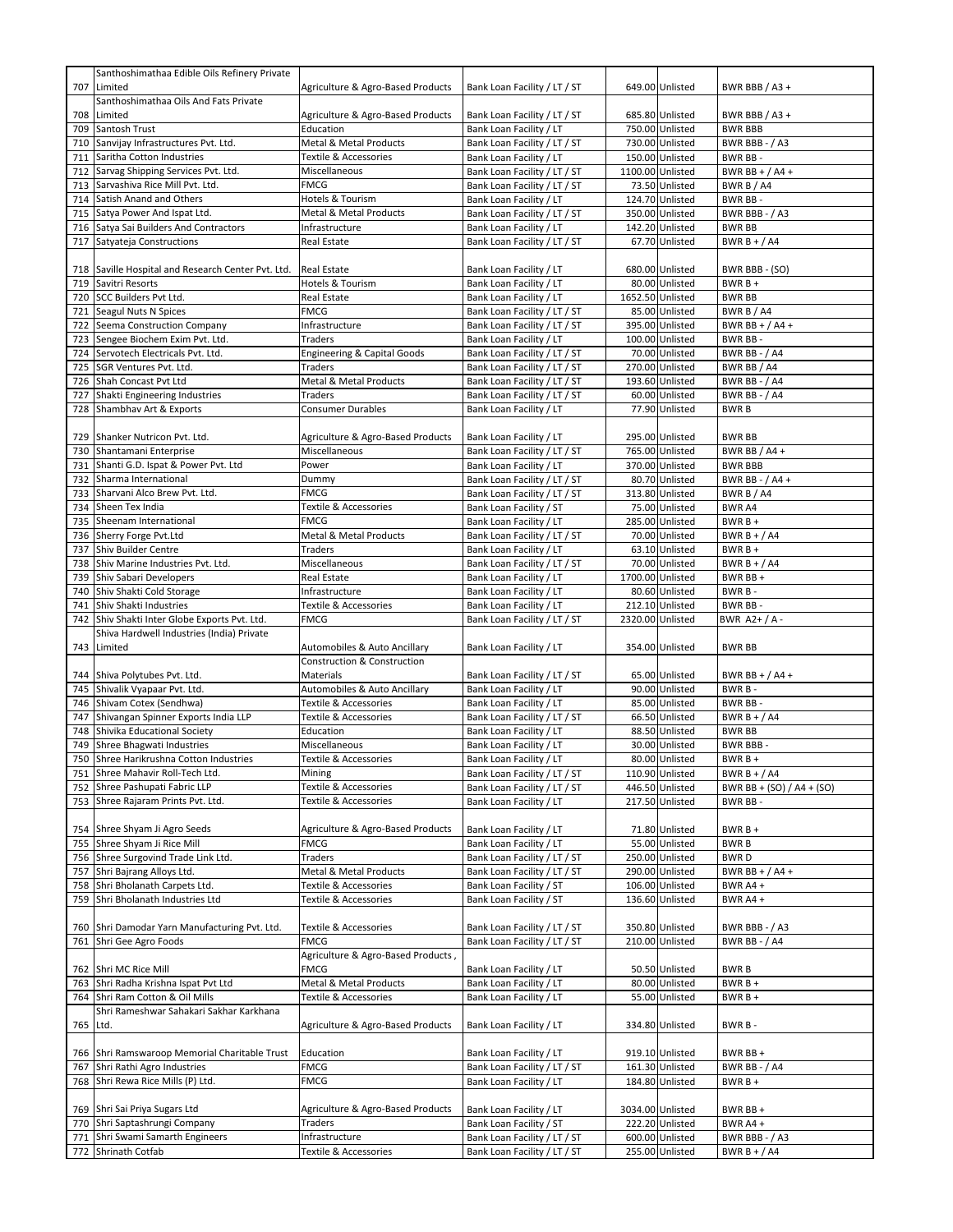|            | 773 Shrinivas (Gujarat) Laboratories Pvt. Ltd.                             | Pharma & Healthcare                                   | Bank Loan Facility / LT                                      |                   | 400.00 Unlisted                   | BWR BBB-                               |
|------------|----------------------------------------------------------------------------|-------------------------------------------------------|--------------------------------------------------------------|-------------------|-----------------------------------|----------------------------------------|
| 774        | Shriram Power and Steel Pvt. Ltd.                                          | <b>Metal &amp; Metal Products</b>                     | Bank Loan Facility / LT / ST                                 |                   | 186.00 Unlisted                   | <b>BWR BB - / A4</b>                   |
| 775        | Shriramkrupa Fibers                                                        | Textile & Accessories                                 | Bank Loan Facility / LT                                      |                   | 87.50 Unlisted                    | BWR BB-                                |
| 776        | Shubh Motors Pvt. Ltd                                                      | Automobiles & Auto Ancillary                          | Bank Loan Facility / LT                                      |                   | 405.00 Unlisted                   | BWR BB-                                |
|            | Shyam Gramodhyog Sansthan Nagla Badshah                                    |                                                       |                                                              |                   |                                   |                                        |
| 777        | Chharra (Aligarh)                                                          | Miscellaneous                                         | Bank Loan Facility / LT                                      |                   | 10.00 Unlisted                    | $BWRB +$                               |
| 778        | Shyama Maa Food Processing Pvt. Ltd.<br>Shyamsunder Grain Products Pvt Ltd | <b>FMCG</b><br><b>FMCG</b>                            | Bank Loan Facility / LT / ST<br>Bank Loan Facility / LT      |                   | 61.60 Unlisted<br>177.00 Unlisted | BWR $B + / A4$                         |
| 779<br>780 | Si Creva Capital Services Pvt Ltd                                          | <b>Financial Services</b>                             | Bank Loan Facility / LT                                      |                   | 500.00 Unlisted                   | BWR BB-<br><b>BWR BBB</b>              |
| 781        | Siddharth Tanks & Vessels Pvt. Ltd.                                        | <b>Engineering &amp; Capital Goods</b>                | Bank Loan Facility / LT                                      |                   | 91.90 Unlisted                    | <b>BWR BB</b>                          |
|            |                                                                            |                                                       |                                                              |                   |                                   |                                        |
| 782        | Siddhi Cotton Ginning & Pressing Pvt. Ltd.                                 | Textile & Accessories                                 | Bank Loan Facility / LT                                      |                   | 80.00 Unlisted                    | $BWRB+$                                |
| 783        | Siddhi Cotton Industries                                                   | Textile & Accessories                                 | Bank Loan Facility / LT                                      |                   | 120.00 Unlisted                   | BWR B +                                |
| 784        | Siddhraj Infrabuild Pvt. Ltd.                                              | Infrastructure                                        | Bank Loan Facility / LT                                      |                   | 55.00 Unlisted                    | <b>BWRB</b>                            |
| 785        | Sigma Projects Inc                                                         | Engineering & Capital Goods                           | Bank Loan Facility / LT / ST                                 |                   | 120.00 Unlisted                   | BWR BB / A4                            |
| 786        | Signum Electrowave                                                         | <b>Consumer Durables</b>                              | Bank Loan Facility / LT / ST                                 |                   | 129.00 Unlisted                   | BWR BB / A4 +                          |
|            |                                                                            |                                                       |                                                              |                   |                                   |                                        |
| 787        | Simplex Coke And Refractory Private Limited                                | Miscellaneous                                         | Bank Loan Facility / LT / ST                                 |                   | 200.00 Unlisted                   | <b>BWR BBB - / A3</b>                  |
| 788        | Simran International Export (I) Pvt. Ltd                                   | Textile & Accessories                                 | Bank Loan Facility / ST                                      |                   | 227.00 Unlisted                   | BWR A4                                 |
| 789        | Sindhuja Engineers & Contractors                                           | <b>Engineering &amp; Capital Goods</b>                | Bank Loan Facility / LT / ST                                 |                   | 55.00 Unlisted                    | <b>BWR BB - / A4</b>                   |
| 790        | Singhal Sheets and Foils Pvt. Ltd.                                         | Metal & Metal Products                                | Bank Loan Facility / LT / ST                                 |                   | 124.00 Unlisted                   | <b>BWR BB - / A4</b>                   |
| 791        | Sintex Industries Limited                                                  | Textile & Accessories                                 | Commercial Paper                                             | 2000.00 Listed    |                                   | BWR A2+                                |
| 792        | Sita Maa Rice Mill                                                         | <b>FMCG</b>                                           | Bank Loan Facility / LT / ST                                 |                   | 124.70 Unlisted                   | BWR BB / A4                            |
| 793        | Sitwanto Devi Mahila Kalyan Sansthan                                       | Education                                             | Bank Loan Facility / LT                                      |                   | 1000.00 Unlisted                  | BWR BB +                               |
|            |                                                                            | Construction & Construction                           |                                                              |                   |                                   |                                        |
|            | 794 Siva Stones INC                                                        | Materials                                             | Bank Loan Facility / LT / ST                                 |                   | 268.80 Unlisted                   | BWR $B + / A4$                         |
|            |                                                                            | Construction & Construction                           |                                                              |                   |                                   |                                        |
|            | 795 SK TUFF PRIVATE LIMITED                                                | Materials                                             | Bank Loan Facility / LT / ST                                 |                   | 127.90 Unlisted                   | BWR $B + / A4$                         |
| 796        | SKB BUILDERS INDIA LIMITED                                                 | Engineering & Capital Goods                           | Bank Loan Facility / LT / ST                                 |                   | 650.00 Unlisted                   | BWR BBB - / A3                         |
| 797        | <b>SKG Timbers Pvt Ltd</b>                                                 | Traders                                               | Bank Loan Facility / LT / ST                                 |                   | 210.00 Unlisted                   | BWR BB / A4                            |
| 798        | SKM Ramdin Ultratech Pvt Ltd                                               | Engineering & Capital Goods                           | Bank Loan Facility / LT / ST                                 |                   | 80.00 Unlisted                    | <b>BWR BB - / A4</b>                   |
|            |                                                                            |                                                       |                                                              |                   |                                   |                                        |
| 800        | 799 Skyline Airconditioning Engineers Pvt Ltd<br>SM Rice Land Pvt. Ltd.    | <b>Engineering &amp; Capital Goods</b><br><b>FMCG</b> | Bank Loan Facility / LT / ST<br>Bank Loan Facility / LT / ST |                   | 75.00 Unlisted<br>95.00 Unlisted  | <b>BWR BB - / A4</b><br>BWR $B + / A4$ |
| 801        | SM Structural Steel Pvt. Ltd.                                              | Metal & Metal Products                                | Bank Loan Facility / LT / ST                                 |                   | 80.00 Unlisted                    | BWR $B + / A4$                         |
| 802        | <b>SMS Constructions</b>                                                   | Real Estate                                           | Bank Loan Facility / LT / ST                                 |                   | 120.00 Unlisted                   | BWR B / A4                             |
| 803        | SN Tradelink Pvt. Ltd.                                                     | Traders                                               | Bank Loan Facility / LT / ST                                 |                   | 835.00 Unlisted                   | BWR BBB - / A3                         |
|            |                                                                            |                                                       |                                                              |                   |                                   |                                        |
| 804        | Sona Fisheries                                                             | Agriculture & Agro-Based Products                     | Bank Loan Facility / LT / ST                                 |                   | 200.50 Unlisted                   | BWR B + $/$ A4                         |
| 805        | Soni Ginning Factory                                                       | Textile & Accessories                                 | Bank Loan Facility / LT                                      |                   | 60.00 Unlisted                    | $BWRB +$                               |
|            |                                                                            | <b>Construction &amp; Construction</b>                |                                                              |                   |                                   |                                        |
|            | 806 Sorento Granito Pvt. Ltd.                                              | Materials                                             | Bank Loan Facility / LT / ST                                 |                   | 179.30 Unlisted                   | BWR B + $/$ A4                         |
|            |                                                                            |                                                       |                                                              |                   | 500.00 Unlisted                   | BWR BBB - / A3                         |
| 807        | SPG Macrocosm Limited                                                      | Traders                                               | Bank Loan Facility / LT / ST                                 |                   |                                   |                                        |
| 808        | Splendid Logistics Solutions Pvt Ltd                                       | Transportation                                        | Bank Loan Facility / LT / ST                                 |                   | 80.90 Unlisted                    | BWR BB - / A4 +                        |
| 809        | Sree Bhagyasri Ginning Mill                                                | Textile & Accessories                                 | Bank Loan Facility / LT                                      |                   | 228.40 Unlisted                   | BWR B-                                 |
|            |                                                                            |                                                       |                                                              |                   |                                   |                                        |
|            | 810 Sree Gouriputra Agro Products Pvt Ltd                                  | Agriculture & Agro-Based Products                     | Bank Loan Facility / LT / ST                                 |                   | 140.00 Unlisted                   | BWR B + $/$ A4                         |
| 811        | Sree Prabhukishan Agro Product Pvt Ltd                                     | Infrastructure                                        | Bank Loan Facility / LT                                      |                   | 80.00 Unlisted                    | BWR B-                                 |
| 812        | SREI Equipment Finance Pvt. Ltd.                                           | <b>Financial Services</b>                             | Commercial Paper                                             | 10000.00 Unlisted |                                   | BWR A1 +                               |
| 813        | Sri Anagha Refineries Private Limited                                      | <b>FMCG</b>                                           | Bank Loan Facility / LT / ST                                 |                   | 780.00 Unlisted                   | BWR BB + $/$ A4 +                      |
|            |                                                                            |                                                       |                                                              |                   |                                   |                                        |
|            | 814 Sri Buchiyyamma Rice Mill                                              | Agriculture & Agro-Based Products                     | Bank Loan Facility / LT                                      |                   | 160.00 Unlisted                   | BWR BB-                                |
|            |                                                                            |                                                       |                                                              |                   |                                   |                                        |
|            | 815 Sri Chitra Agri Exports                                                | Agriculture & Agro-Based Products                     | Bank Loan Facility / ST                                      |                   | 145.00 Unlisted                   | BWR A4                                 |
|            | 816 Sri Ganapathy Murugan Textiles                                         | Textile & Accessories                                 | Bank Loan Facility / LT / ST                                 |                   | 60.40 Unlisted                    | <b>BWR BB - / A4</b>                   |
| 817        | Sri Kaveri Cotton Industries                                               | Textile & Accessories                                 | Bank Loan Facility / LT / ST                                 |                   | 243.00 Unlisted                   | BWR $B + / A4$                         |
|            |                                                                            |                                                       |                                                              |                   |                                   |                                        |
|            | 818 Sri Lakshmi Srinivasa Industries                                       | Agriculture & Agro-Based Products                     | Bank Loan Facility / LT                                      |                   | 80.00 Unlisted                    | $BWRB +$                               |
| 819<br>820 | Sri Mahalakshmi Construction Ventures                                      | Real Estate                                           | Bank Loan Facility / LT                                      |                   | 60.00 Unlisted                    | <b>BWRB</b>                            |
| 821        | Sri Ram Enterprises<br>Sri Ranganathar Mills                               | Infrastructure<br><b>Textile &amp; Accessories</b>    | Bank Loan Facility / LT / ST<br>Bank Loan Facility / LT      |                   | 322.50 Unlisted<br>50.00 Unlisted | BWR BB / A4<br><b>BWRB</b>             |
|            |                                                                            |                                                       |                                                              |                   |                                   |                                        |
| 822        | Sri Seetaramanjaneya Sortex                                                | Agriculture & Agro-Based Products                     | Bank Loan Facility / LT                                      |                   | 111.50 Unlisted                   | BWR BB-                                |
| 823        | Sri Shanmuga Polymers Pvt Ltd                                              | Miscellaneous                                         | Bank Loan Facility / ST                                      |                   | 10.00 Unlisted                    | BWR A4                                 |
| 824        | Sri Shyam Cold Storage                                                     | Infrastructure                                        | Bank Loan Facility / LT                                      |                   | 60.00 Unlisted                    | <b>BWRB</b>                            |
|            |                                                                            |                                                       |                                                              |                   |                                   |                                        |
| 825        | Sri Siddhartha Academy of Higher Education                                 | Education                                             | Bank Loan Facility / LT                                      |                   | 753.30 Unlisted                   | <b>BWR BB</b>                          |
|            | Sri Siddi Rameshwar Agro Industries Private                                |                                                       |                                                              |                   |                                   |                                        |
| 826        | Limited                                                                    | Agriculture & Agro-Based Products                     | Bank Loan Facility / LT                                      |                   | 450.00 Unlisted                   | $BWRB +$                               |
| 827        | Sri Vasudeva Textiles Pvt. Ltd.                                            | Textile & Accessories                                 | Bank Loan Facility / LT / ST                                 |                   | 499.40 Unlisted                   | BWR BB + $/$ A4 +                      |
|            |                                                                            |                                                       |                                                              |                   |                                   |                                        |
| 828        | Sri Venkata Manikata Poultry Complex                                       | Agriculture & Agro-Based Products                     | Bank Loan Facility / LT                                      |                   | 63.20 Unlisted                    | BWR B-                                 |
|            |                                                                            |                                                       |                                                              |                   |                                   |                                        |
| 829        | Sri Venkata Padmavathi Modern Rice Mill                                    | Agriculture & Agro-Based Products                     | Bank Loan Facility / LT / ST                                 |                   | 70.00 Unlisted                    | <b>BWR B - / A4</b>                    |
|            |                                                                            |                                                       |                                                              |                   |                                   |                                        |
|            | 830 Sri Venkata Subrahmanyam Industries                                    | Agriculture & Agro-Based Products                     | Bank Loan Facility / LT / ST                                 |                   | 99.90 Unlisted                    | BWR B / A4                             |
|            | 831 Sri Vijayalakshmi Raw & Boiled Rice Mill                               | Agriculture & Agro-Based Products                     | Bank Loan Facility / LT / ST                                 |                   | 777.30 Unlisted                   | BWR BB + $/$ A4 +                      |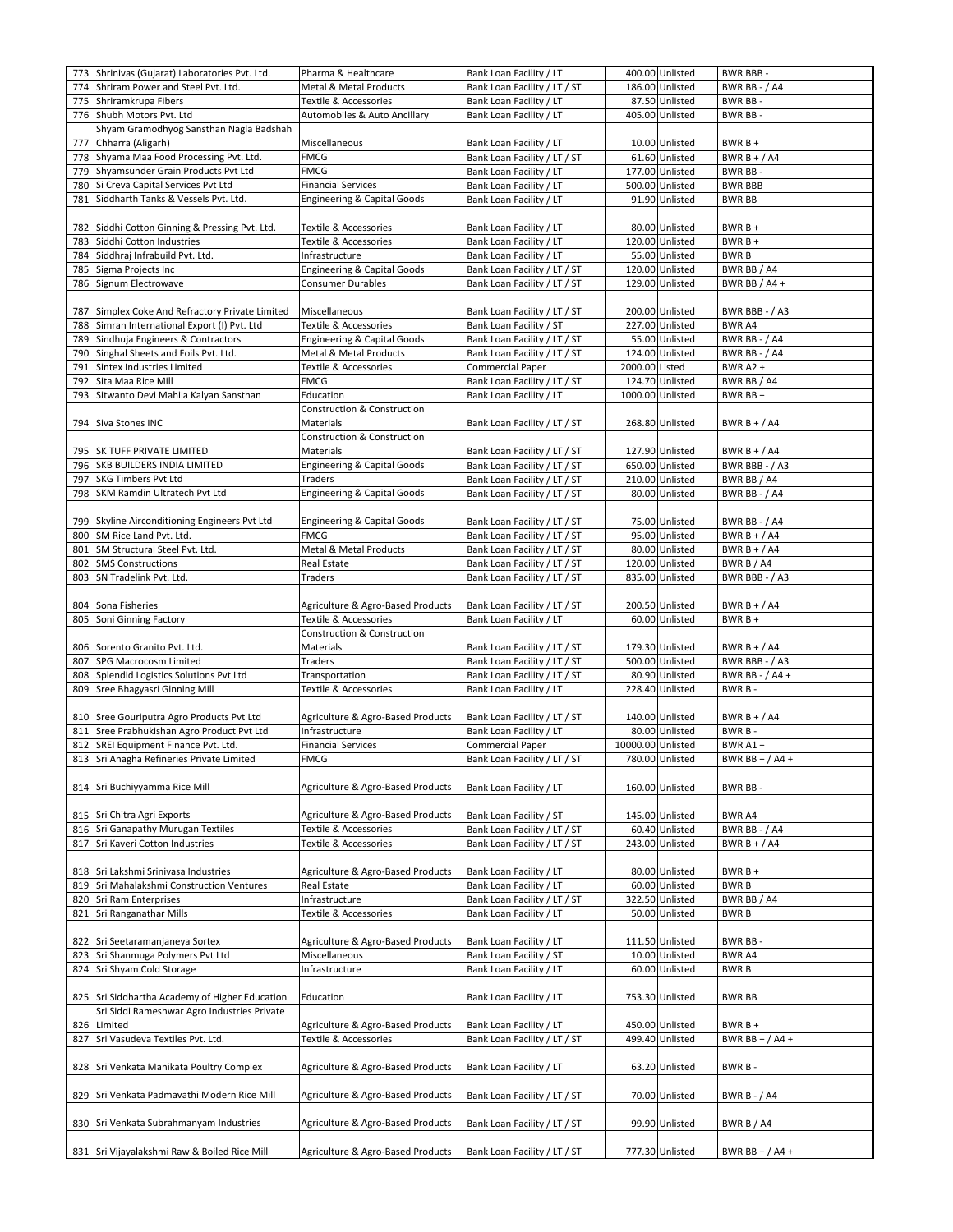|            | 832 Sri Vijayalakshmi Steel Enterprises                  | <b>Traders</b>                           | Bank Loan Facility / LT                                      |                   | 69.00 Unlisted                   | <b>BWRB</b>                    |
|------------|----------------------------------------------------------|------------------------------------------|--------------------------------------------------------------|-------------------|----------------------------------|--------------------------------|
| 833        | <b>Srinivas Papers</b>                                   | Traders                                  | Bank Loan Facility / LT                                      |                   | 400.00 Unlisted                  | BWR BB-                        |
| 834        | Srinivasa Cashews                                        | <b>FMCG</b>                              | Bank Loan Facility / LT                                      |                   | 90.00 Unlisted                   | <b>BWRB</b>                    |
| 835        | Sriram Distributors                                      | <b>Consumer Durables</b>                 | Bank Loan Facility / LT                                      |                   | 50.00 Unlisted                   | $BWRB +$                       |
|            |                                                          | Traders                                  |                                                              |                   | 400.00 Unlisted                  | <b>BWR BB - / A4</b>           |
| 836        | Srivenkateshwar Tradex Pvt. Ltd.                         |                                          | Bank Loan Facility / LT / ST                                 |                   |                                  |                                |
|            | SRM Institute of Science and Technology,                 |                                          |                                                              |                   |                                  |                                |
| 837        | Chennai, Tamil Nadu                                      | Education                                | Bank Loan Facility / LT                                      | 14931.20 Unlisted |                                  | BWR A -                        |
| 838        | Standard Buildcon                                        | Infrastructure                           | Bank Loan Facility / LT / ST                                 |                   | 72.50 Unlisted                   | <b>BWR BB - / A4</b>           |
| 839        | <b>Star Transformers Limited</b>                         | Engineering & Capital Goods              | Bank Loan Facility / LT / ST                                 |                   | 300.00 Unlisted                  | BWR BB / A4 +                  |
| 840        | <b>Stellar Marine Foods</b>                              | <b>FMCG</b>                              | Bank Loan Facility / LT / ST                                 |                   | 150.00 Unlisted                  | <b>BWR BB - / A4</b>           |
| 841        | Sudarshan Traders                                        | Traders                                  | Bank Loan Facility / LT                                      |                   | 50.00 Unlisted                   | <b>BWRB</b>                    |
| 842        | Sudhir Kumar Windlass                                    | Mining                                   | Bank Loan Facility / LT                                      |                   | 113.50 Unlisted                  | <b>BWR BB</b>                  |
| 843        | Sukna Tea & Industries Ltd                               | <b>FMCG</b>                              | Bank Loan Facility / LT                                      |                   | 63.90 Unlisted                   | <b>BWRD</b>                    |
| 844        | Sukrish Convention Center                                | Media & Entertainment                    | Bank Loan Facility / LT                                      |                   | 57.50 Unlisted                   | <b>BWRB</b>                    |
| 845        | <b>SUN SHINE RICE UNIT</b>                               | <b>FMCG</b>                              | Bank Loan Facility / LT                                      |                   | 160.00 Unlisted                  | <b>BWR BB</b>                  |
| 846        | Sunder Deep Educational Society                          | Education                                | Bank Loan Facility / LT                                      |                   | 150.00 Unlisted                  | BWR BB +                       |
| 847        | Sunpower Trading Private Limited                         | Traders                                  | Bank Loan Facility / LT / ST                                 |                   | 400.00 Unlisted                  | BWR BBB - / A3                 |
|            |                                                          |                                          |                                                              |                   |                                  |                                |
| 848        | Sunshine Electronics And Home Appliances                 | <b>Consumer Durables</b>                 | Bank Loan Facility / LT / ST                                 |                   | 60.00 Unlisted                   | BWR B $/$ A4                   |
| 849        | Super Iron Foundry Pvt. Ltd.                             | <b>Metal &amp; Metal Products</b>        | Bank Loan Facility / LT / ST                                 |                   | 436.30 Unlisted                  | BWR BBB - / A3                 |
| 850        | Suraj Limited                                            | Metal & Metal Products                   | Bank Loan Facility / LT / ST                                 | 1045.20 Unlisted  |                                  | BWR BBB - / A3                 |
| 851        | Surat Woven Sacks Industries LLP                         | Textile & Accessories                    | Bank Loan Facility / LT                                      |                   | 109.20 Unlisted                  | <b>BWRB</b>                    |
|            |                                                          |                                          |                                                              |                   |                                  |                                |
|            |                                                          |                                          |                                                              |                   |                                  |                                |
|            | 852 SUS AGRO FOODS INDIA PRIVATE LIMITED                 | Agriculture & Agro-Based Products        | Bank Loan Facility / LT / ST                                 |                   | 143.00 Unlisted                  | <b>BWR BB - / A4</b>           |
| 853        | Suvarna Shilpi Jewellers Pvt. Ltd.                       | Gems & Jewellery                         | Bank Loan Facility / LT / ST                                 |                   | 240.00 Unlisted                  | BWR BBB - / A3                 |
| 854        | Suvarnalakshmi Jewellers                                 | <b>Traders</b>                           | Bank Loan Facility / LT                                      |                   | 130.00 Unlisted                  | BWR BB-                        |
| 855        | Suvastra India                                           | Textile & Accessories                    | Bank Loan Facility / LT / ST                                 |                   | 145.00 Unlisted                  | BWR $B + / A4$                 |
| 856        | Suyash Chemical & Fertilizer (P) Ltd                     | <b>Forest Materials</b>                  | Bank Loan Facility / LT                                      |                   | 330.30 Unlisted                  | <b>BWR BBB-</b>                |
| 857        | <b>Swastik Wires</b>                                     | Miscellaneous                            | Bank Loan Facility / LT / ST                                 |                   | 67.50 Unlisted                   | <b>BWR BB - / A4</b>           |
| 858        | Swati Construction                                       | <b>Real Estate</b>                       | Bank Loan Facility / LT                                      |                   | 650.00 Unlisted                  | BWR BBB - (SO)                 |
| 859        | Swift Financial Results Ltd.                             | Hotels & Tourism                         | Bank Loan Facility / LT / ST                                 |                   | 196.90 Unlisted                  | <b>BWRD</b>                    |
| 860        | Switchgears Structurals (INDIA) P. Ltd                   | Engineering & Capital Goods              | Bank Loan Facility / LT / ST                                 |                   | 250.00 Unlisted                  | BWR BB / A4                    |
|            | Syntex Trading and Agency Private Limited                |                                          |                                                              |                   |                                  |                                |
| 861        | (STAPL), Mumbai                                          | Miscellaneous                            | Bank Loan Facility / LT                                      |                   | 4993.40 Unlisted                 | BWR BBB + $(SO)$               |
| 862        | T N Mohan Reddy                                          | Infrastructure                           | Bank Loan Facility / LT / ST                                 |                   | 123.60 Unlisted                  | BWR BB / A4                    |
|            |                                                          | <b>Construction &amp; Construction</b>   |                                                              |                   |                                  |                                |
|            | 863 T.C. Communication Pvt. Ltd                          | Materials                                | Bank Loan Facility / LT / ST                                 |                   | 150.00 Unlisted                  | BWR BB / A4                    |
|            |                                                          | Textile & Accessories                    | Bank Loan Facility / LT / ST                                 |                   | 1057.10 Unlisted                 | BWR BBB / A3 +                 |
|            | 864 T.C. Spinners Pvt. Ltd.                              |                                          |                                                              |                   |                                  |                                |
|            |                                                          | <b>Construction &amp; Construction</b>   |                                                              |                   |                                  |                                |
| 865        | Taj Granites Pvt. Ltd.                                   | Materials                                | Bank Loan Facility / LT / ST                                 |                   | 179.50 Unlisted                  | <b>BWR BB - / A4</b>           |
| 866        | Talib Hussain Chashti Contractors                        | Engineering & Capital Goods              | Bank Loan Facility / LT / ST                                 |                   | 120.00 Unlisted                  | BWR $B + / A4$                 |
| 867        | Talwar Mobiles Pvt. Ltd.                                 | Automobiles & Auto Ancillary             | Bank Loan Facility / LT                                      |                   | 504.00 Unlisted                  | <b>BWR BB</b>                  |
|            |                                                          |                                          |                                                              |                   |                                  |                                |
| 868        | Tankeshwari Metal Powder Products Pvt Ltd                | Metal & Metal Products                   | Bank Loan Facility / LT                                      |                   | 191.10 Unlisted                  | BWR BB +                       |
| 869        | Team Universal Infratech Pvt. Ltd.                       | Engineering & Capital Goods              | Bank Loan Facility / LT / ST                                 |                   | 180.00 Unlisted                  | <b>BWR BB - / A4</b>           |
| 870        | Techno Medicals India                                    | Pharma & Healthcare                      | Bank Loan Facility / LT / ST                                 |                   | 70.00 Unlisted                   | BWR $B + / A4$                 |
|            |                                                          | <b>Construction &amp; Construction</b>   |                                                              |                   |                                  |                                |
| 871        | Technospark Industries India Pvt. Ltd.                   | Materials                                | Bank Loan Facility / LT / ST                                 |                   | 222.10 Unlisted                  | BWR BB / A4                    |
| 872        | Tessitura Monti India Pvt. Ltd.                          | Textile & Accessories                    | Bank Loan Facility / LT / ST                                 | 1484.00 Unlisted  |                                  | BWR BBB - / A3                 |
|            | 873 TGS Minmet Private Limited                           | <b>Traders</b>                           | Bank Loan Facility / LT / ST                                 |                   | 350.00 Unlisted                  | BWR BB + $/$ A4 +              |
|            | 874 Thandi Ram Jai Narain                                | <b>Traders</b>                           | Bank Loan Facility / LT                                      |                   | 60.00 Unlisted                   | <b>BWR BB</b>                  |
|            |                                                          |                                          |                                                              |                   |                                  |                                |
|            | 875 The Mohan GoldWater Breweries Ltd.                   | Agriculture & Agro-Based Products        | Bank Loan Facility / LT                                      |                   | 535.00 Unlisted                  | <b>BWR BB</b>                  |
|            |                                                          |                                          |                                                              |                   |                                  |                                |
|            | 876 The Ramachandrapuram Education Society               | Education                                | Bank Loan Facility / LT                                      |                   | 67.70 Unlisted                   | BWR BB-                        |
|            | Thenpandian Spinning Mills India Private                 |                                          |                                                              |                   |                                  |                                |
| 877        | Limited                                                  | Textile & Accessories                    | Bank Loan Facility / LT / ST                                 |                   | 396.80 Unlisted                  | BWR BB / A4                    |
| 878        | Thirumurugan Fabrics                                     | <b>Textile &amp; Accessories</b>         | Bank Loan Facility / LT / ST                                 |                   | 82.50 Unlisted                   | BWR B / A4                     |
|            | <b>Tirumala Constructions</b>                            | <b>Engineering &amp; Capital Goods</b>   | Bank Loan Facility / LT / ST                                 |                   | 69.80 Unlisted                   | BWR BB / A4                    |
| 879        |                                                          |                                          |                                                              |                   |                                  |                                |
|            |                                                          |                                          |                                                              |                   |                                  |                                |
|            | 880 Tirupati Balajee Nutrition Pvt. Ltd.                 | Agriculture & Agro-Based Products        | Bank Loan Facility / LT                                      |                   | 65.00 Unlisted                   | BWR BB-                        |
| 881        | <b>Tirupati Fibres</b>                                   | <b>Textile &amp; Accessories</b>         | Bank Loan Facility / LT                                      |                   | 70.00 Unlisted                   | BWR BB-                        |
| 882        | Today Green Energy Private Limited                       | Power                                    | Bank Loan Facility / LT                                      |                   | 2276.20 Unlisted                 | BWR BBB+                       |
| 883        | Tribhuwan Narayan Singh                                  | Engineering & Capital Goods              | Bank Loan Facility / LT / ST                                 |                   | 200.00 Unlisted                  | <b>BWR B - / A4</b>            |
| 884        | <b>TSB Overseas</b>                                      | Textile & Accessories                    | Bank Loan Facility / LT                                      |                   | 100.00 Unlisted                  | BWR BB +                       |
| 885        | Tulsi Biosciences Private Limited                        | <b>Chemicals &amp; Chemical Products</b> | Bank Loan Facility / LT / ST                                 |                   | 83.80 Unlisted                   | <b>BWR B - / A4</b>            |
| 886        | Twenty Four Secure Services Pvt. Ltd.                    | Miscellaneous                            | Bank Loan Facility / LT / ST                                 |                   | 115.00 Unlisted                  | BWR BB + $/$ A4 +              |
| 887        | <b>UB Builders</b>                                       | Infrastructure                           | Bank Loan Facility / LT                                      |                   | 100.00 Unlisted                  | <b>BWRC</b>                    |
| 888        | Udasee Stampings Pvt. Ltd.                               | Engineering & Capital Goods              | Bank Loan Facility / LT / ST                                 |                   | 235.00 Unlisted                  | <b>BWR BB - / A4</b>           |
| 889        | Ujjain Packaging Pvt. Ltd.                               | Miscellaneous                            | Bank Loan Facility / LT                                      |                   | 52.60 Unlisted                   | BWR BB-                        |
| 890        | Uma Ayurvedics Pvt. Ltd.                                 | Pharma & Healthcare                      | Bank Loan Facility / LT                                      |                   | 86.70 Unlisted                   | BWR B +                        |
| 891        | Uma Motors Pvt. Ltd.                                     | Automobiles & Auto Ancillary             | Bank Loan Facility / LT                                      |                   | 165.00 Unlisted                  | BWR BB +                       |
| 892        | Umesh Industries Pvt. Ltd.                               | Textile & Accessories                    | Bank Loan Facility / LT                                      |                   | 83.90 Unlisted                   | $BWRB +$                       |
|            |                                                          |                                          |                                                              |                   |                                  |                                |
| 893        | United Agro Industries                                   | Agriculture & Agro-Based Products        | Bank Loan Facility / LT / ST                                 |                   | 80.00 Unlisted                   | <b>BWR BB - / A4</b>           |
| 894        | Universal Industries                                     | <b>Chemicals &amp; Chemical Products</b> | Bank Loan Facility / ST                                      |                   | 1.50 Unlisted                    | BWR A4                         |
|            |                                                          |                                          |                                                              |                   |                                  |                                |
|            |                                                          |                                          |                                                              |                   |                                  |                                |
| 895<br>896 | <b>Universal Offsets</b><br>Universal Print-O-Pack (UPP) | Media & Entertainment<br>Miscellaneous   | Bank Loan Facility / LT / ST<br>Bank Loan Facility / LT / ST |                   | 70.00 Unlisted<br>67.30 Unlisted | BWR BB / A4<br>BWR BB $/$ A4 + |